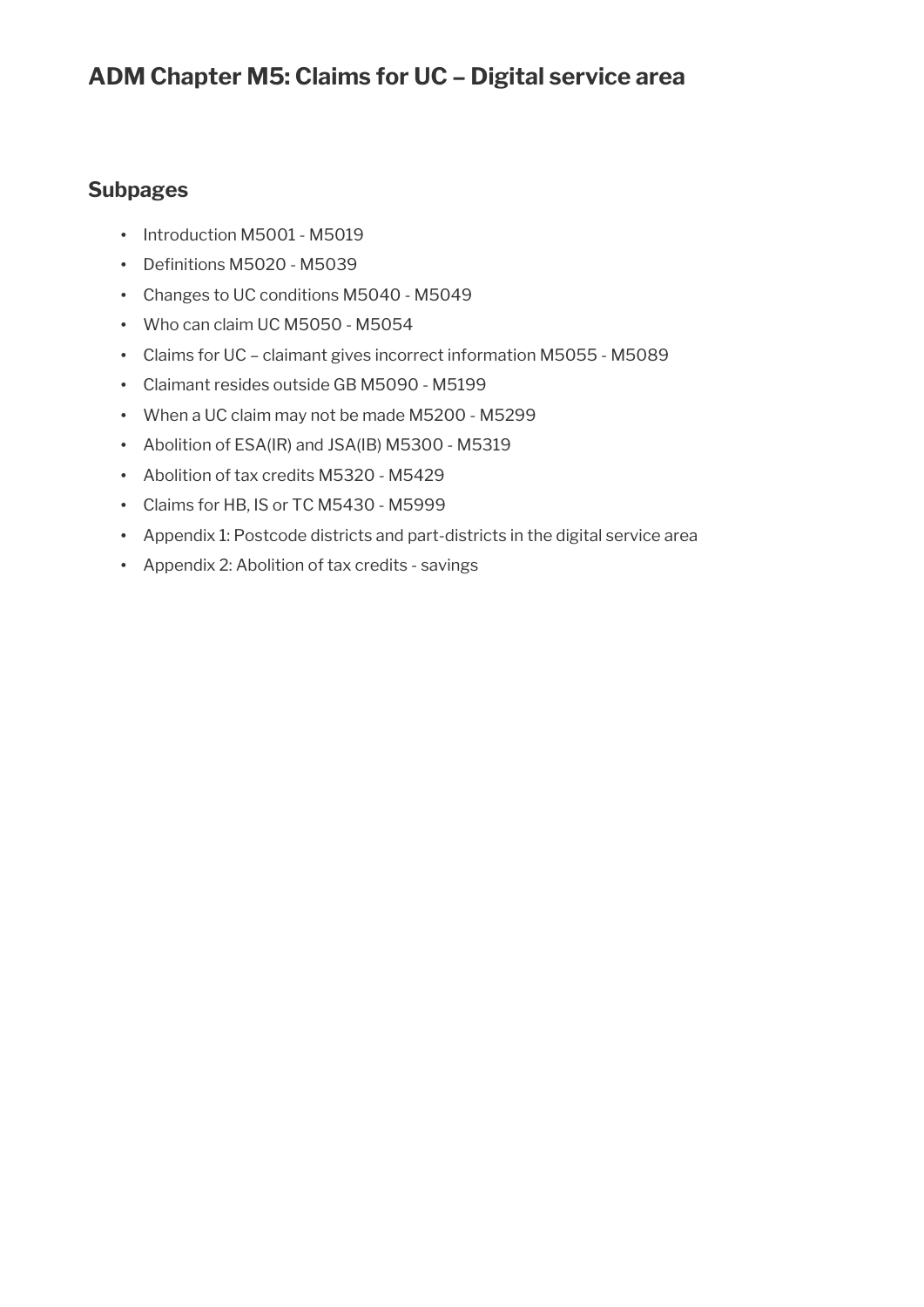## **Introduction M5001 - M5019**

## **Introduction**

M5001 This Chapter gives guidance on

- **1.** who can claim UC **and**
- **2.** when restrictions on claiming UC apply **and**
- **3.** when claims for existing benefits may or may not be made.

M5002 From 29.4.13, claims for UC could be made by people who satisfied specified conditions and lived in selected areas (the relevant districts). From 16.6.14 the specifed conditions became the gateway conditions, and the relevant districts were known as the Live Service area.

M5003 Starting from 27.1.16, a phased conversion of postcode districts or part-districts ("the designated postcodes") in the Live Service area began, converting them to digital service areas $^1$  where the gateway conditions no longer apply. Since 12.12.18, all GB postcode districts and part-districts have been converted to digital service areas.

**Note:** See Appendix 1 for details of the relevant districts and designated postcodes included in the digital service area.

1 UC (DS) Amdt Regs, reg 5(3)

M5004 For guidance on the effects of entitlement to UC for claimants who live in one of the relevant districts or designated postcodes, see ADM Chapter M6 (Effects of transition to UC – Digital service area).

M5005 - M5019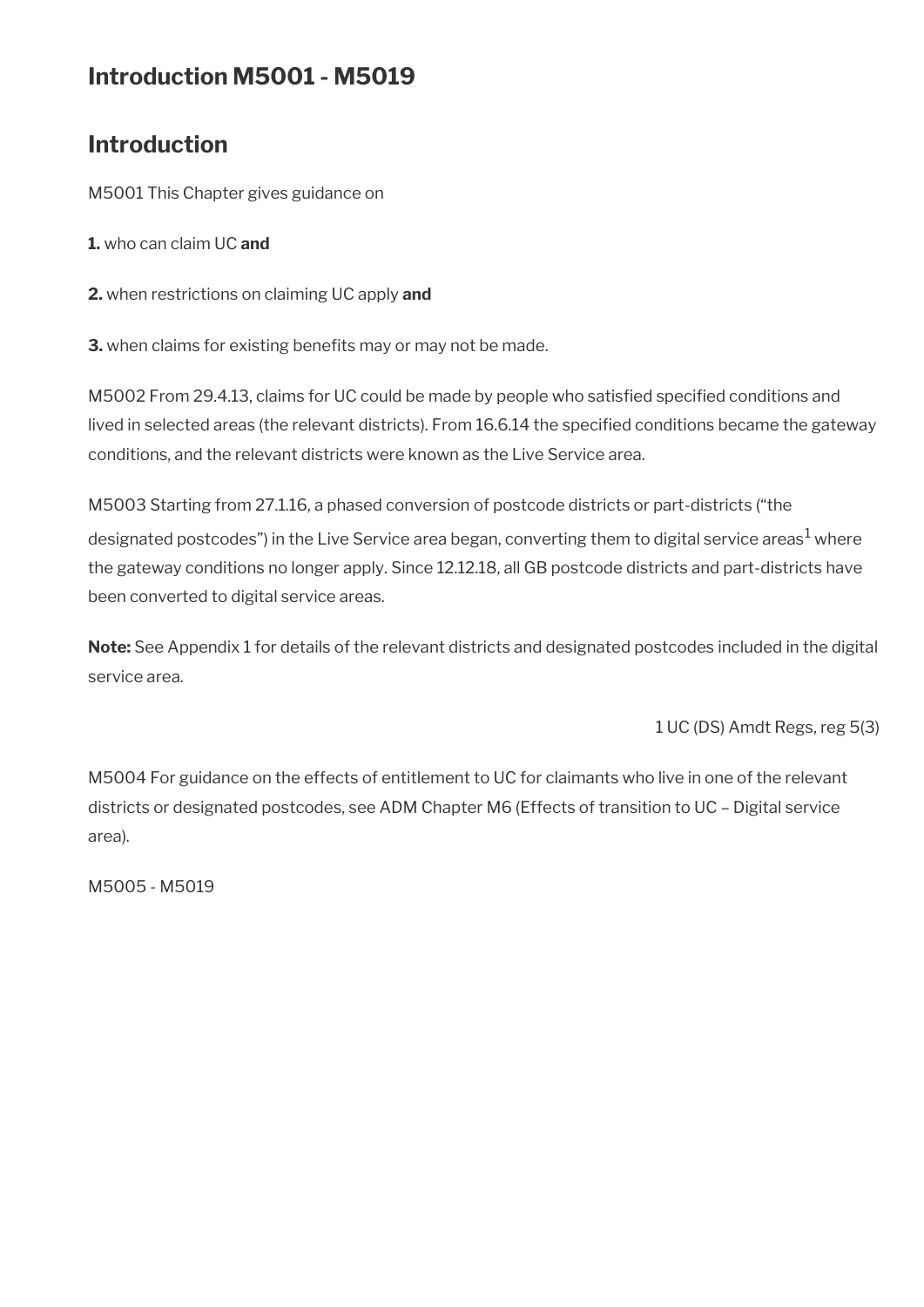## **Defnitions M5020 - M5039**

Meaning of existing benefit M5020

[Meaning of JSA and ESA](#page-2-1) M5021

[Meaning of new claimant partner M](#page-3-1)5022

[Meaning of date of claim](#page-3-0) M5023 - M5024

[Meaning of digital service area](#page-4-1) M5025

[Meaning of digital service computer system](#page-4-0) M5026 - M5039

## <span id="page-2-0"></span>**Meaning of existing benefit**

M5020 Existing benefit means<sup>1</sup>

**1.** JSA( $|B|^2$ 

**2.** ESA(IR)<sup>3</sup>

**3.**  $IS^4$ 

 $4.$  HB<sup>5</sup>

**5.** CTC<sup>6</sup>

 $6. WTC<sup>6</sup>$ .

1 UC (TP) Regs, reg 2(1); 2 JS Act 95; 3 WR Act 07, Part 1; 4 SS CB Act 92, s 124; 5 s 130; 6 TC Act 02

## <span id="page-2-1"></span>**Meaning of JSA and ESA**

M5021 In this Chapter and ADM Chapter M6 (Effects of transition to UC – Digital service area)

**1.** "new style JSA" means JSA as amended by law, based on NI contributions only

**2.** "old style JSA" means JSA as it applies before the amendments referred to in **1.** (it includes JSA(Cont) and JSA(IB))

**3.** "new style ESA" means ESA as amended by law, based on NI contributions only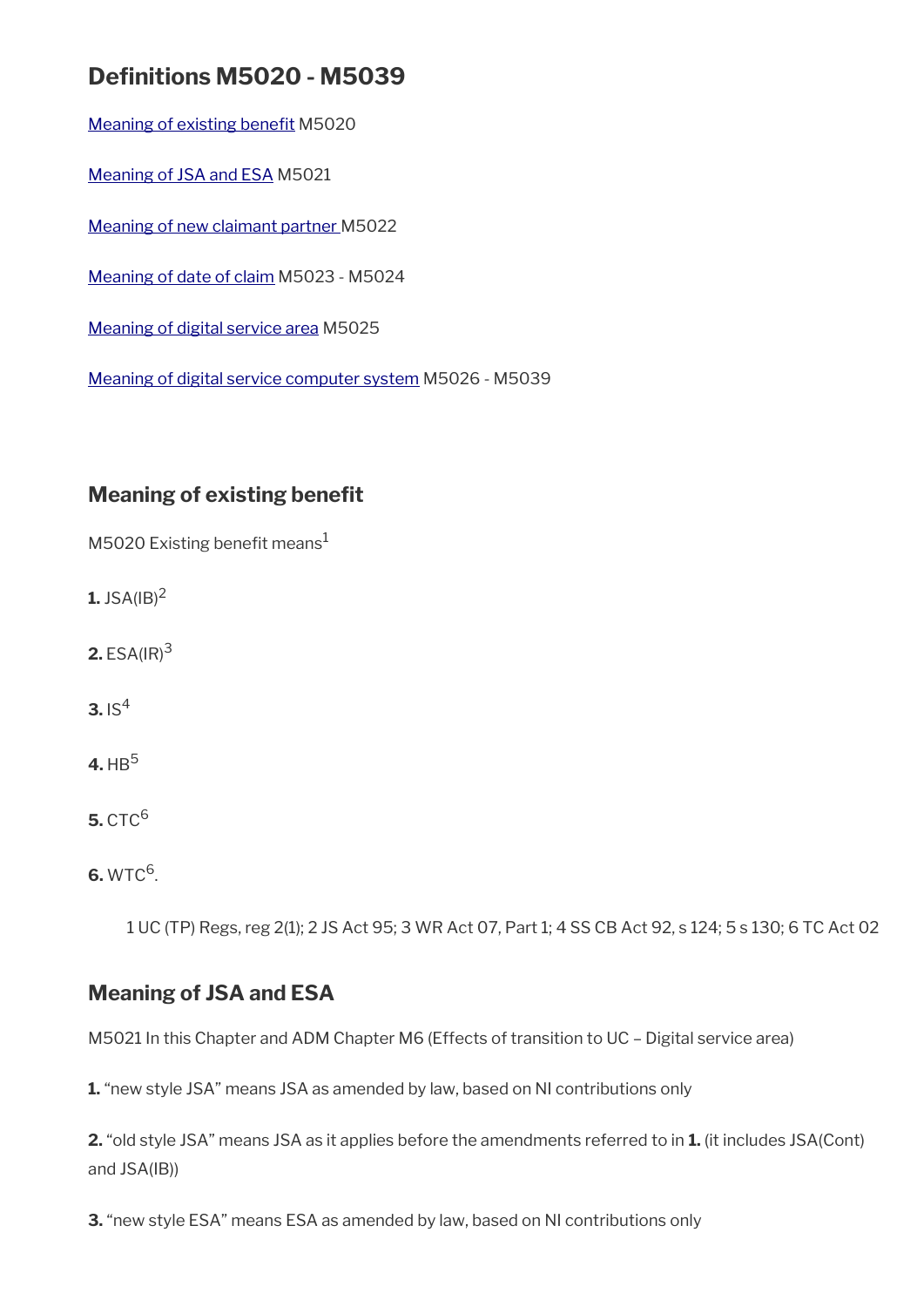**4.** "old style ESA" means ESA as it applies before the amendments referred to in **3.** (it includes ESA(Cont) and ESA(IR) $^{\rm 1}$ .

**Note:** See ADM Chapters S8 (JSA transition) and V8 (ESA transition) for guidance on when claims to JSA and ESA can be made in the relevant districts.

> 1 WR Act 12 (Commencement No. 9 etc.) Order, art 2(1); UC (TP) Regs, reg 2(1); WR Act 12, Sch 3 & 14 Part 1; JS Act 95; WR Act 07, Part 1

### <span id="page-3-1"></span>**Meaning of new claimant partner**

M5022 Where

**1.** a person is entitled to UC **and**

**2.** the award terminates when they become a member of a couple **and**

**3.** the other member of the couple was not entitled to UC immediately before the formation of the couple **and**

**4.** the couple is treated as having made a claim for UC<sup>1</sup>and

**5.** the DM is satisfed that the claimants meet the UC basic conditions of entitlement (other than the acceptance of a claimant commitment) $2$ 

the other member of the couple is known as a new claimant partner $^{\mathsf{3}}$ .

**Note:** See ADM Chapter A2 (Claims) for detailed guidance on claims.

1 UC, PIP, JSA & ESA (C&P) Regs, reg 9(8); 2 WR Act 12, s 4(1)(a) – (d); 3 UC (TP) Regs, reg 2(1) & 7(1)

#### <span id="page-3-0"></span>**Meaning of date of claim**

M5023 For the purposes of the Chapter<sup>1</sup>, the date of a claim for UC is normally

**1.** the date it is received, whether made electronically or by telephone **or**

**2.** if later, the first day for which the claim is made<sup>2</sup>.

**Note:** See Chapter A2 (Claims) for detailed guidance on the date of UC claims, including exceptions to the normal rule.

1 UC (TP) Regs, reg 2(2)(a); 2 UC, PIP, JSA & ESA (C&P) Regs, reg 10

M5024 Where a couple is treated as having made a claim for UC $^1$ , the date on which the claim is treated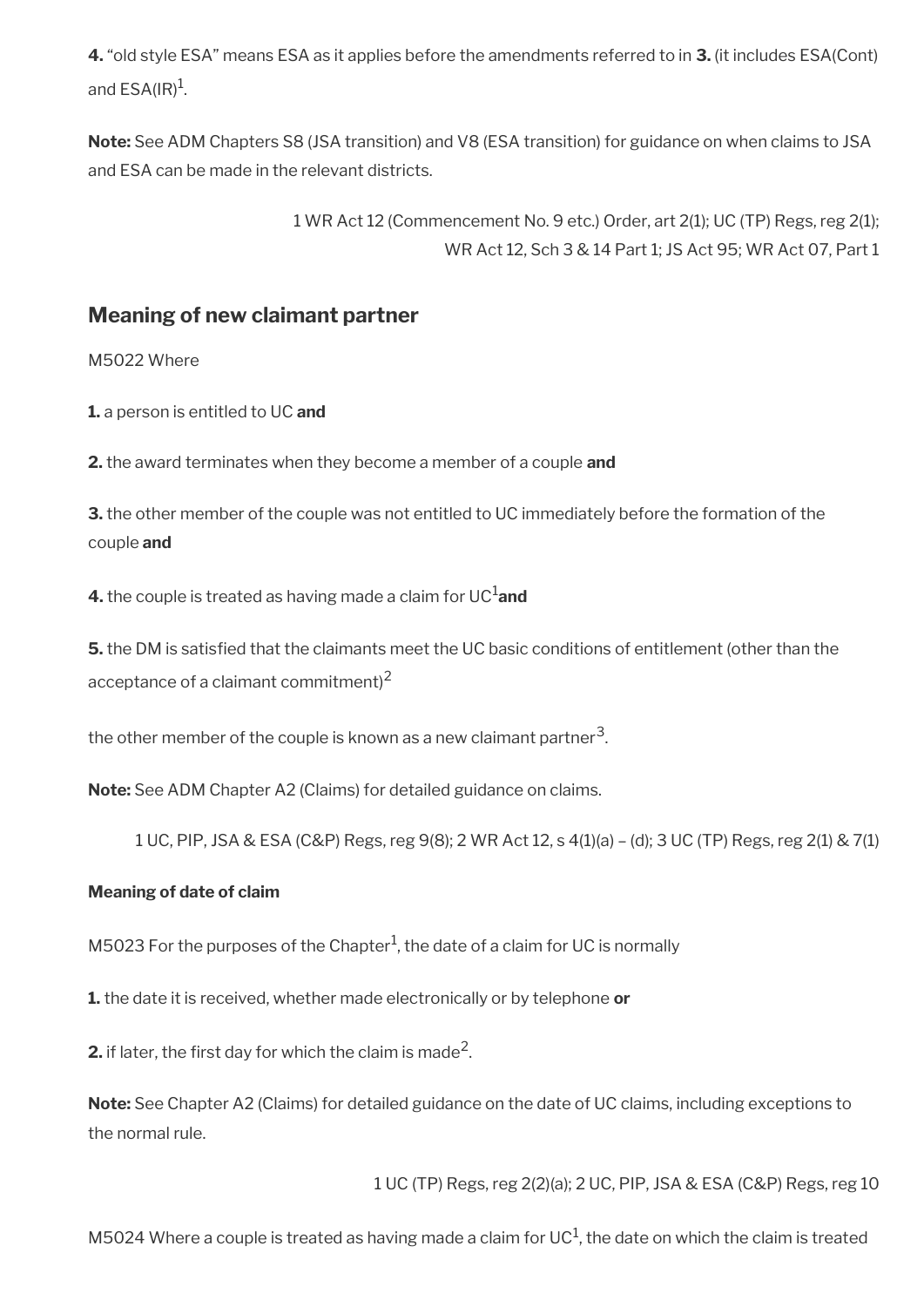as having been made is the date two people form a couple<sup>2</sup>.

1 UC, PIP, JSA & ESA (C&P) Regs, reg 9(8); 2 UC (TP) Regs, reg 2(2)(b)

### <span id="page-4-1"></span>**Meaning of digital service area**

M5025 A digital service area is $<sup>1</sup>$ </sup>

**1.** postcode districts SM5 2, SM6 7 and SM6 8 (i.e. the No. 28 and 50 relevant districts) **and**

**2.** one where

**2.1** no restrictions have been imposed on who may claim UC apart from the requirement to live in the relevant district, and the date from or period for which UC is claimed **or**

**2.2** restrictions on who may claim UC previously imposed have been removed.

**Note:** Since 12.12.18, all GB postcode districts and part-districts have been converted to digital service areas.

1 UC (DS) Amdt Regs, reg 5(3)

### <span id="page-4-0"></span>**Meaning of digital service computer system**

M5026 The digital service computer system is the computer system which is operated in digital service areas $^{\rm 1}$ .

1 UC (DS) Amdt Regs, reg 5(3)

M5027 - M5039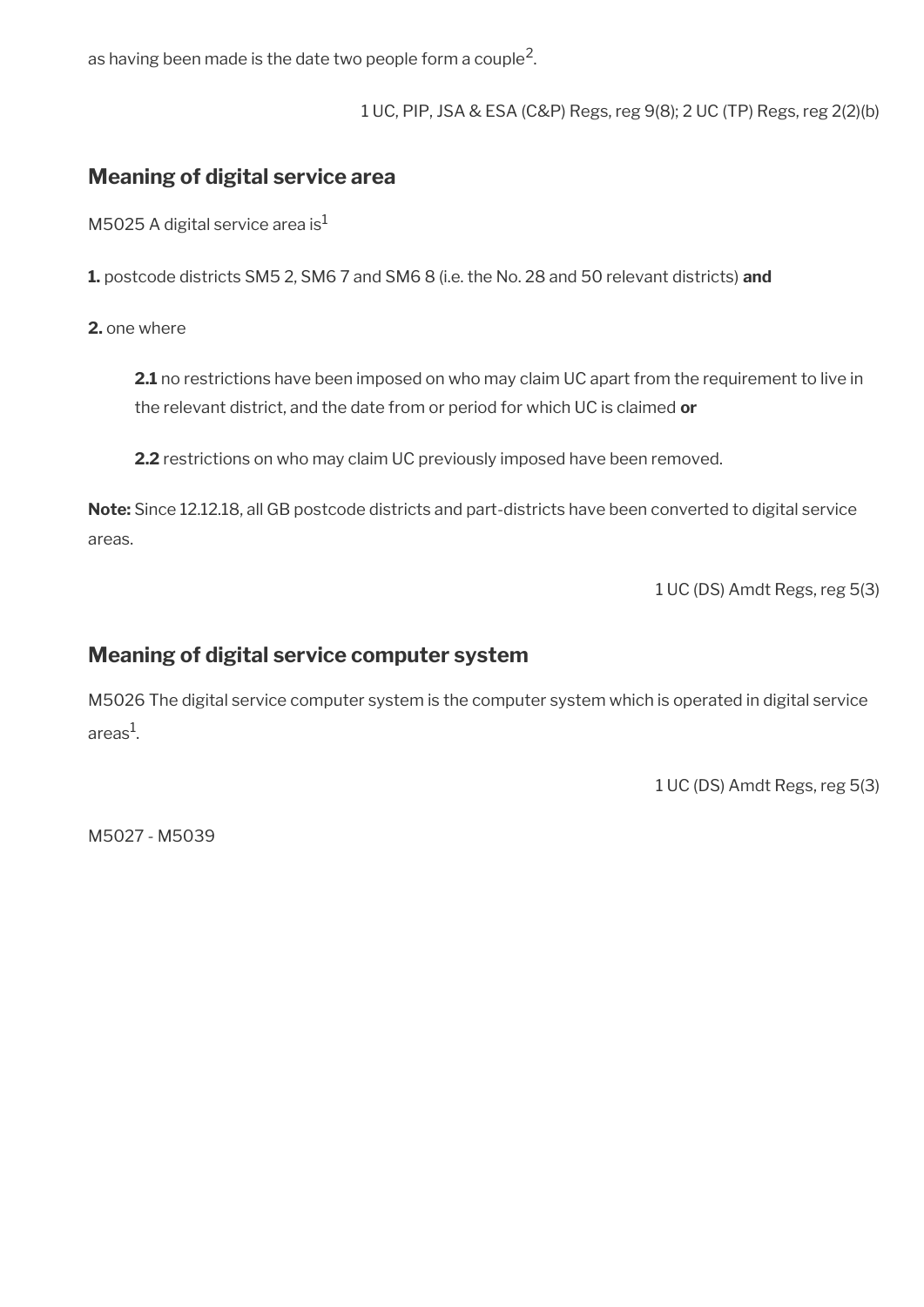## **Changes to UC conditions M5040 - M5049**

M5040 Changes to the rules for

 ${\mathbf L}$  claims $^1$  (see ADM Chapter A2 - Claims)

**2.** childcare costs $^2$  (see ADM Chapter F7 – Childcare costs element)

**3.** assessment periods $^3$  (see ADM Chapter E2 – Awards and maximum amount of UC )

**4.** unearned income<sup>4</sup> (see ADM Chapter H5 – Unearned income)

do not apply to a UC award unless it is an award as in M5041.

1 UC, PIP, JSA & ESA (C&P) Regs, reg 6, 9(6), 9(8) & 26(5); 2 UC Regs, reg 33(1)(za), 33(2), 34(1)(a) and 34A(1); 3 reg 21(3) - (3E) and 22A; 4 reg 73(2A)

M5041 The awards in M5040 are

**1.** an award made to a person who at the time was living in a digital service area, whether or not they are still living there **or**

**2.** an award made to a person who is living in a digital service area, whether or not they were living there when the award began **or**

**3.** an award, other than in **1.** or **2.**, made to a person who has lived in a digital service area at any time after it became a digital service area, but only if the award has been administered on the digital service computer system **or**

**4.** an award, other than in **1.** - **3.** made to

**4.1** members of a couple where a previous award ended on formation of the couple **or**

**4.2** a single claimant where a previous award ended when the claimant ceased to be a member of a couple

and the previous award was administered on the digital service computer system $^{\mathrm{1}}$ .

**Note:** All UC awards are now administered on the digital service computer system.

1 UC (DS) Amdt Regs, reg 5(1)

M5042 Where the date on which the changes in M5040 frst apply to an existing UC award in M5041 **2.**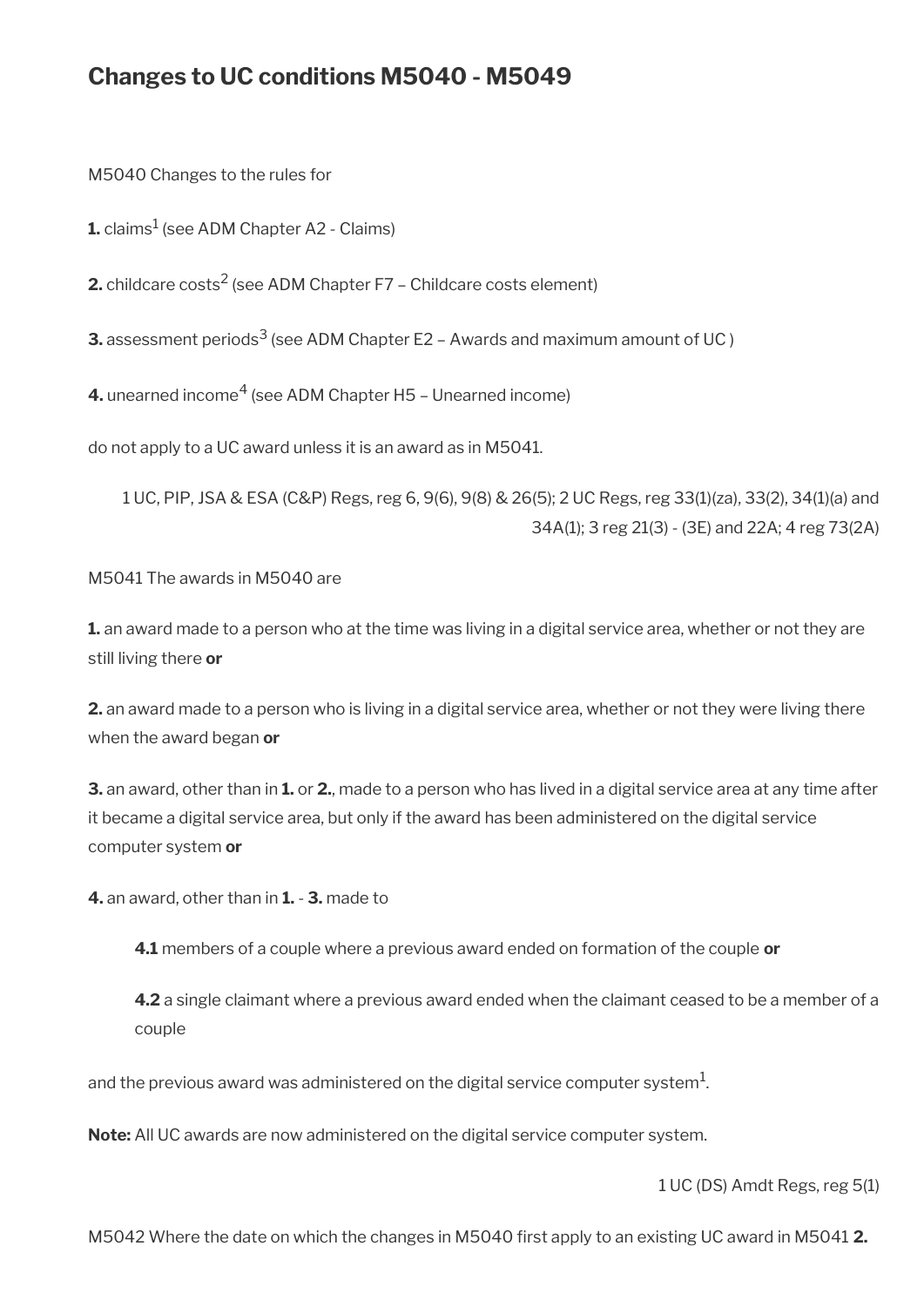is not the first day of an assessment period, they do not affect the award until the first day of the next assessment period $^{\rm 1}$ .

1 UC (DS) Amdt Regs, reg 5(2)

M5043 - M5049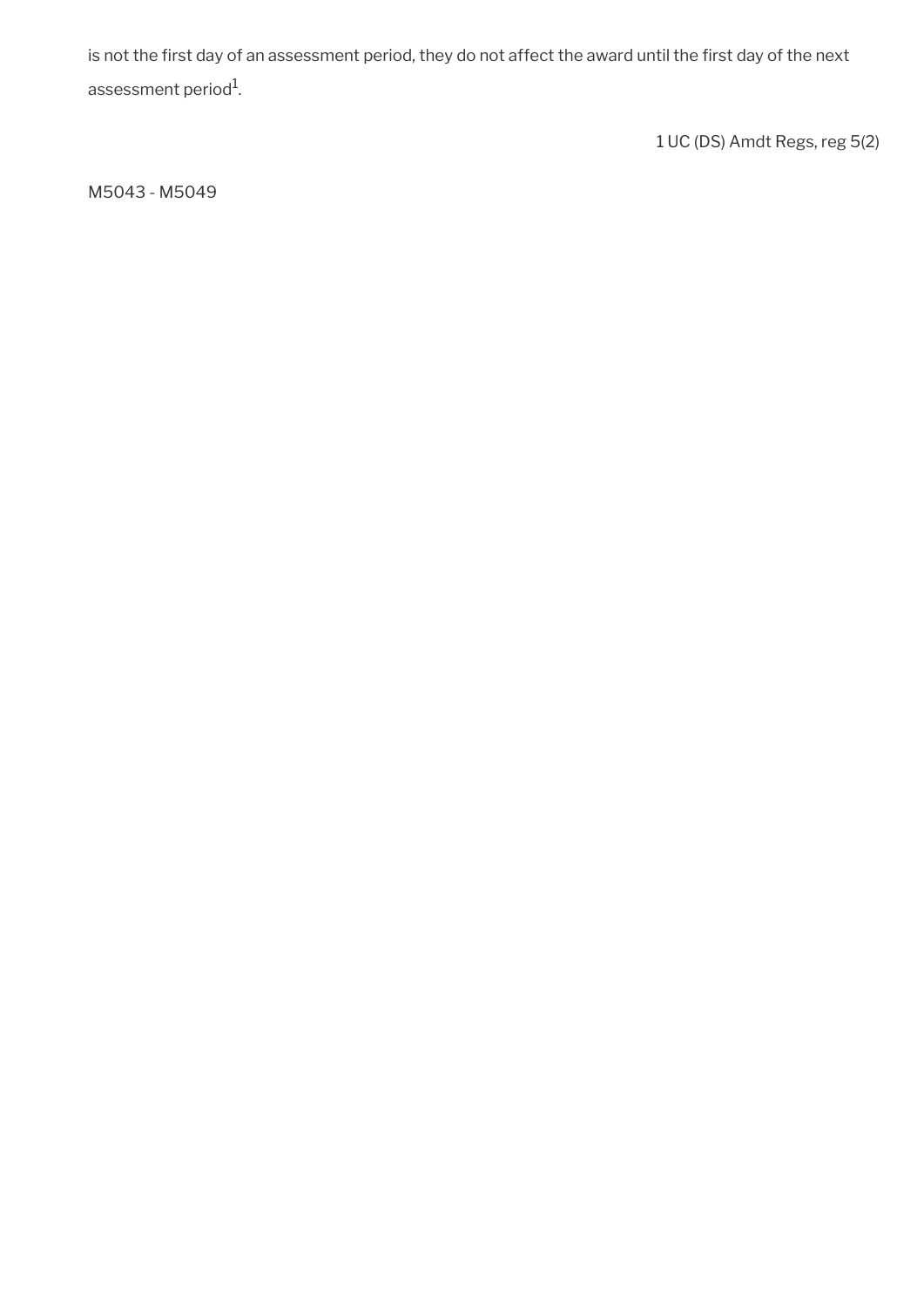## **Who can claim UC M5050 - M5054**

M5050 Claims for or, where **4.** applies, awards of, UC may be made where

**1.** on the day on which the claim is made, the claimant lives in one of the relevant districts or designated postcodes1 **or**

**2.** the claimant gave incorrect information about living in one of the relevant districts or designated postcodes and this is discovered after

**2.1** a decision is made that the claimant is entitled to UC **and**

**2.2** one or more payments have been made in respect of the claimant<sup>2</sup> (see M5075) **or** 

**3.** a claim for UC is treated as made by a couple<sup>3</sup>or

**4.** an award of UC is made without a claim<sup>4</sup>or

 ${\bf 5}.$  on the day on which the claim is made, the claimant resides outside GB $^5$  (see M5090).

1 WR Act 12 (Commencement No. 23 etc.) Order, art 3(2)(a) – (c) [see list in Appendix 1 for other Orders]; 2 art 3(2)(d); 3 UC, PIP, JSA & ESA (C&P) Regs, reg 9(8); 4 reg 9(6), 9(7) & 9(10); 5 WR Act 12 (Commencement No. 32 etc.) Order, art 4(1) – (4)

M5051 - M5054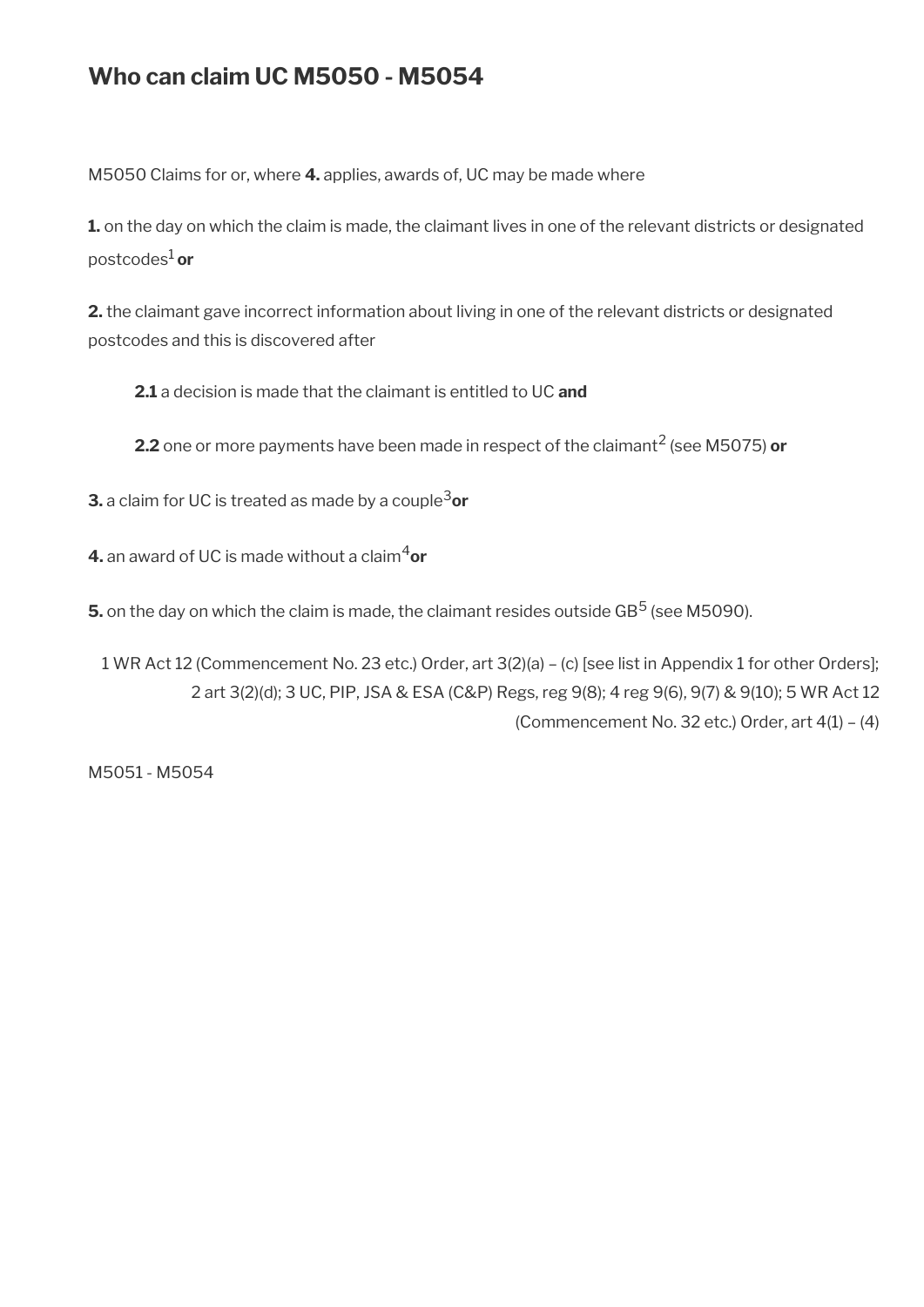## **Claims for UC – claimant gives incorrect information M5055 - M5089**

[UC claim awaiting decision](#page-9-0) M5060 - M5069

[Claimant entitled to UC – no payment made M](#page-11-0)5070 - M5074

[Claimant entitled to UC – payment made](#page-12-0) M5075 - M5089

#### M5055 Where

**1.** a claim for UC is made **and**

**2.** it is established that the claimant gave incorrect information about living in one of the relevant districts or designated postcodes **and**

**3.** the condition in M5056 is satisfed

at the date of the claim, the action to take depends on whether or not a decision has been made on the claim, and if so, whether payments of an award have been made $^1\!$ 

**Note:** Since 12.12.18, all GB postcode districts and part-districts have been converted to digital service areas.

1 WR Act 12 (Commencement No. 9 etc.) Order, art 3A(1)

M5056 The condition in M5055 **3.** is that, on the day the UC claim was made, the claimant did not live in one of the relevant districts or designated postcodes (unless M5057 applies) $^{\rm 1}$ .

1 WR Act 12 (Commencement No. 9 etc.) Order, art 3A(2)

M5057 The condition at M5055 **1.** does not apply where

**1.** the claimant incorrectly stated that they lived in one of the relevant districts, but lived in another of the relevant districts where the UC conditions are in force **and**

**2.** meets the conditions (if any) that apply in that area $^1$ .

1 WR Act 12 (Commencement No. 9 etc.) Order, art 3A(3)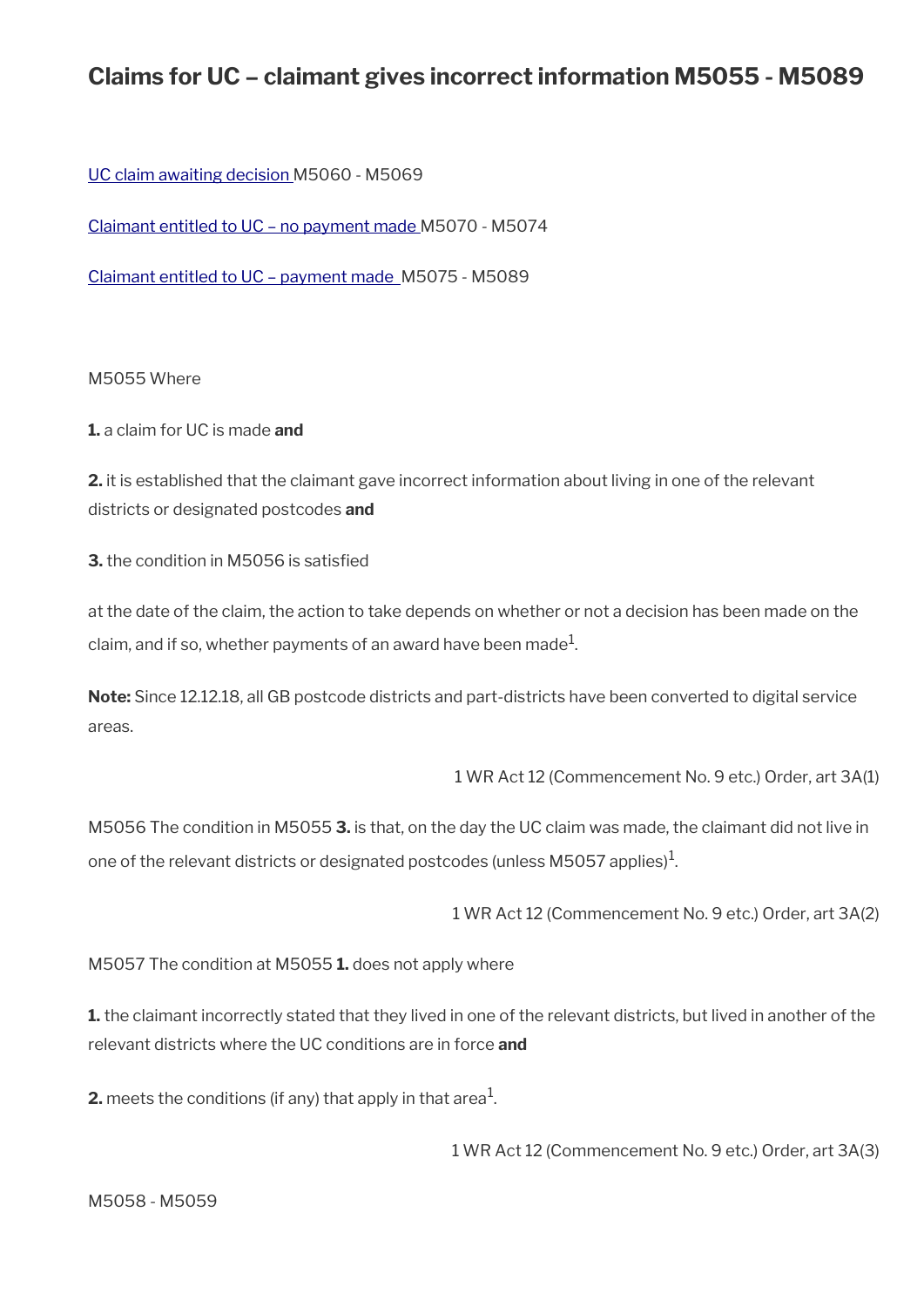### <span id="page-9-0"></span>**UC claim awaiting decision**

M5060 Where the DM is considering a UC claim and discovers that the claimant gave incorrect information as in M5055 - M5057 on the date the claim was made, the claimant is informed that they are not entitled to claim UC $^{\rm 1}$ .

**Note:** Since 12.12.18, all GB postcode districts and part-districts have been converted to digital service areas.

1 WR Act 12 (Commencement No. 9 etc.) Order, art 3A(4)(a)

### **Claim for old style JSA, old style ESA or IS**

#### M5061 Where

**1.** the claimant is informed that they are not entitled to claim UC as in M5060<sup>1</sup>and

**2.** the claimant makes a claim for

**2.1** old style JSA **or**

**2.2** old style ESA **or**

**2.3** IS **and**

**3.** the date of the claim $^2$  as in **2.** is

**3.1** after the date of the UC claim **and**

**3.2** no later than one month after the date on which the claimant was informed that they are not entitled to claim UC<sup>3</sup>

the claim as in **2.** is treated as made on the date that the claim for UC was made or the frst day on which the claimant would have been entitled to any of the benefts in **2.** if they had claimed it, if that date is later than the date on which the claim for UC was made $^4$ . The guidance in DMG Chapter 02 about treating a claim as made on a later date does **not** apply<sup>5</sup>.

> 1 WR Act 12 (Commencement No. 9 etc.) Order, art 3A(4)(a); 2 SS (C&P) Regs; 3 WR Act 12 (Commencement No. 9 etc.) Order, art 3A(4)(b); 4 art 3A(4)(b)(i); 5 art 3A(4)(b)(ii); SS (C&P) Regs

#### **Example**

Ross claims UC on 17.8.15 after separating from his partner Sadie, whose award of ESA(IR) included an amount for him. Before the claim is determined, the DM establishes that the address Ross gave is his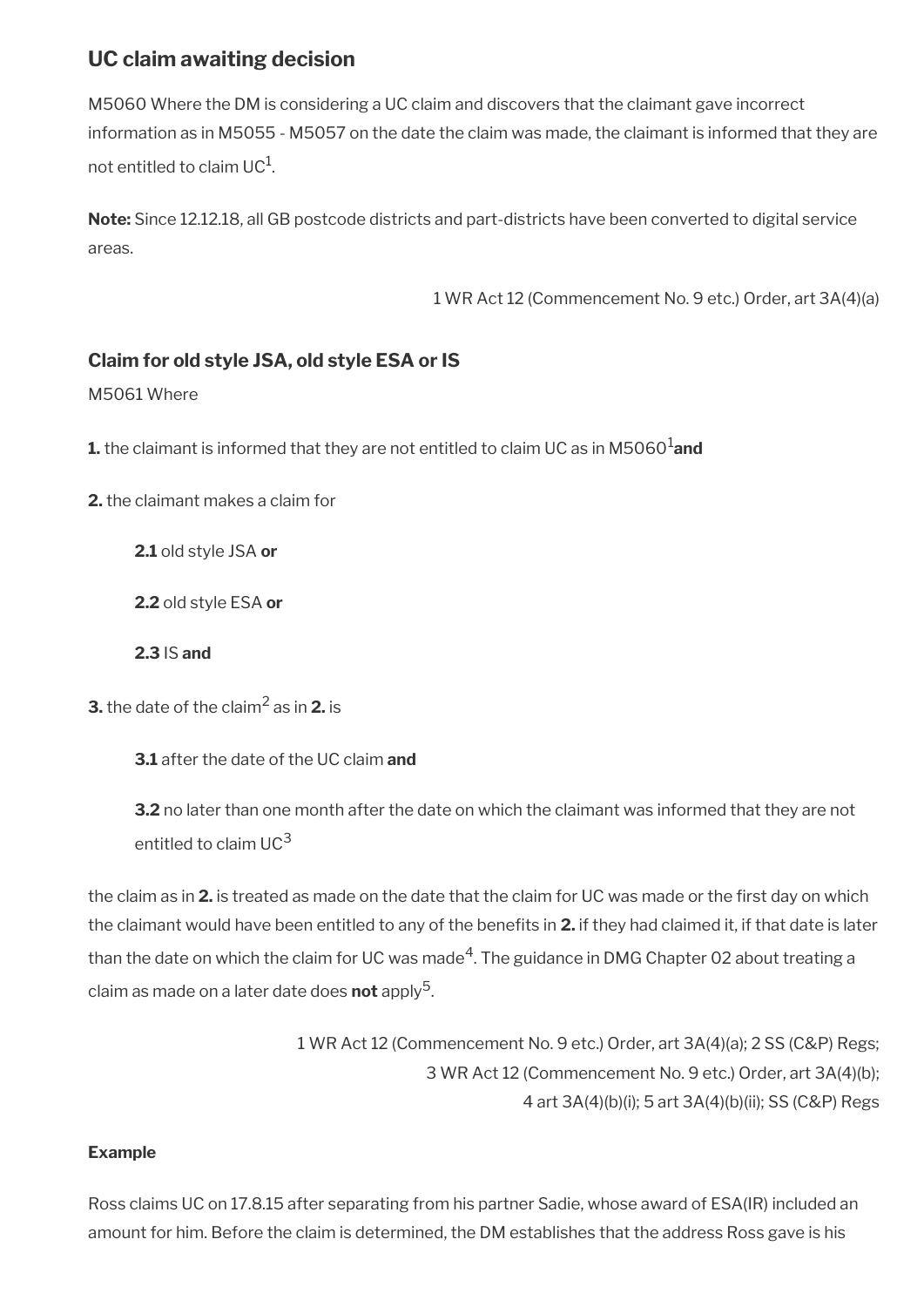mother's home. He does not live there, and has no permanent address, staying with different friends on a temporary basis. Unlike his mother's address, his friend's address at the time Ross claimed is not in a digital service area postcode. Ross is told on 25.8.15 that he is not entitled to claim UC. He telephones DWP on 23.9.15 to say he wishes to claim JSA, and the claim form is completed at an interview on 28.9.15. Ross's JSA claim is treated as made on 17.8.15.

### **Claim for HB**

M5062 Where

**1.** the claimant is informed that they are not entitled to claim UC as in M5060<sup>1</sup> and

**2.** the claimant makes a claim for HB **and**

**3.** the date of the HB claim<sup>2</sup> is

**3.1** after the date of the UC claim **and**

**3.2** no later than one month after the date on which the claimant was informed that they are not entitled to claim  $UC<sup>3</sup>$ 

the HB claim is treated as made on the date that the claim for UC was made $\rm ^4$ . The provisions about treating a claim as made on a later date do **not** apply<sup>5</sup>.

> 1 WR Act 12 (Commencement No. 9 etc.) Order, art 3A(4)(a); 2 HB Regs 06; HB (Persons who have attained the qualifying age for state pension credit) Regs 06; 3 WR Act 12 (Commencement No. 9 etc.) Order, art 3A(4)(c); 4 art 3A(4)(c)(i); 5 art 3A(4)(c)(ii)

### **Claim for Tax Credits**

M5063 Where

**1.** the claimant is informed that they are not entitled to claim UC as in M5060<sup>1</sup>and

**2.** the claimant makes a claim for

**2.1** CTC **or**

**2.2** WTC **and**

**3.** the date of the TC claim<sup>2</sup> is

**3.1** after the date of the UC claim **and**

**3.2** no later than one month after the date on which the claimant was informed that they are not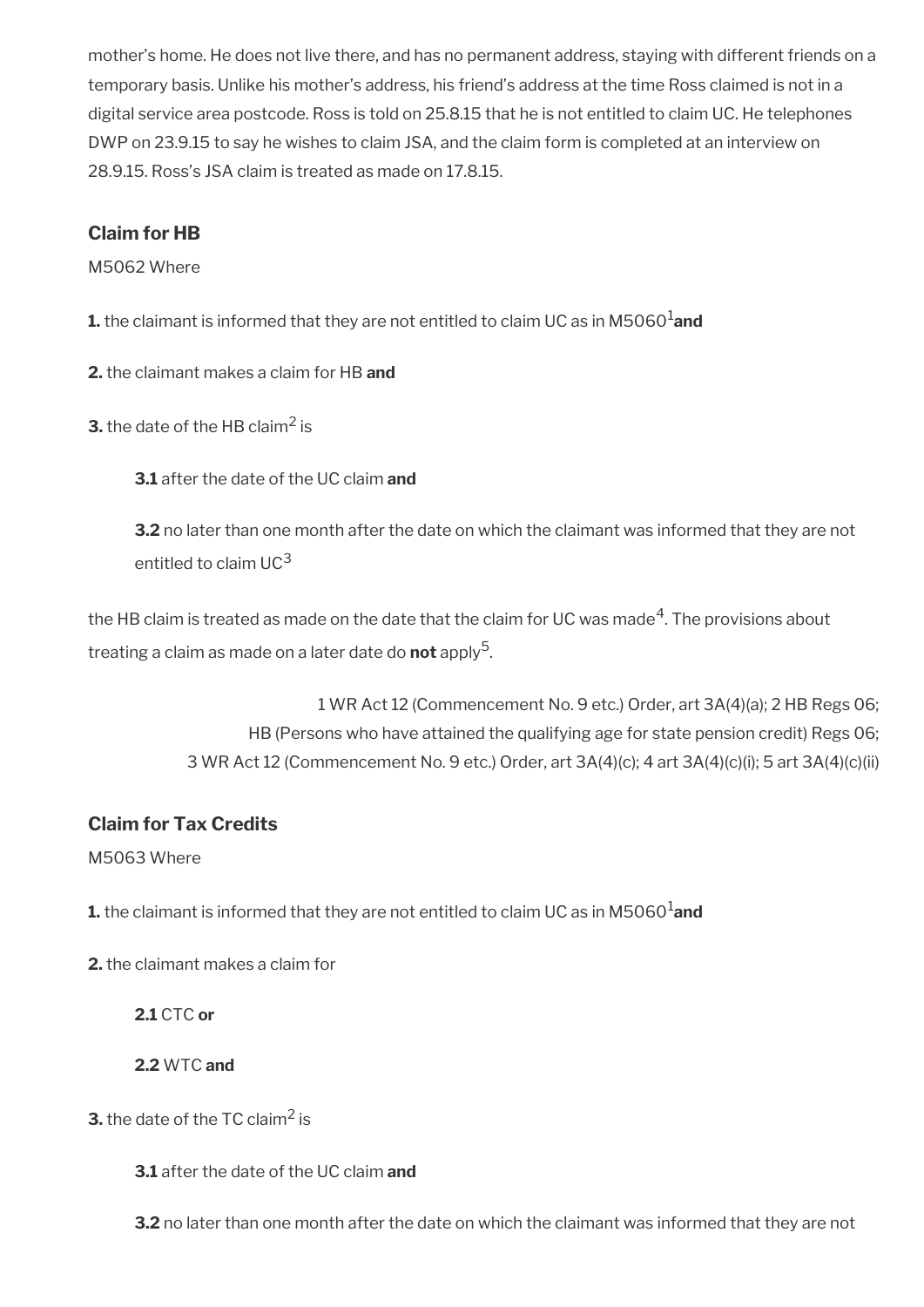entitled to claim  $UC^3$ 

the TC claim is treated as made on the date that the claim for UC was made $\rm ^4$ . The provisions about treating a claim as made on a later date do **not** apply<sup>5</sup>.

1 WR Act 12 (Commencement No. 9 etc.) Order, art 3A(4)(a); 2 TC (Claims and Notifcations) Regs 02; 3 WR Act 12 (Commencement No. 9 etc.) Order, art 3A(4)(d); 4 art 3A(4)(d)(i); 5 art 3A(4)(d)(ii)

M5064 - M5069

### <span id="page-11-0"></span>**Claimant entitled to UC – no payment made**

M5070 Where

**1.** a decision is made that the claimant is entitled to UC **and**

**2.** the DM discovers that the claimant gave incorrect information as in M5055 - M5057 on the date the claim was made **and**

**3.** no payment of UC has been made

the decision made on the UC claim ceases to have effect immediately $^1$ .

**Note:** Since 12.12.18, all GB postcode districts and part-districts have been converted to digital service areas.

1 WR Act 12 (Commencement No. 9 etc.) Order, art 3A(5)(a)

M5071 Where M5070 applies, the claimant is informed that they are not entitled to claim UC $^{\rm 1}$ . The guidance at M5061 - M5063 applies where a claim for

**1.** old style JSA **or**

**2.** old style ESA **or**

**3.** IS **or**

**4.** HB **or**

**5.** CTC **or**

**6.** WTC

is made<sup>2</sup>.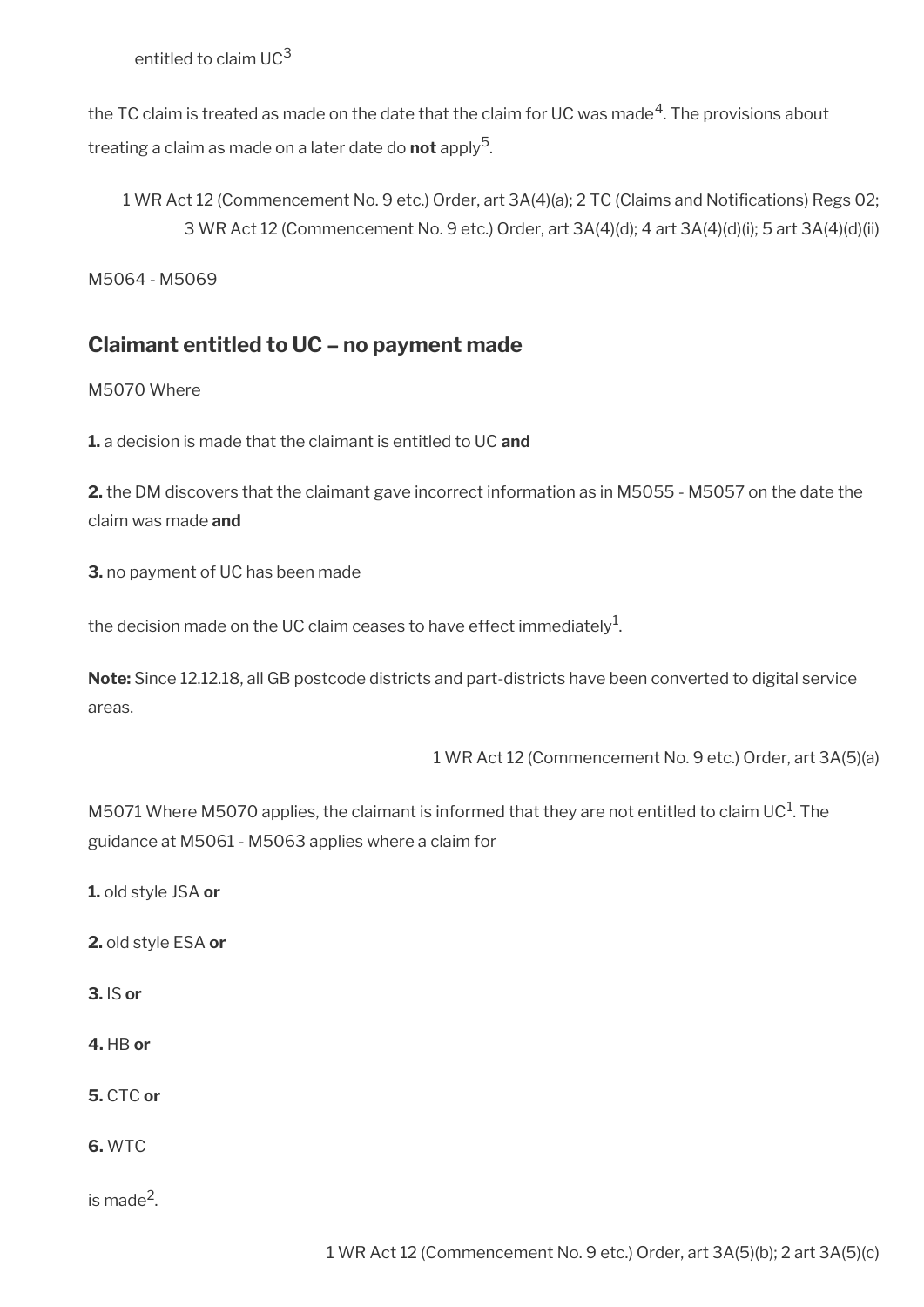### <span id="page-12-0"></span>**Claimant entitled to UC – payment made**

M5075 Where

**1.** a decision is made that the claimant is entitled to UC **and**

**2.** the DM discovers that the claimant gave incorrect information as in M5055 - M5057 on the date the claim was made **and**

**3.** one or more payments of UC have been made

the decision awarding UC is treated as a decision made on a claim $^1\!$ 

**Note:** Since 12.12.18, all GB postcode districts and part-districts have been converted to digital service areas.

1 WR Act 12 (Commencement No. 9 etc.) Order, art 3A(6); SS Act 98, s 8

M5076 - M5089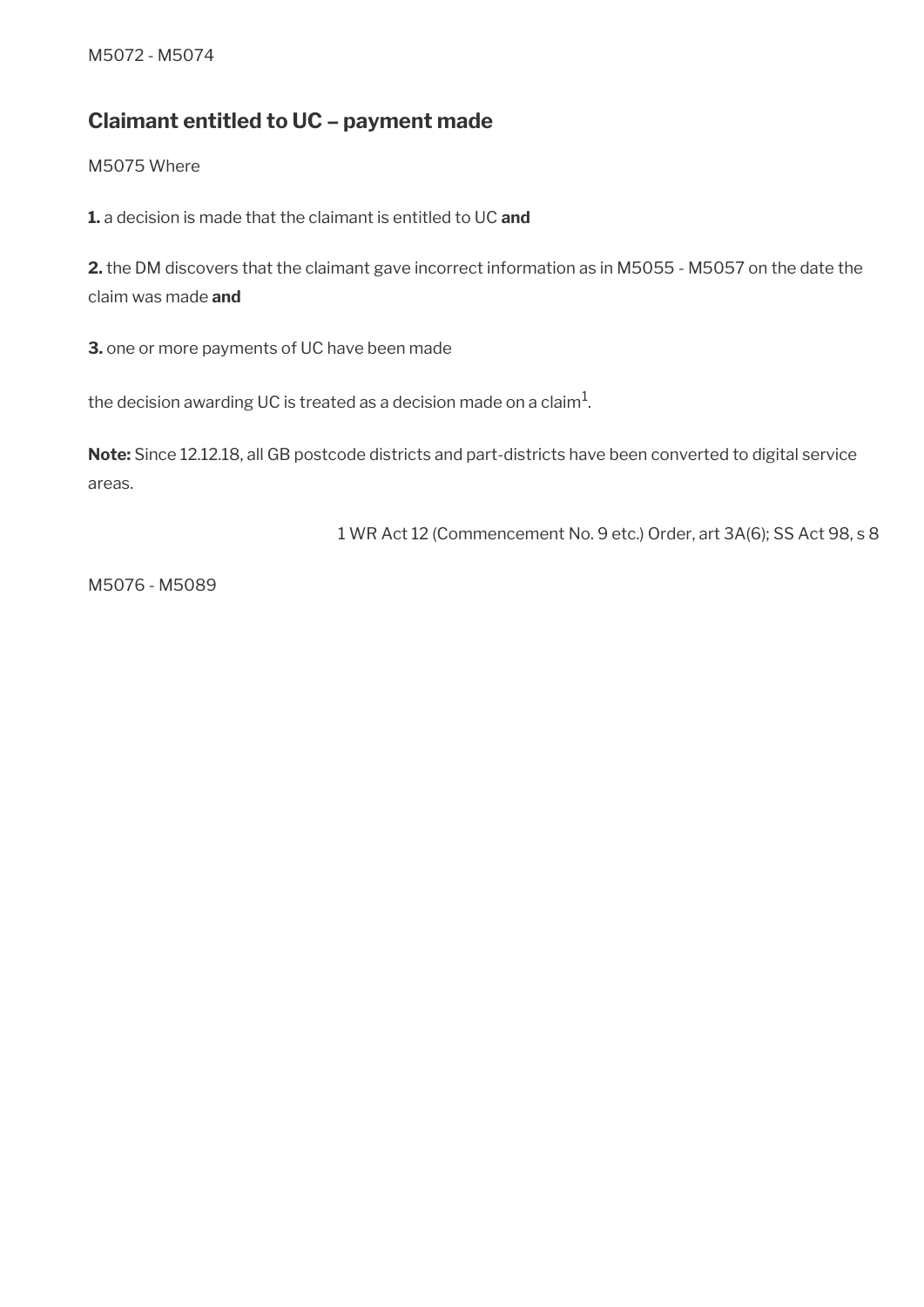## **Claimant resides outside GB M5090 - M5199**

M5090 A claim for UC made on or after 1.2.19 for a period beginning on or after that date may be made by a claimant, or in the case of joint claimants, either claimant, who resides outside GB $^{\rm 1}$ . This includes crown servants and members of Her Majesty's forces posted overseas.

1 WR Act 12 (Commencement No. 32 etc.) Order, art 4(1) – (4)

M5091 - M5199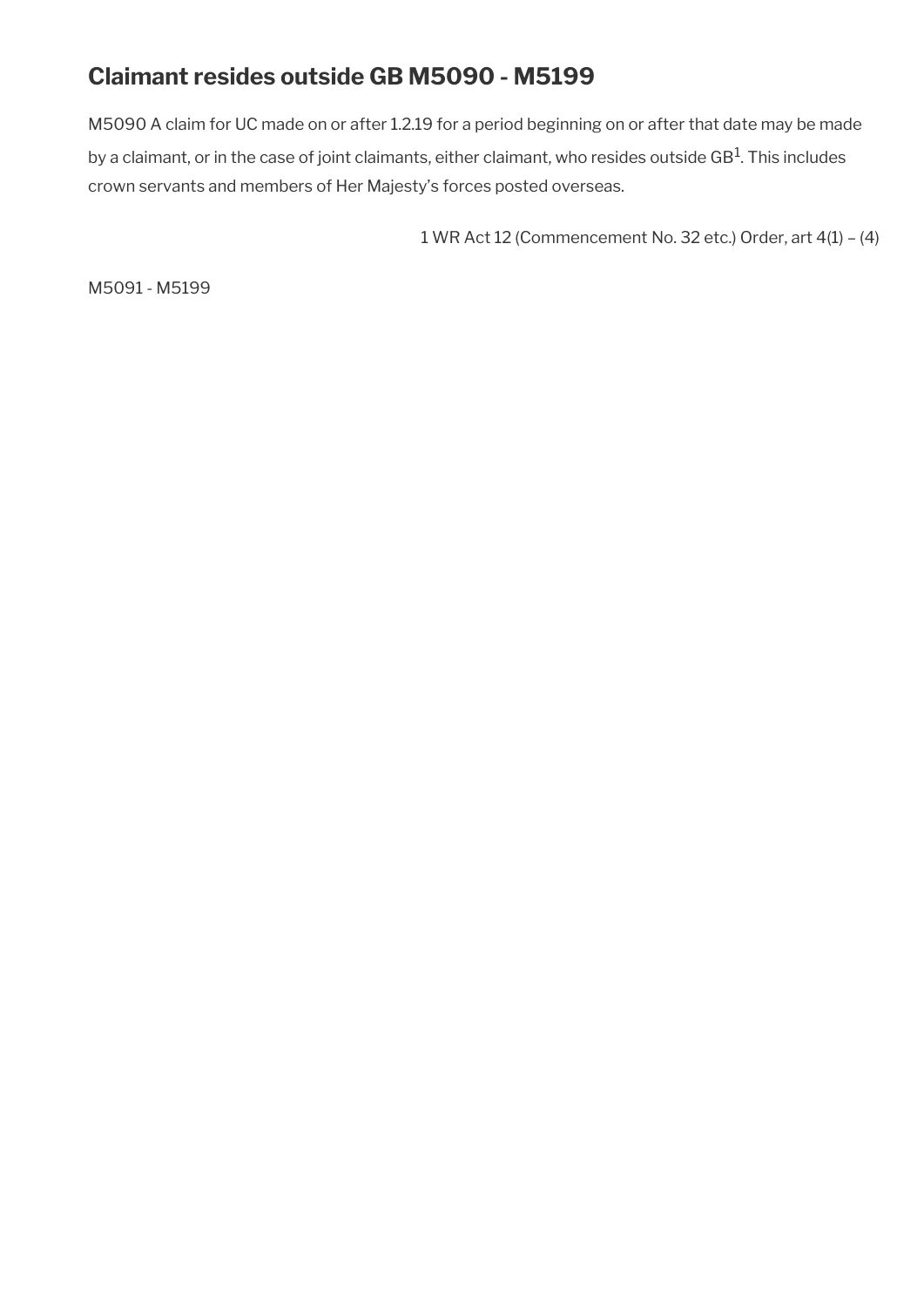## **When a UC claim may not be made M5200 - M5299**

[Determination that a claim may not be made](#page-14-1) M5200 - M5269

[Mixed-age couples](#page-14-0) M5270 - M5299

### <span id="page-14-1"></span>**Determination that a claim may not be made**

M5200 The Secretary of State may determine not to accept any particular claims for UC temporarily in order to

**1.** safeguard the efficient administration of UC or

**2.** ensure the effective testing of systems for the administration of UC $^1$ .

**Note:** Currently there are no restrictions on claims for UC under this provision.

1 UC (TP) Regs, reg 4

M5201 - M5269

### <span id="page-14-0"></span>**Mixed-age couples**

M5270 A mixed-age couple is a couple where one member of a couple has reached the qualifying age for SPC, and the other member has not<sup>1</sup>.

1 WR Act 12 (Commencement No. 31 etc.) Order, art 2(2)

M5271 The qualifying age for SPC is<sup>1</sup>

**1.** pensionable age for a woman **or**

**2.** for a man, the age which would be pensionable age for a woman born on the same date as the man.

**Note:** Since 6.12.18, pensionable age for a man or a woman is the same. See DMG Chapters 74 (State pension) and 75 (Retirement pension) for further guidance on pensionable age.

1 SPC Act 02, s 1(6)

M5272 Mixed-age couples are generally excluded from entitlement to SPC $^1$ , and may be entitled to UC instead. See DMG Chapter 77 for detailed guidance on the conditions of entitlement to SPC.

1 SPC Act 02, s 4(1A)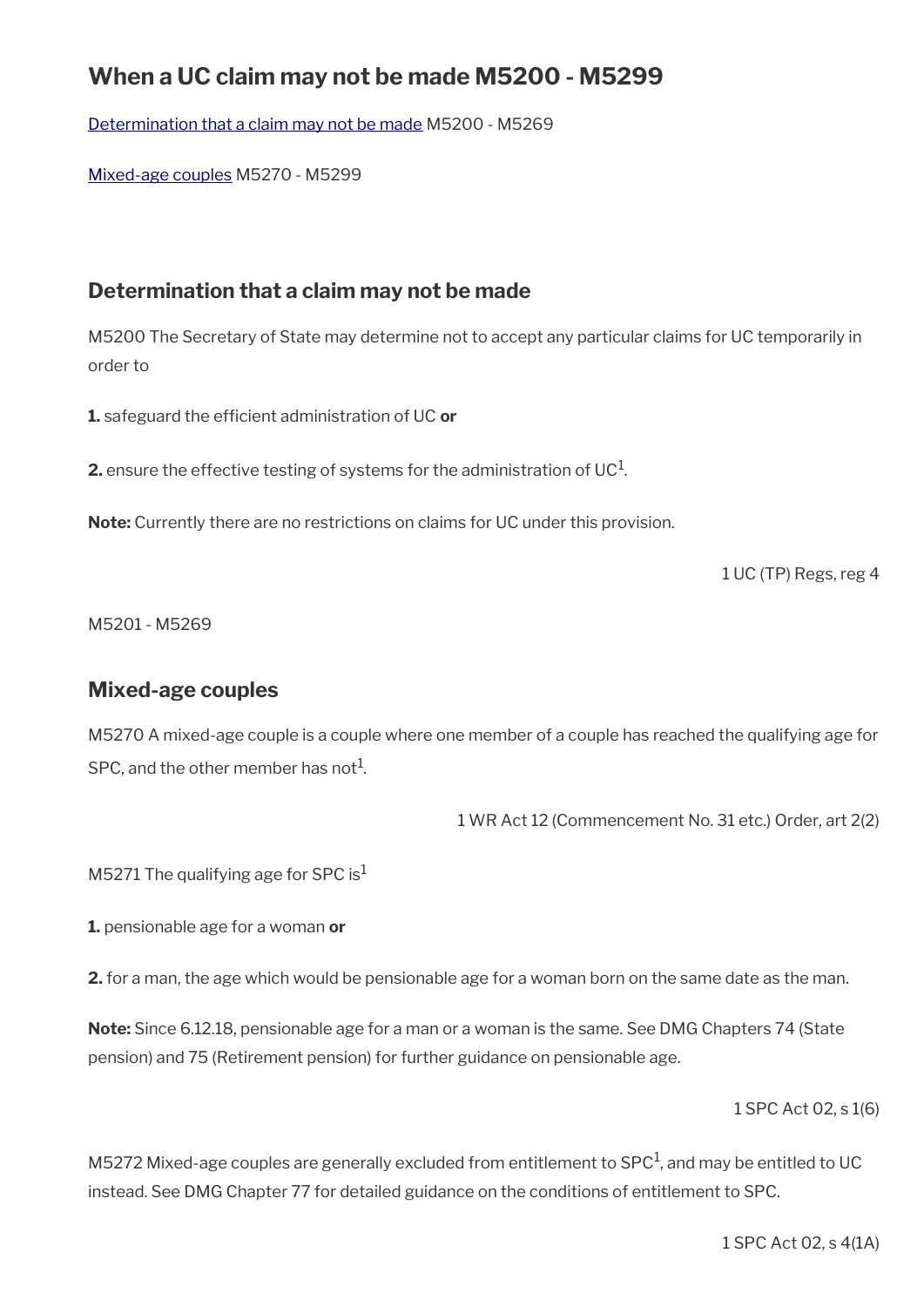M5273 However, these claimants may be restricted from claiming UC as in M5200 - M52601. The conditions of entitlement to IS, old style JSA, old style ESA and HB are amended to allow them to claim those benefits instead<sup>2</sup> – see DMG Chapters 20 and 41 for further details.

> 1 UC (TP) Regs, reg 4 & 4A; WR Act 12 (Commencement No. 32 etc.) Order; 2 WR Act 12 (Commencement No. 31 etc.) Order, art 8

M5274 - M5299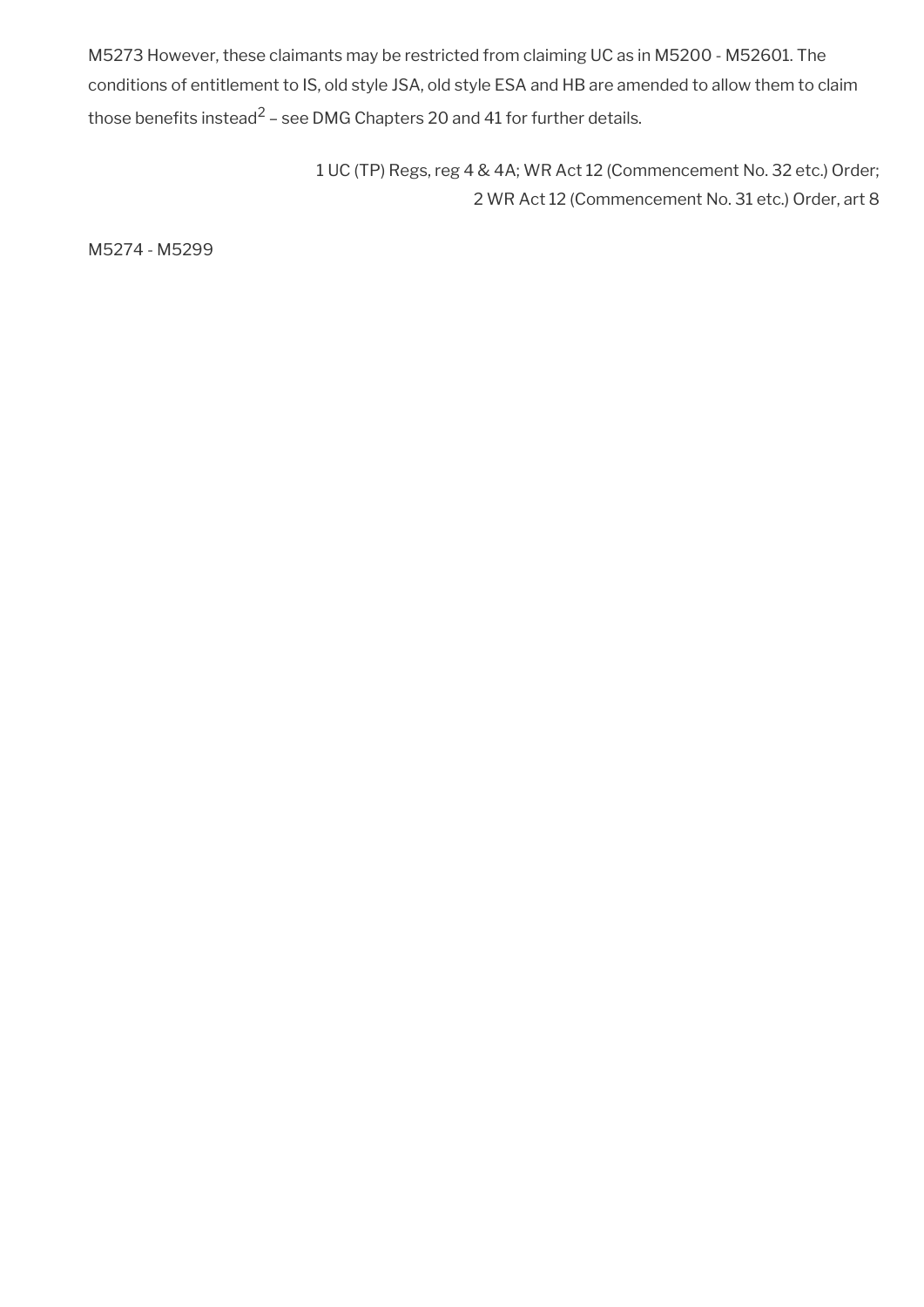# **Abolition of ESA(IR) and JSA(IB) M5300 - M5319**

M5300 For claims made before 30.3.22, where a claim for UC is made or treated as made as in M5050, this has the effect of bringing into force the abolition of ESA(IR) and JSA(IB), and the introduction of UC, through specified Commencement Orders $^{\rm 1}$ . This means that no claim for old style ESA or old style JSA may be made unless any of the restrictions on claiming UC apply (see M5200 - M5260). Any claim made is a claim for new style ESA or new style JSA.

**Note 1:** The abolition also applies where claims for ESA or JSA are made by people who live in one of the relevant districts or designated postcodes. See ADM Chapter S8 (JSA transition) and V8 (ESA transition) for further details.

**Note 2:** See M5021 for the meaning of old and new style ESA and JSA.

1 WR Act 12 (Commencement No. 23 etc.) Order, art 3 & 4 [see list in Appendix 1 for other Orders]; WR Act 12 (Commencement No. 32 etc.) Order, art 4(5) – (10)

M5301 See Chapter M6 (Effects of transition to UC – Digital Service area) for guidance on when the abolition of ESA(IR) and JSA(IB) takes effect for a claimant entitled to those benefits who claim UC $^{\rm 1}$ .

1 UC (MM Pilot) Regs, reg 5(2)

#### M5302

From 30.3.22 the UC provisions are fully in force1, so that it is no longer necessary to identify which Commencement Order applies when a claim for UC is made.

1 WR Act 12 (Commencement No. 34) Order, art 3

**Note:** See Appendix 1 for a list of the WR Act 12 Commencement Orders.

M5303 The change does not affect claimants who are

**1.** entitled to an award of **or**

**2.** able to claim

any existing benefits. See M5090 et seq and Appendix 2 for details on when claims for existing benefits may be made.

Note: See M5020 for the meaning of existing benefit.

M5304 – M5319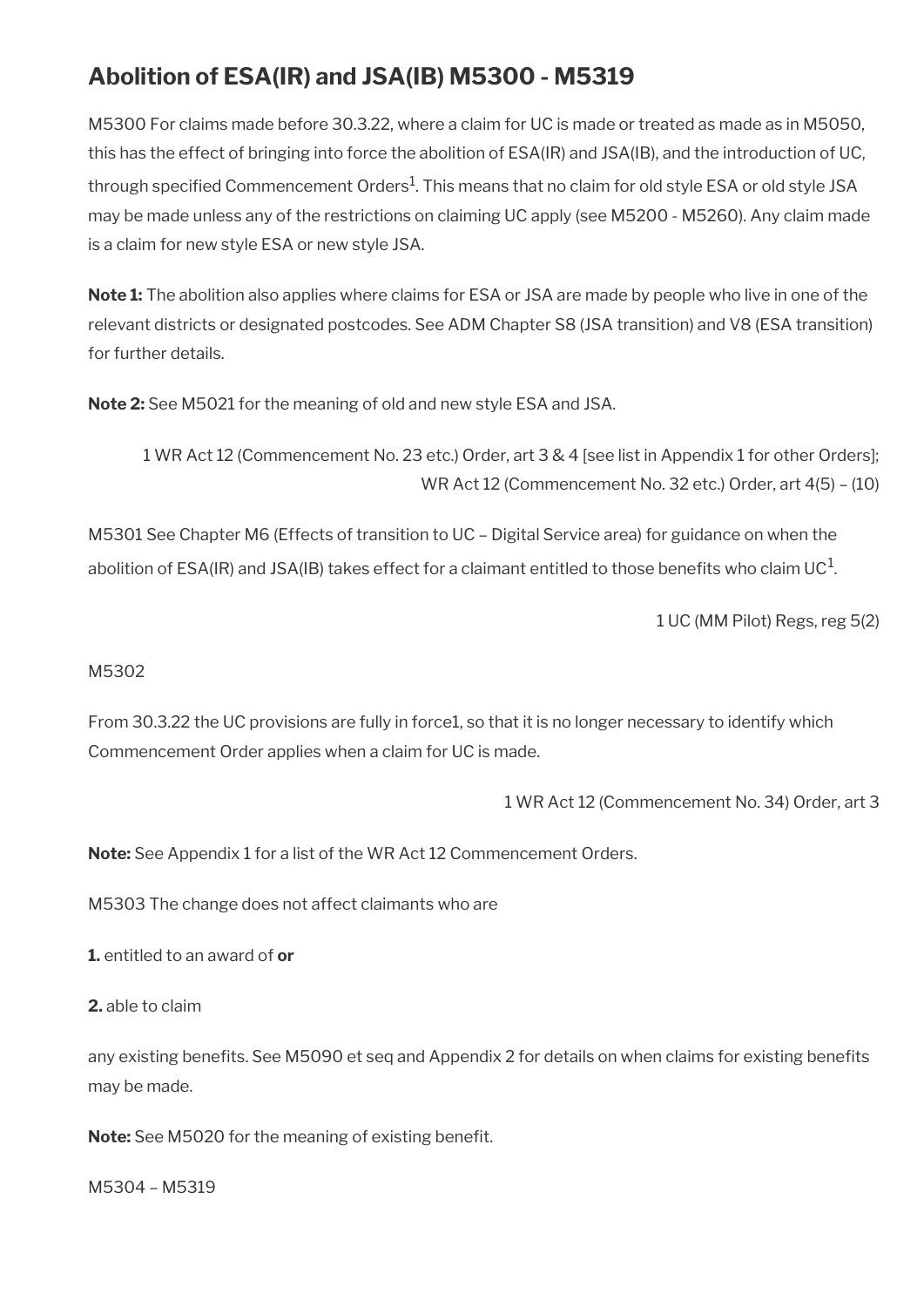## **Abolition of tax credits M5320 - M5429**

M5320 The abolition of tax credits came into effect on 1.2.19<sup>1</sup>. Claims for CTC and WTC cannot be made from this date, unless any of the savings in Appendix 2 apply1. See also M5442 - M5444.

**Note:** Decisions relating to TC entitlement will continue to be made by HMRC. The guidance in Appendix 2 is for information only.

1 WR Act 12 (Commencement No. 32 etc.) Order, art 2; WR Act 12, s 33(1)(f)

M5321 - M5429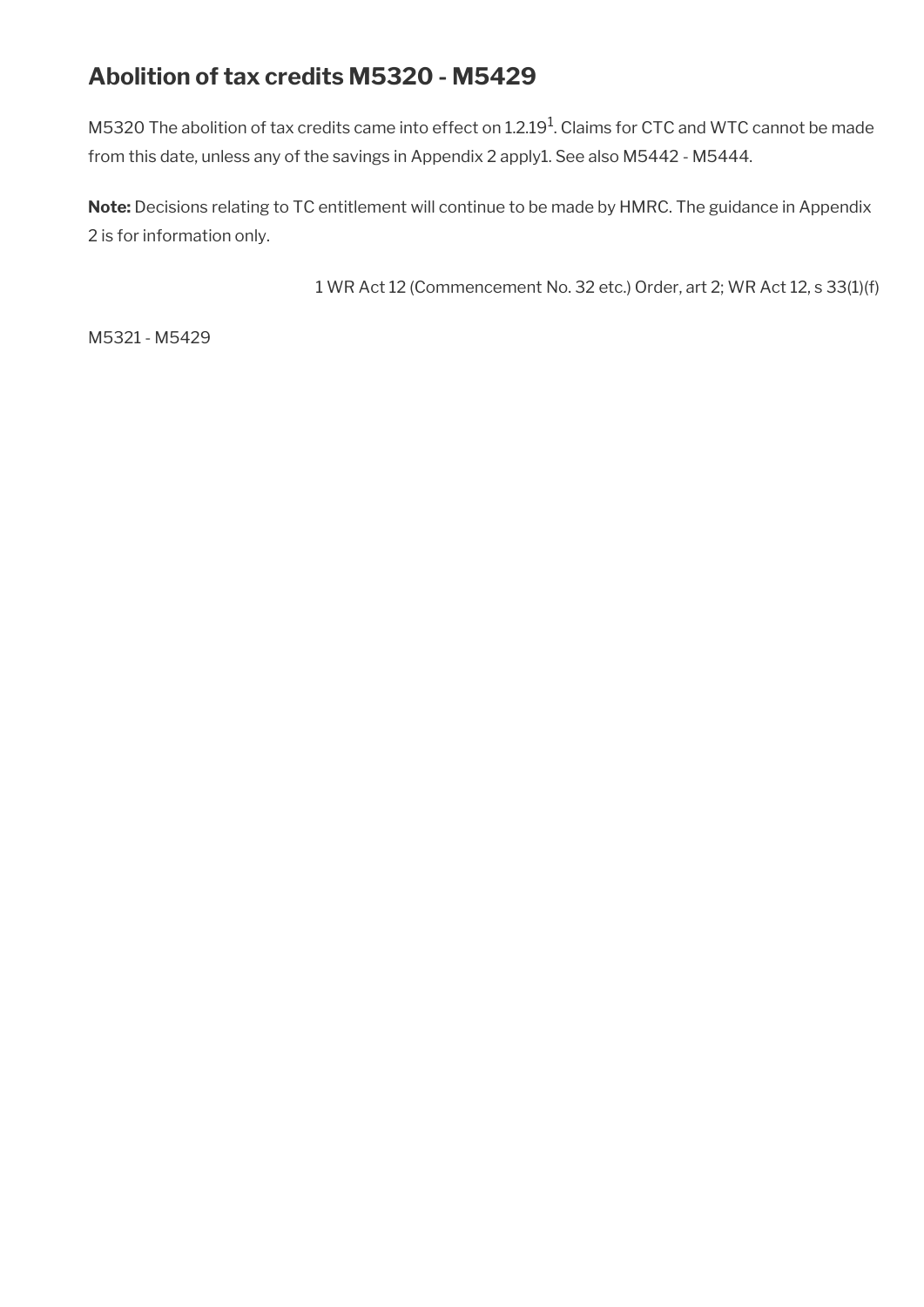## **Claims for HB, IS or TC M5430 - M5999**

[Exceptions](#page-19-0) M5100 - M5999

M5430 A person may not claim

**1.** HB **or**

**2.** IS **or**

**3.** TC (whether or not as part of a couple $^1$ )

on any date if, had they made a claim for UC on the same date (whether or not as part of a couple<sup>2</sup>), they would have been entitled to claim UC as in M5050 $^3$ . But see M5440 et seq for exceptions.

**Note 1:** See ADM Chapter M6 (Effects of transition to UC – Digital service area) for guidance on when a person who has claimed UC may or may not claim these benefits.

**Note 2:** See ADM Chapters M6, S8 (JSA transition) and V8 (ESA transition) for when UC claimants can claim ESA or JSA.

1 TC Act 02, s 3(5A); 2 WR Act 12, s 39;

3 WR Act 12 (Commencement No. 23 etc.) Order, art 7[see list in Appendix for other Orders]

M5431 In M5430, a claim for HB, IS or a TC is made on the date on which the claimant takes any action under specifed legislation on or after the date on which a claim for UC could be made (see Appendix 1 for details) which results in a decision on a claim being required $^1$ . It is irrelevant that, under that legislation, the claim is made or treated as made on a date which is earlier than the date on which the action was taken<sup>2</sup>. But see M5542 for exceptions.

1 WR Act 12 (Commencement No. 23 etc.) Order, art 7(8)(a) [see list in Appendix 1 for other Orders]; SS (C&P) Regs; HB Regs 06; HB (Persons who have attained the qualifying age for state pension credit) Regs 06; TC (C&N) Regs 2 WR Act 12 (Commencement No. 23 etc.) Order, art 7(8)(b) [see list in Appendix 1 for other Orders]

M5432 Where, under specified provisions $^1$ , a claim for HB or IS is treated as made at a date which is earlier than the date of the action in M5431, the claim is treated as made on that earlier date for the purposes of M5430<sup>2</sup>.

> 1 HB Regs 06, reg 83(4E), (4F), (5)(d) & (8); HB (Persons who have attained the qualifying age for state pension credit)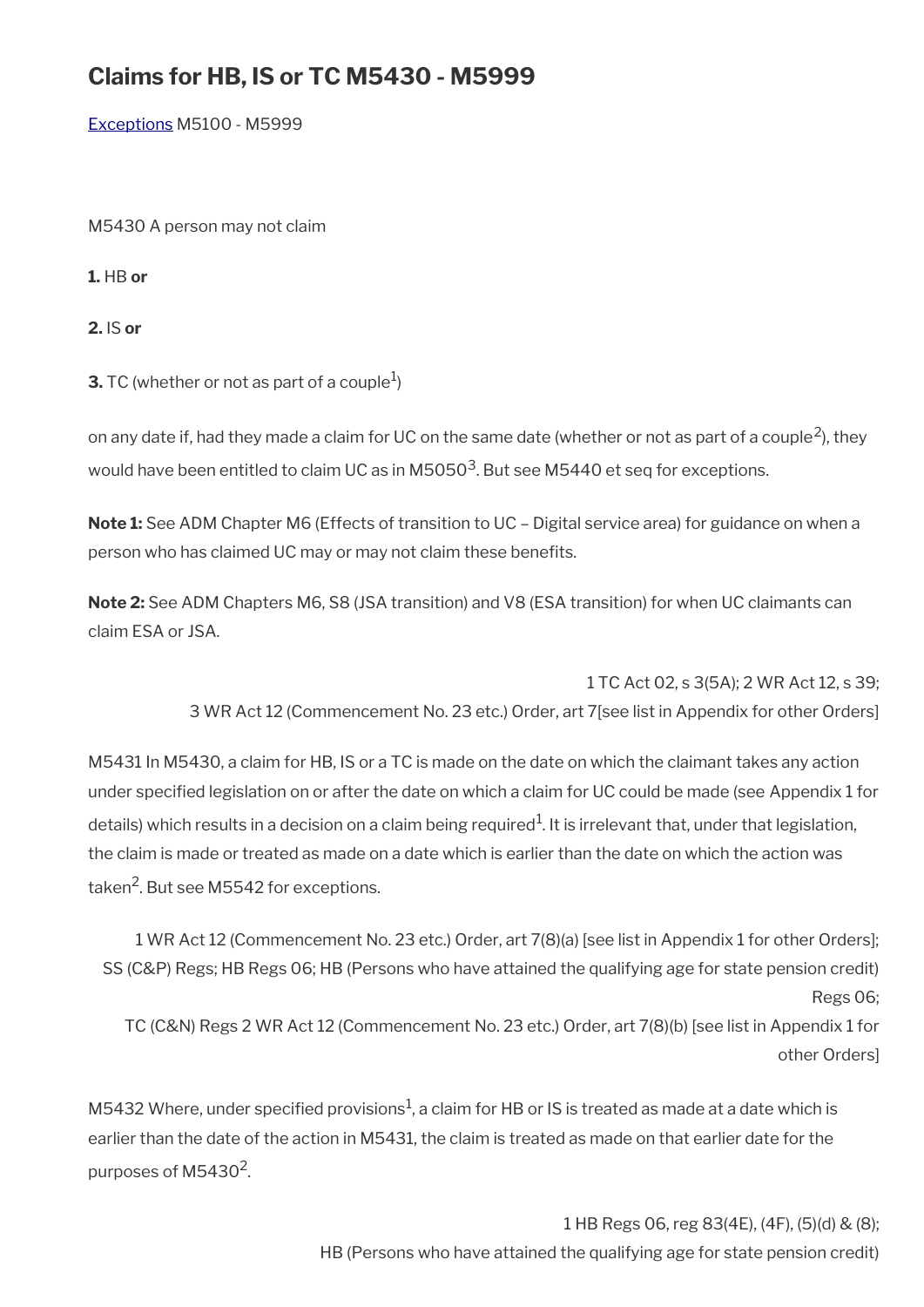Regs 06, reg 64(5F), (5G), (6)(d) & (9); SS (C&P) Regs, reg 6(1A)(b); 2 WR Act 12 (Commencement No. 23 etc.) Order, art 7(9) & (10) [see list in Appendix 1 for other Orders]

#### **Example 1**

Terry lives in the No. 28 relevant district. He claims IS as a LP on 2.12.14, and asks for the time for claiming from 3.11.14, when his partner died, to be extended. Terry must claim UC instead, because he satisfies the conditions for claiming UC on the date his IS claim was made. It is irrelevant that he could not have claimed UC on 3.11.14.

#### **Example 2**

Pearl and Dean live in the No. 28 relevant district. Pearl is entitled to CA and IS while caring for their adult disabled son Philip. Pearl's award is terminated from May 2014 when Philip's award of the care component of DLA is reduced to the lowest rate, and the award of CA terminates. Pearl and Dean are awarded JSA(IB) as joint claimants. Philip's appeal against the reduction of his DLA award is allowed on 20.11.14, and on 12.12.14 Pearl claims IS and CA from the date that the DLA award was terminated. Pearl and Dean must claim UC as a couple. It is irrelevant that they could not have claimed UC in May 2014.

M5433 - M5439

### <span id="page-19-0"></span>**Exceptions**

#### **Specifed accommodation**

M5440 M5430 does not apply where a claim is made for HB for $<sup>1</sup>$ </sup>

**1.** specified accommodation<sup>2</sup>or

**2.** temporary accommodation<sup>3</sup>.

**Note:** See ADM Chapter F2 (Housing costs element) for guidance on specifed accommodation.

1 WR Act 12 (Commencement No. 23 etc.) Order, art 7(3) and (11)(h) & (l) [see list in Appendix for other Orders]; 2 UC Regs, Sch 1, para 3A(2)-(5); 3 para 3B(2) or (3)

#### **SPC mixed-age couples**

M5441 M5430 does not apply where a claim for HB is made by a member of a couple for the purposes of SPC who has reached the qualifying age for SPC where the other member has not reached that age and entitlement begins

**1.** before 15.5.19 **or**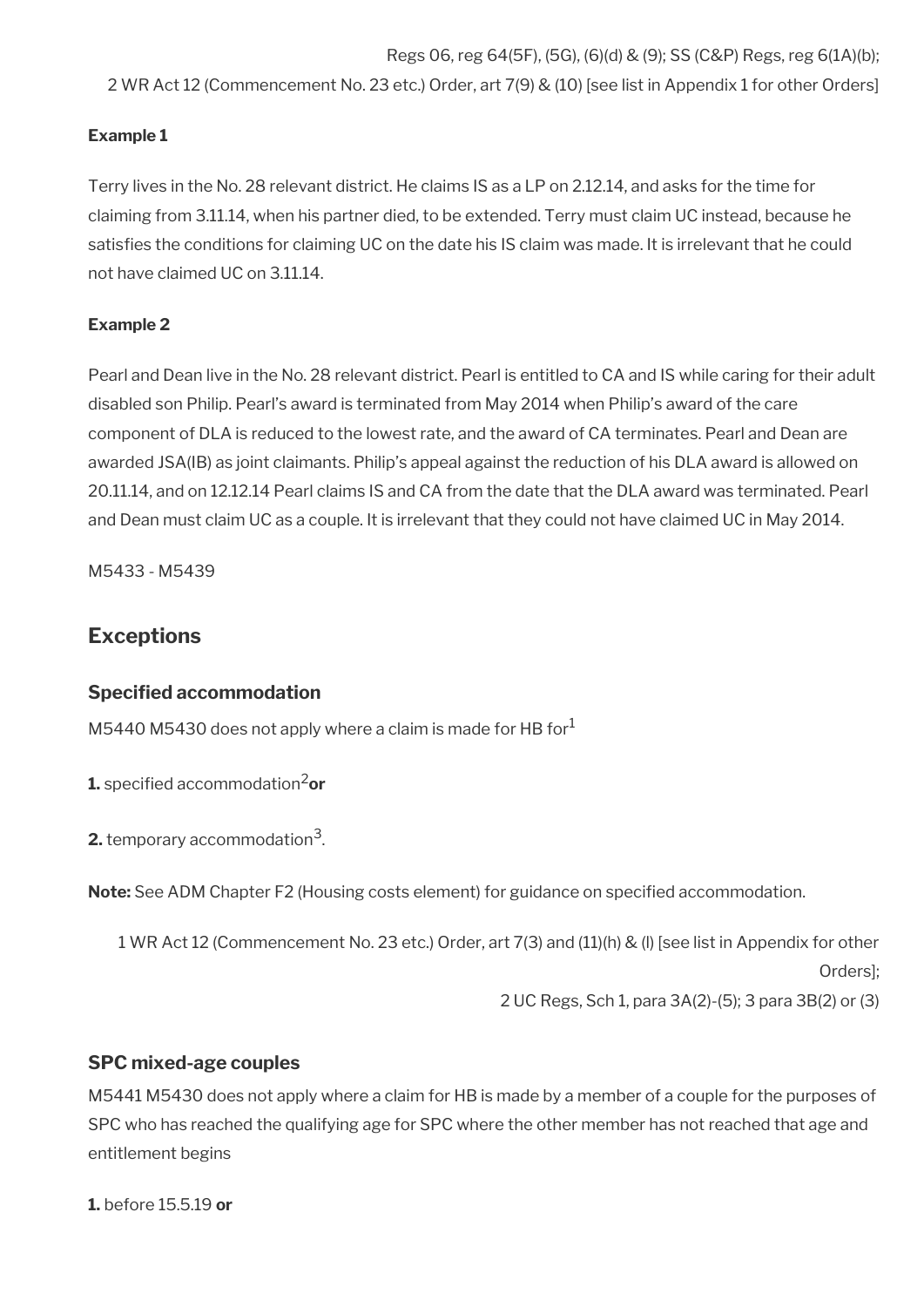**2.** on or after 15.5.19 where savings apply to that person and have not ceased to apply<sup>1</sup>.

**Note:** See DMG Chapter 77 for the meaning of qualifying age for SPC, and for guidance on savings for mixed-age couples.

> 1 WR Act 12 (Commencement No. 23 etc.) Order, art 7(4)(a) and (11)(b) & (g) [see list in Appendix 1 for other Orders]; SPC Act 02, s 1(6) & 17; WR Act 12 (Commencement No. 31 etc.) Order, art 4

#### **Claimant already entitled to TC**

M5442 M5430 does not apply to a claim for a TC where

**1.** a person or couple make a claim for CTC or WTC **and**

**2.** on the date of the claim in **1.** the person or couple has or have an award of WTC or CTC $^1$ .

1 WR Act 12 (Commencement No. 23 etc.) Order, art 7(5) [see list in Appendix 1 for other Orders]

M5443 In M5442, an award of a TC includes cases where a person is treated as entitled to a TC as in ADM M6145 - M6149 $^{\rm 1}$ .

1 WR Act 12 (Commencement No. 23 etc.) Order, art 7(7) [see list in Appendix 1 for other Orders]; UC (TP) Regs, reg 11

M5444 M5430 does not apply to a claim for a TC where the person or couple has or had an award of CTC or WTC for a tax year, and they make or are treated as making a claim for CTC or WTC for the next tax year<sup>1</sup>.

1 WR Act 12 (Commencement No. 23 etc.) Order, art 7(6) [see list in Appendix 1 for other Orders]

#### **UC claim may not be made**

M5445 M5430 does not apply to a claim for UC if a claim may not be made as in ADM M5200 et seq $^1\!$ 

1 UC (TP) Regs, reg 4 & 4A: WR Act 12 (Commencement No. 23 etc.) Order, art 7(2) [see list in Appendix 1 for other Orders; WR Act 12 (Commencement No. 32 etc.) Order, art 1(2) & 4(11)]

M5446 – M5999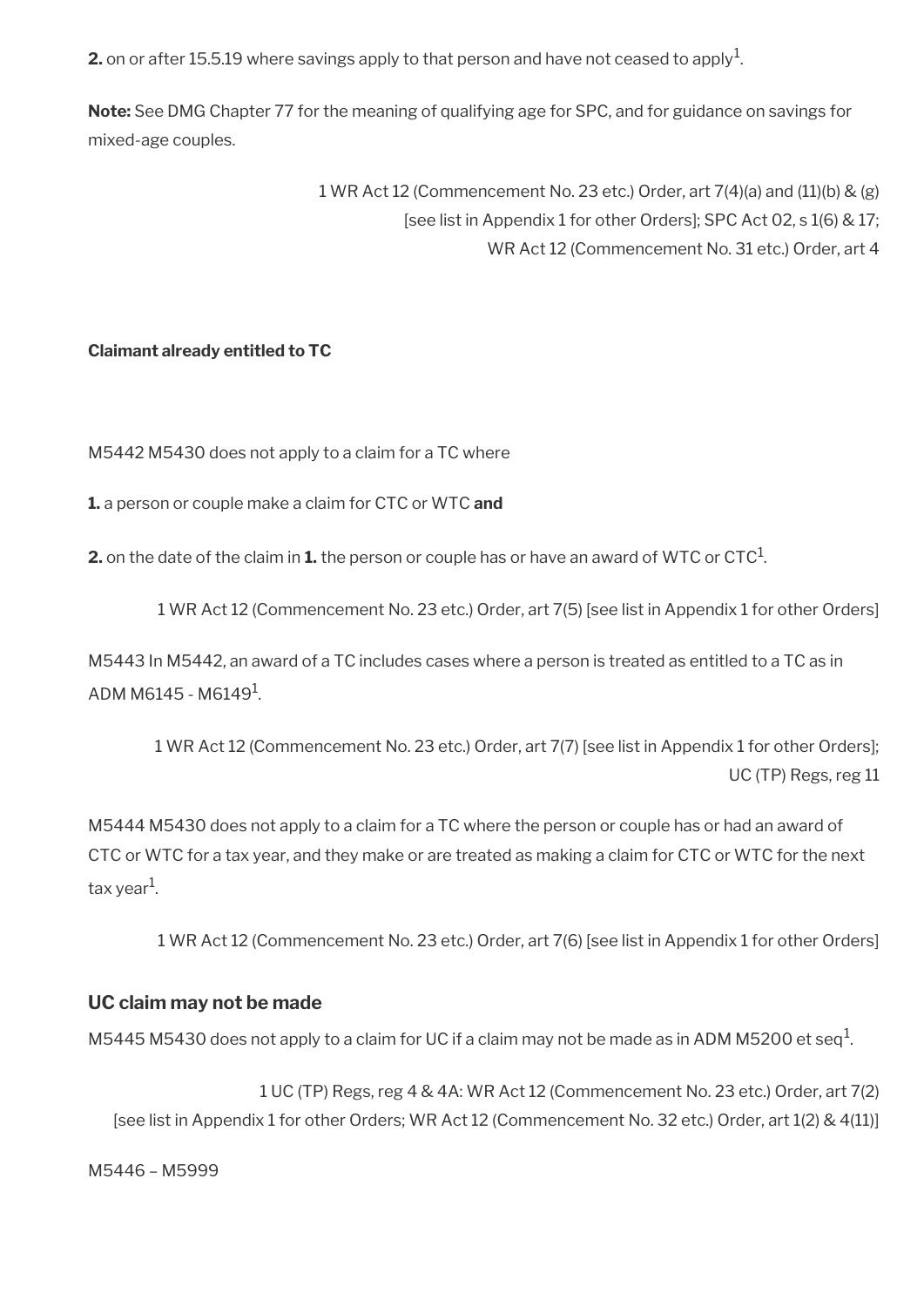# **Appendix 1: Postcode districts and part-districts in the digital service area**

## **No. 28 relevant district 26.11.14 – 19.12.14 and from 28.1.15<sup>1</sup>**

SM5 2

## **No. 50 relevant districts from 18.3.15<sup>2</sup>**

SM6 7SM6 8

## **No. 51 relevant districts from 10.6.15<sup>2</sup>**

CR0 4SM6 9

### **No. 52 relevant districts from 4.11.15<sup>2</sup>**

CR0 2SE1 5

## **Designated postcodes from 2.12.15<sup>3</sup>**

SM5 1 SM5 3SM5 9

SM6 0SM6 6

## **Designated postcodes from 27.1.16<sup>4</sup>**

| SE10 to SE14 SE16 |                                | SM <sub>1</sub>                                  |
|-------------------|--------------------------------|--------------------------------------------------|
| SM26              | SM39                           | SM4                                              |
|                   | TW31 to TW34 TW45 to TW47 TW50 |                                                  |
| TW59              | TW7 4 to TW7 7 TW7 9           |                                                  |
|                   |                                | TW8 0 and TW8 1 TW8 8 and TW8 9 TW13 4 to TW13 7 |
| TW139             | TW140                          | TW149                                            |

## **Designated postcodes from 24.2.16<sup>4</sup>**

CR0 1 CR0 3 SM2 5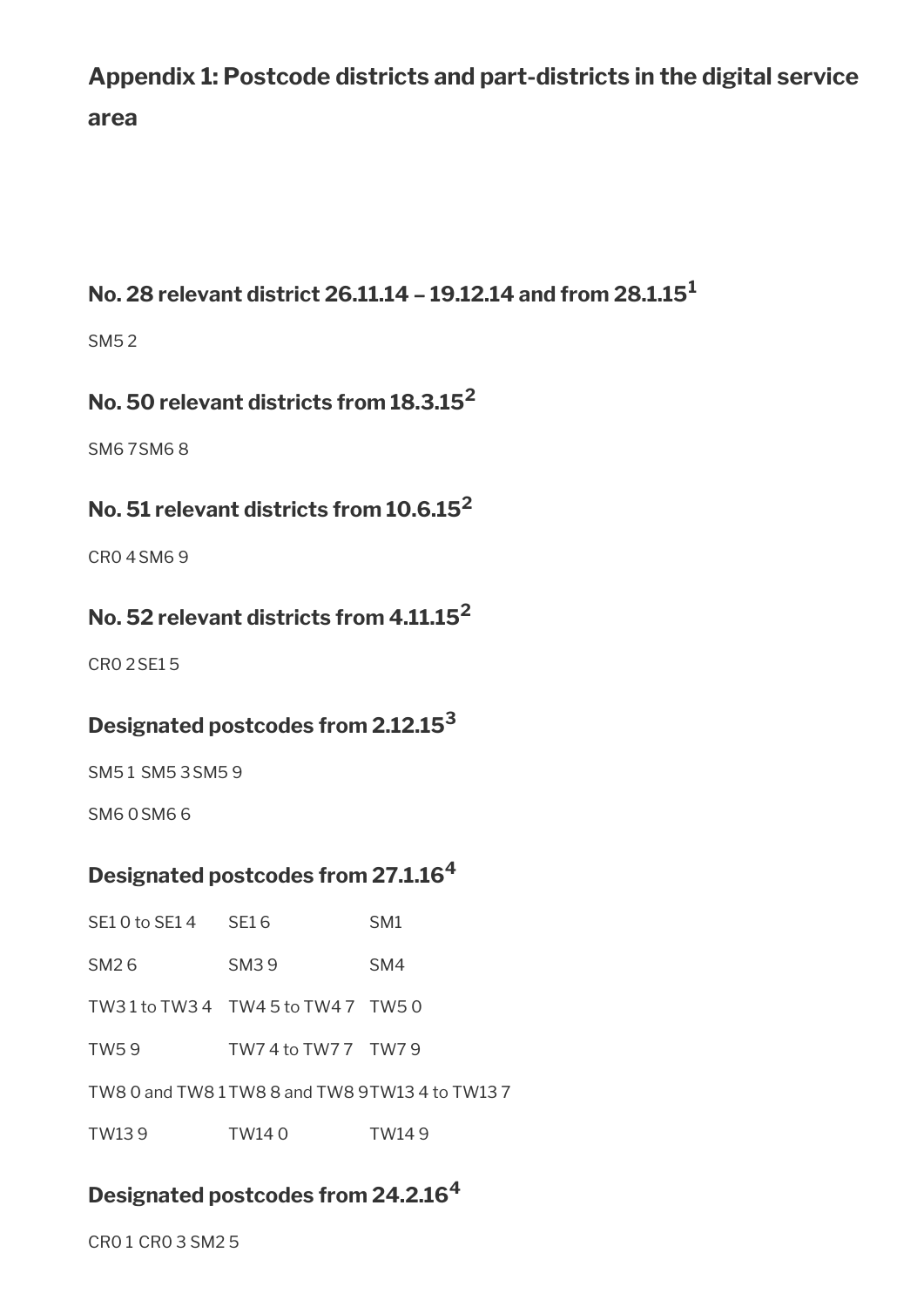SM2 7SM3 8SM5 4

SM7 3

## **Designated postcodes from 23.3.16<sup>5</sup>**

|  | CROO CRO5 to CRO9 CR9 |  |
|--|-----------------------|--|
|  |                       |  |

- EH21 EH31 EH32
- EH33 EH34 EH35
- EH36 EH39 EH40
- EH41 EH42 SE17 to SE19
- SE16 2 SE16 4 to SE16 7SE25 4 and SE25 5

TW14 8

## **Designated postcodes from 27.4.16<sup>5</sup>**

- CR2 CR3 0 CR3 5
- CR5 CR6 CR7
- CR8 NR13 3 NR29
- NR30 NR31 SE25 6

## **Designated postcodes from 25.5.16<sup>6</sup>**

| BA1          | BA <sub>2</sub>         | BA3 2 to BA3 4                            |
|--------------|-------------------------|-------------------------------------------|
| <b>BA39</b>  | <b>BS259</b>            | BS311 to BS313                            |
| <b>BS319</b> |                         | BS39 4 to BS39 7CV211 to CV21 4           |
| CV219        | CV22 5 to CV22 7 CV23 9 |                                           |
| <b>IP191</b> | NE1                     | NE <sub>2</sub>                           |
|              |                         | NE31 to NE35 NE53 and NE54 NE137 to NE139 |
| <b>NE18</b>  | <b>NR32</b>             | <b>NR33</b>                               |
| NR344        | SN <sub>14</sub> 8      | TA <sub>5</sub>                           |
| TA6          | <b>TA70</b>             | TA7 8 and TA7 9                           |
| TA8          | TA <sub>9</sub>         |                                           |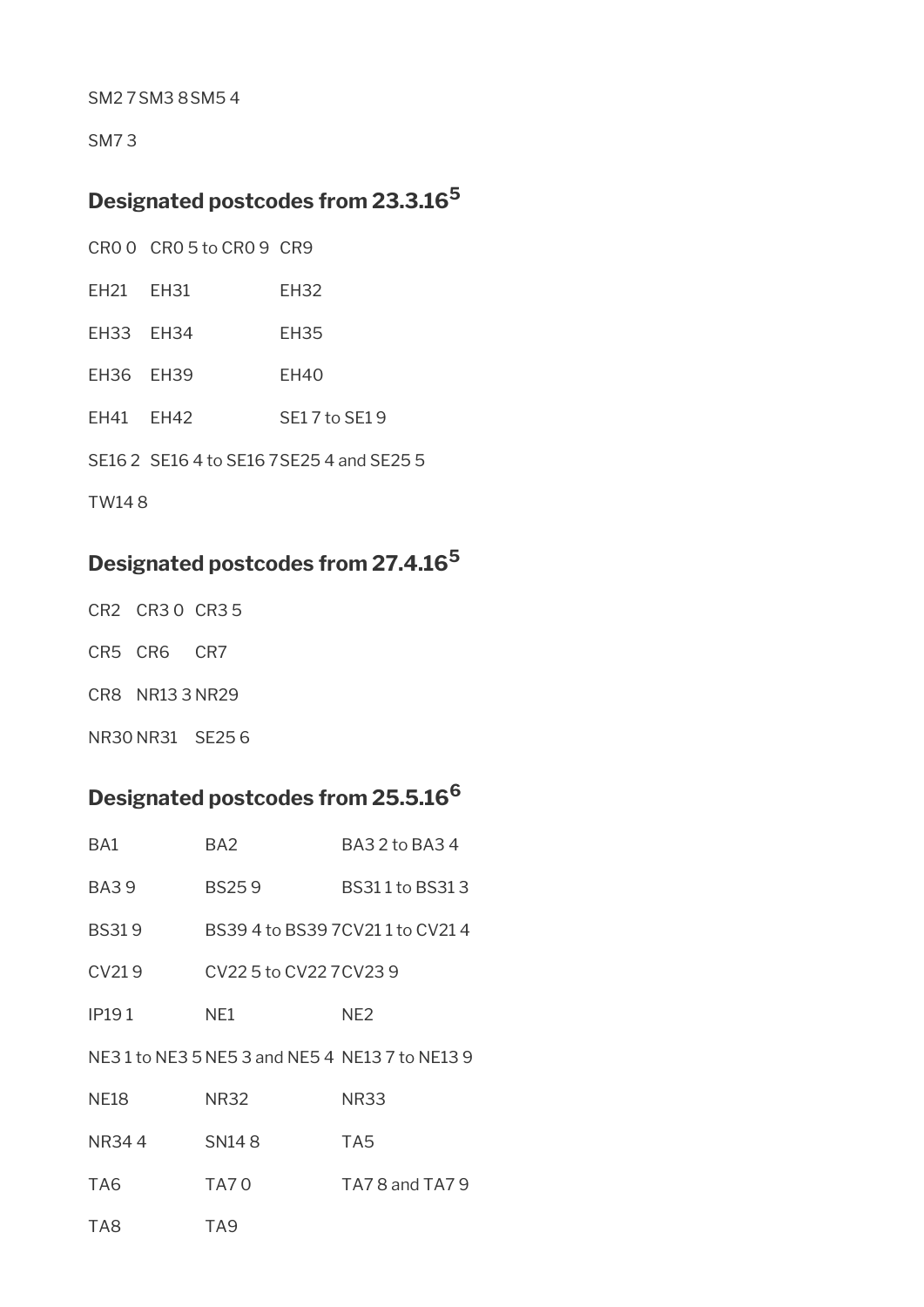# **Designated postcodes from 29.6.16<sup>6</sup>**

| DL9               | DL10                                          | DL11 6 and DL11 7 |
|-------------------|-----------------------------------------------|-------------------|
| HG11 to HG15 HG19 |                                               | <b>HG20</b>       |
|                   | HG2 7 to HG2 9 HG3 1 to HG 3 5 HG4 1 to HG4 5 |                   |
| HG49              | HG50                                          | <b>HG55</b>       |
| HG58 and HG5<br>9 | IV11                                          | IV13              |
| IV19              | IV23to IV27 IV35                              |                   |
| IV38              | IV47                                          | <b>IV57</b>       |
| <b>IV88</b>       | <b>IV98</b>                                   | <b>IV108</b>      |
| <b>IV118</b>      | IV 12 4 and IV12 5 IV12 9                     |                   |
| <b>IV137</b>      | <b>IV212</b>                                  | <b>IV222</b>      |
| IV262             | IV548                                         | IV63 6 and IB63 7 |
| LS170             | PH191                                         | PH201             |
| PH211             | PH221                                         | PH233             |
| PH243             | PH253                                         | PH <sub>263</sub> |
| PH269 PH324       |                                               | W60               |
| W66to W69 Y017    |                                               | <b>YO18</b>       |
| Y0519             | Y060                                          | Y062              |

# **Designated postcodes from 27.7.16<sup>6</sup>**

| <b>BA35</b>       | BA4 BA5   |                       |
|-------------------|-----------|-----------------------|
| BA6               | BA11 BA16 |                       |
| <b>BS27</b>       | BS28 LA1  |                       |
| A20               | LA26 LA29 |                       |
| LA <sub>3</sub>   |           | LA4 LA58 and LA59     |
| W <sub>14</sub> 0 |           | W14 4 W14 8 and W14 9 |
| WA7               |           | WA8 0 WA8 2 and WA8 3 |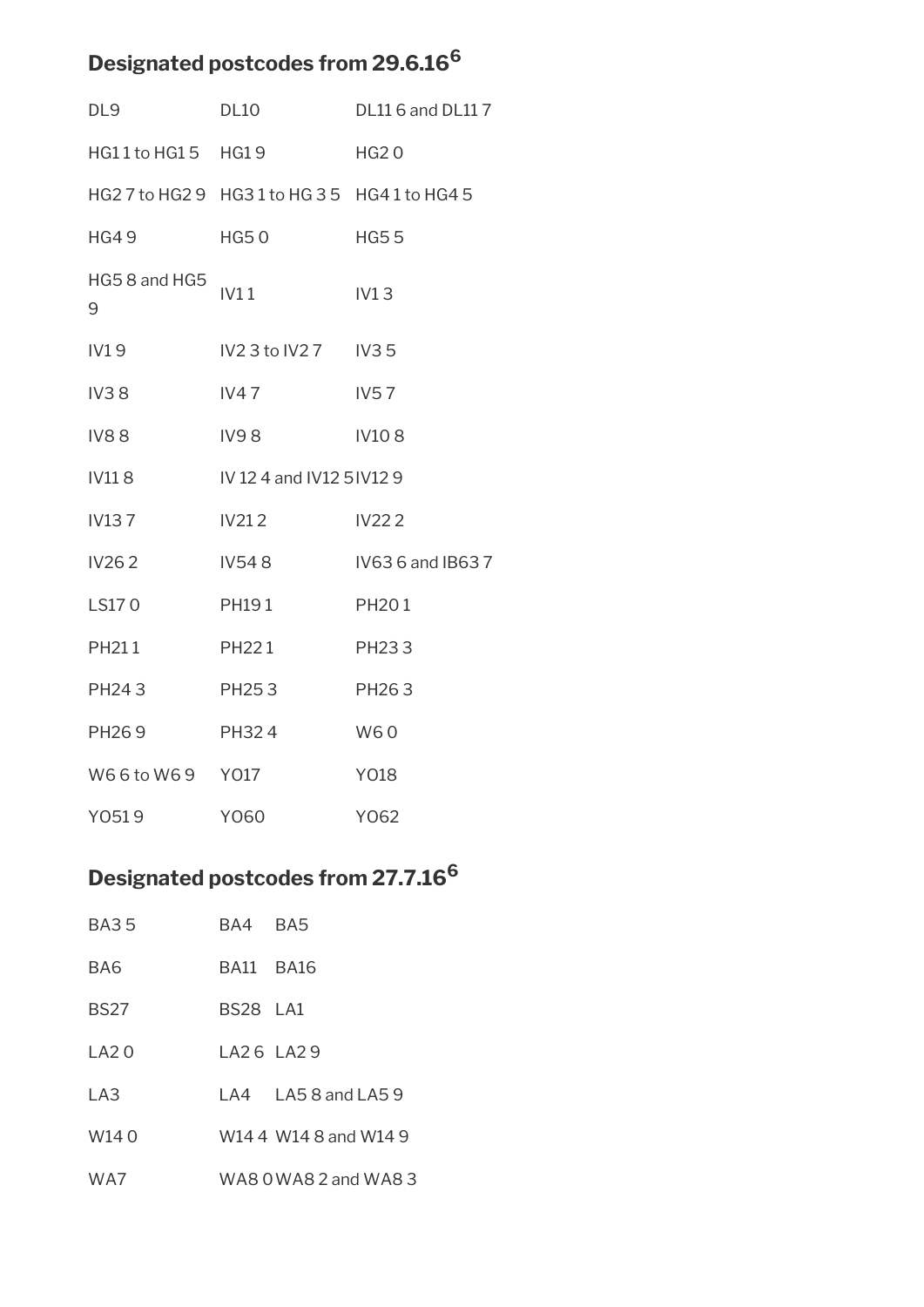WA8 6 to WA8

9

## **Designated postcodes from 5.10.16<sup>7</sup>**

SE16 3 SE16 9 SE21

SE22 WA8 4 and WA8 5

# **Designated postcodes from 12.10.16<sup>7</sup>**

| BD20 7 and BD20 8BD23 BD24         |                              |
|------------------------------------|------------------------------|
| $D\mathsf{L}61$ to $D\mathsf{L}63$ | DL 7 0 DL 7 7 to DL 7 9      |
| DL81 to DL85                       | DL89 <sup>LA27</sup> and LA2 |
| LA63                               | TA4 4TA22                    |
| TA <sub>23</sub>                   | <b>TA24 TS95</b>             |
| <b>TS97</b>                        | YO7                          |

## **Designated postcodes from 19.10.16<sup>7</sup>**

SE5 0SE5 5SE11 9

SE17

## **Designated postcodes from 26.10.16<sup>7</sup>**

| TA1                 | TA <sub>2</sub>                     | TA3 5 to TA3 7   |
|---------------------|-------------------------------------|------------------|
|                     | TA41 to TA43 TA10 0 and TA10 1 TA19 |                  |
| TA201 to TA204TA209 |                                     | TA21 0 to TA21 1 |
| TA218 to TA219      |                                     |                  |

## **Designated postcodes from 2.11.16<sup>7</sup>**

| CA18 CA19 | CA20             |
|-----------|------------------|
| CA21 CA22 | C <sub>A23</sub> |
| CA24 CA25 | CA26             |
| CA27 CA28 | G64 4            |
| G649G66   | NN6 6 to NN6 8   |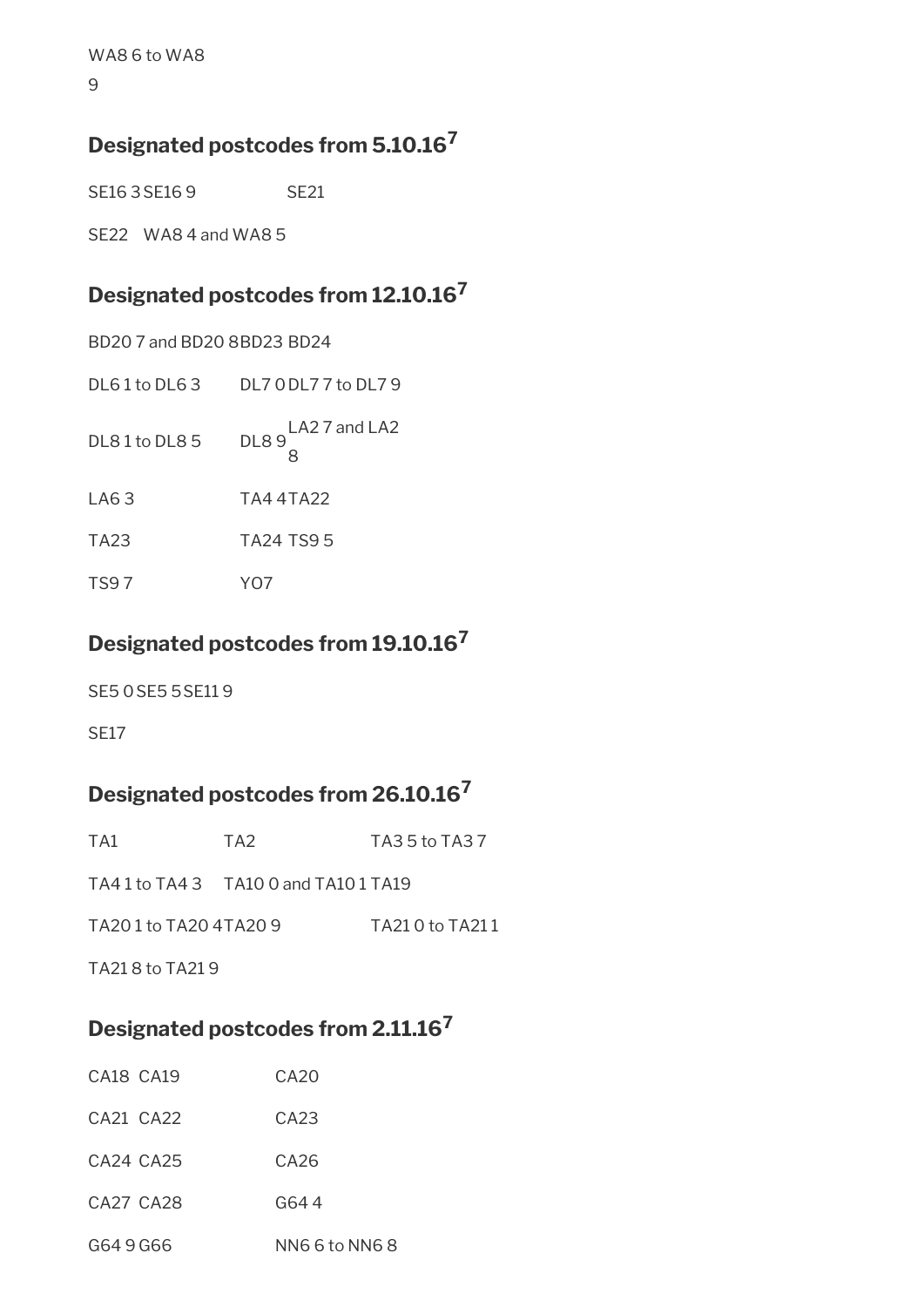#### NN7 4NN11 0 to NN11 4 NN11 6 to NN11 9

## **Designated postcodes from 9.11.16<sup>7</sup>**

CA7 1 to CA7 4 CA12 CA13

CA14 CA15 LE13

LE14 2 to LE14 4NG13 0 NG32 1

SE5 7 and SE5 8SE15

## **Designated postcodes from 23.11.16<sup>7</sup>**

| NW10 6 PA11 | <b>PA13</b> |
|-------------|-------------|
|             |             |

| <b>PA14</b> | PA15 1 to PA15 4 PA15 9 |
|-------------|-------------------------|
|             |                         |

| <b>PA16</b> | <b>PA18</b> | <b>PA19</b> |
|-------------|-------------|-------------|
|             |             |             |

W12 0 W12 2 W12 6 to W12 9

# **Designated postcodes from 30.11.16<sup>7</sup>**

| SN <sub>3</sub>        |
|------------------------|
|                        |
| SN5 6 and SN5 7 SN25 1 |
| <b>SN38</b>            |
|                        |

SN99

# **Designated postcodes from 7.12.16<sup>7</sup>**

| <b>B50</b>        | B95 5 to B95 6 B95 8 |                    |
|-------------------|----------------------|--------------------|
| CV350             | CV359                | CV <sub>36</sub>   |
| CV37 0 and CV37 1 | CV37 6 to CV37       | SW <sub>3</sub>    |
| SW <sub>5</sub>   | SW <sub>6</sub>      | SW71to SW74        |
| <b>SW10</b>       | <b>TS24</b>          | TS251 to TS25<br>4 |
| <b>TS26</b>       | TS27 3               |                    |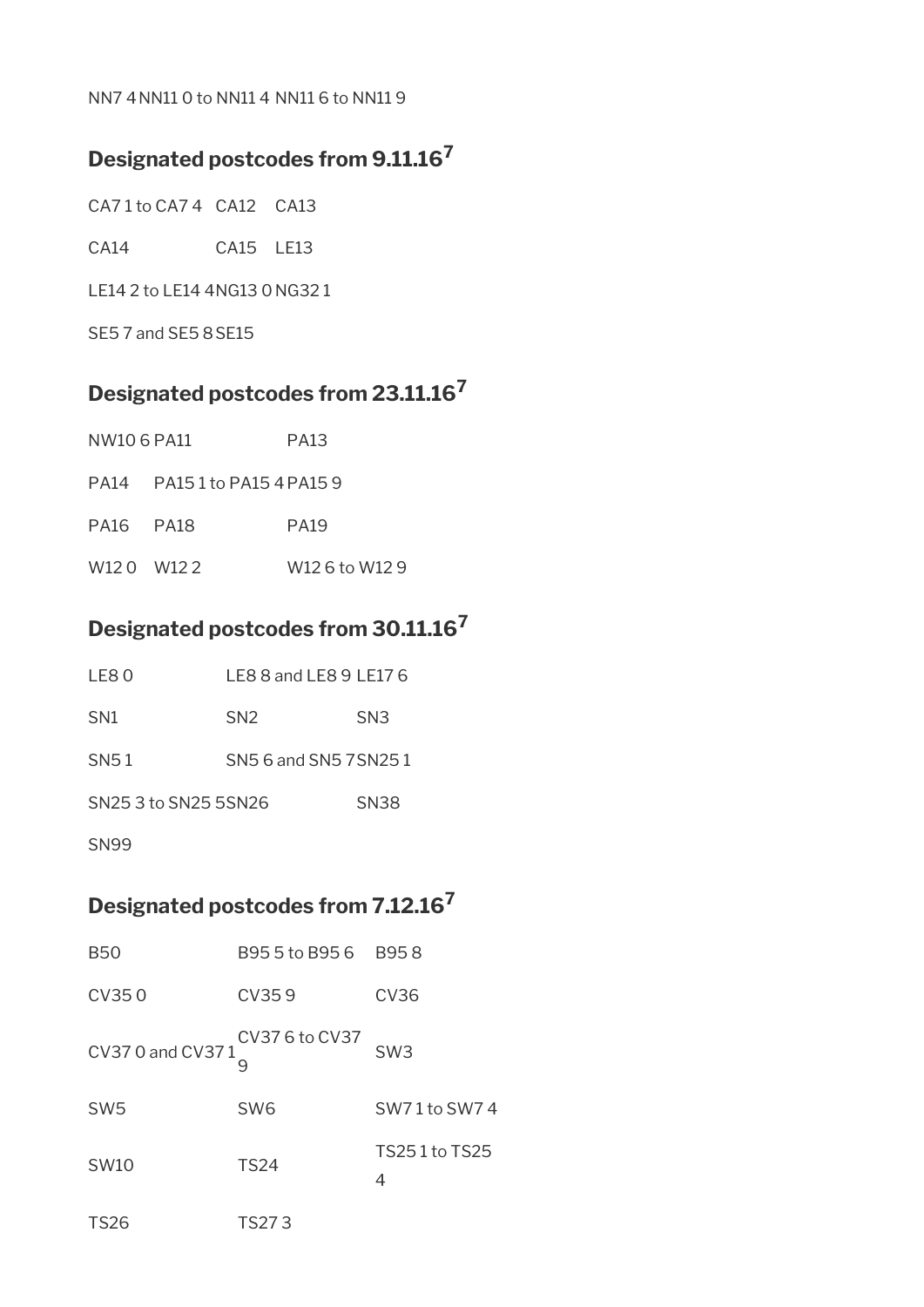## **Designated postcodes from 14.12.16<sup>7</sup>**

| SN <sub>4</sub>         | SN50                | SN5 3 to SN5 5 |
|-------------------------|---------------------|----------------|
| <b>SN58</b>             | SN6 6 to SN6 7SN252 |                |
| TN <sub>5</sub>         | <b>TN19</b>         | <b>TN20</b>    |
| TN31 6 to TN31 7 TN31 9 |                     | <b>TN32</b>    |
| TN330                   | TN333               | TN339          |
| <b>TN34</b>             | <b>TN35</b>         | <b>TN36</b>    |
| <b>TN37</b>             | <b>TN38</b>         |                |

## **Designated postcodes from 1.2.17<sup>8</sup>**

| LE16 7 to LE16<br>9 | NN6.9                             | NN17 1 to NN17 5 |
|---------------------|-----------------------------------|------------------|
| NN180               | NN18 8 and NN18 9 PE8 4 and PE8 5 |                  |
| SN <sub>6</sub> 8   | SW7.5                             | TS25.5           |

## **Designated postcodes from 8.2.17<sup>8</sup>**

NE6 1 to NE6 3NE6 5NE7

# **Designated postcodes from 22.2.17<sup>8</sup>**

| E3 2 to E3 5                             | E39                    | F14               |
|------------------------------------------|------------------------|-------------------|
| S014 and S015 S016 0                     |                        | S016 2 to S016 9  |
| S017                                     | S0181 to S018 6 S018 9 |                   |
| S019 0 to S019 2 S019 4 to S019 9 S030 0 |                        |                   |
| SO30 2 to SO30 4 SO30 9                  |                        | SO31 4 and SO31 5 |
| SO318                                    | SO400                  | SO40 2 and SO40 3 |
| SO408                                    | S <sub>043</sub>       | WA1               |
| WA2                                      | WA34 to WA37 WA4       |                   |
| WA5                                      | WA13 0                 | WA13 9            |

## **Designated postcodes from 8.3.17<sup>8</sup>**

CV13 0LE9 4LE9 7 and LE9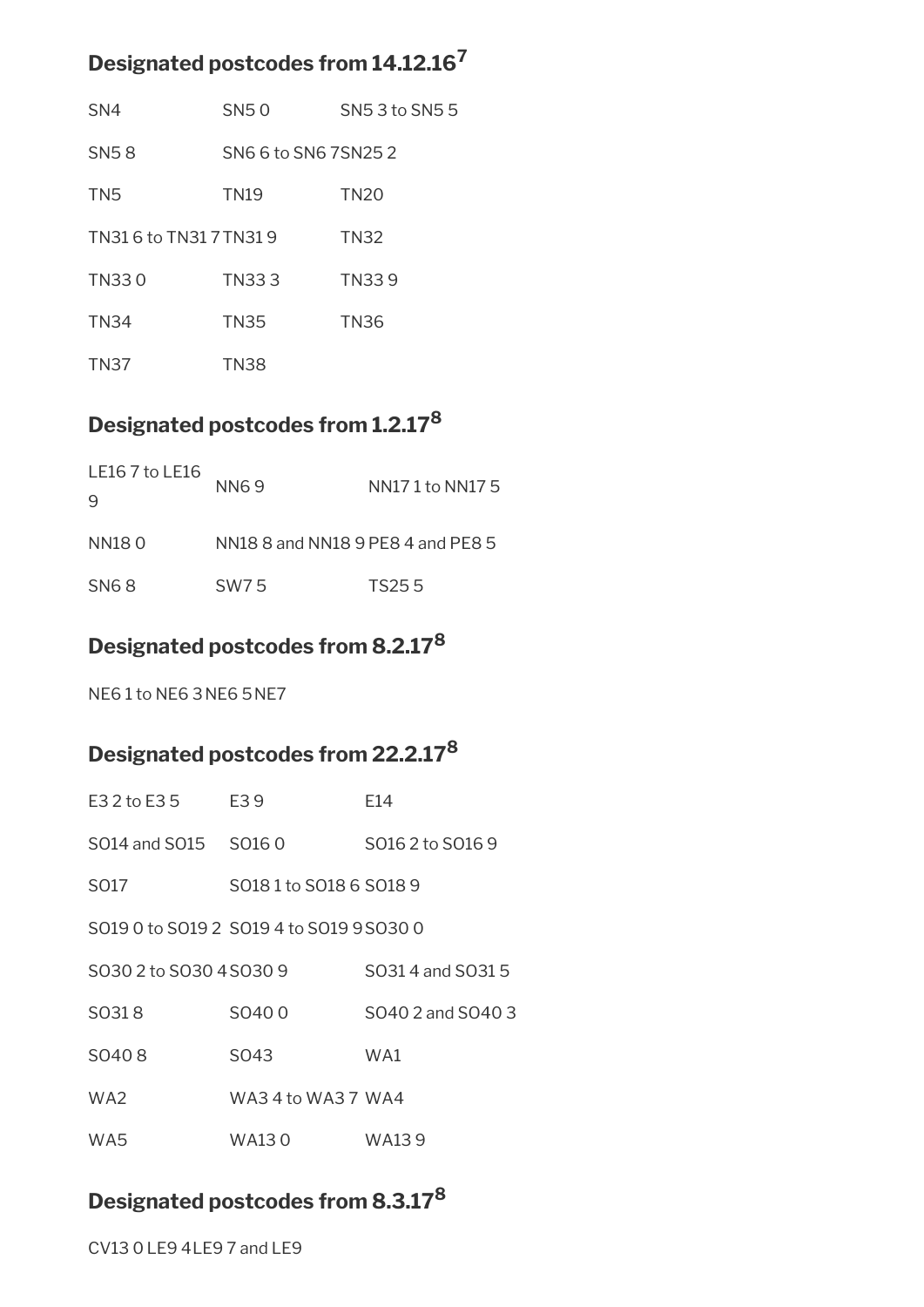LE10

## **Designated postcodes from 15.3 17<sup>8</sup>**

NE4 NE5 1 and NE5 2 NE5 5

NE5 9NE15 0 NE15 6 to NE15 9

## **Designated postcodes from 22.3.17<sup>8</sup>**

EH18 EH19 EH20

EH22EH23EH24

EH25EH26EH37

## **Designated postcodes from 29.3.17<sup>8</sup>**

| $E10$ to $E18$                 | F1W                                                | FC2A1to FC2A4                                        |
|--------------------------------|----------------------------------------------------|------------------------------------------------------|
|                                | EC2M 1 to EC2M 7EC2N 1 to EC2N 4 FC2R              |                                                      |
| EC2V 5 to EC2V 8 EC2Y 5        |                                                    | EC2Y 8 and EC2Y 9                                    |
|                                | EC3A 1 to EC3A 8 EC3M 1 to EC3M 8 EC3N 1 to EC3N 4 |                                                      |
|                                |                                                    | EC3R 5 to EC3R 8 EC3V 0 and EC3V 1 EC3V 3 and EC3V 4 |
| EC <sub>3</sub> V <sub>9</sub> | EC4A                                               | EC4M 5 to EC4M 9                                     |
| EC4N                           | $EC4R0$ to $EC4R2$ $EC4R9$                         |                                                      |
| FC4V 2 to EC4V 6 EC4Y          |                                                    |                                                      |

# **Designated postcodes from 5.4.17<sup>8</sup>**

CH5 1 to CH5 4CH5 9

## **Designated postcodes from 12.4.17<sup>8</sup>**

CH6 CH7 1 to CH7  $\overline{\mathbf{A}}$ CH7 6

CH7 9 CH8 8

## **Designated postcodes from 19.4.17<sup>8</sup>**

BA7 BA8 BA9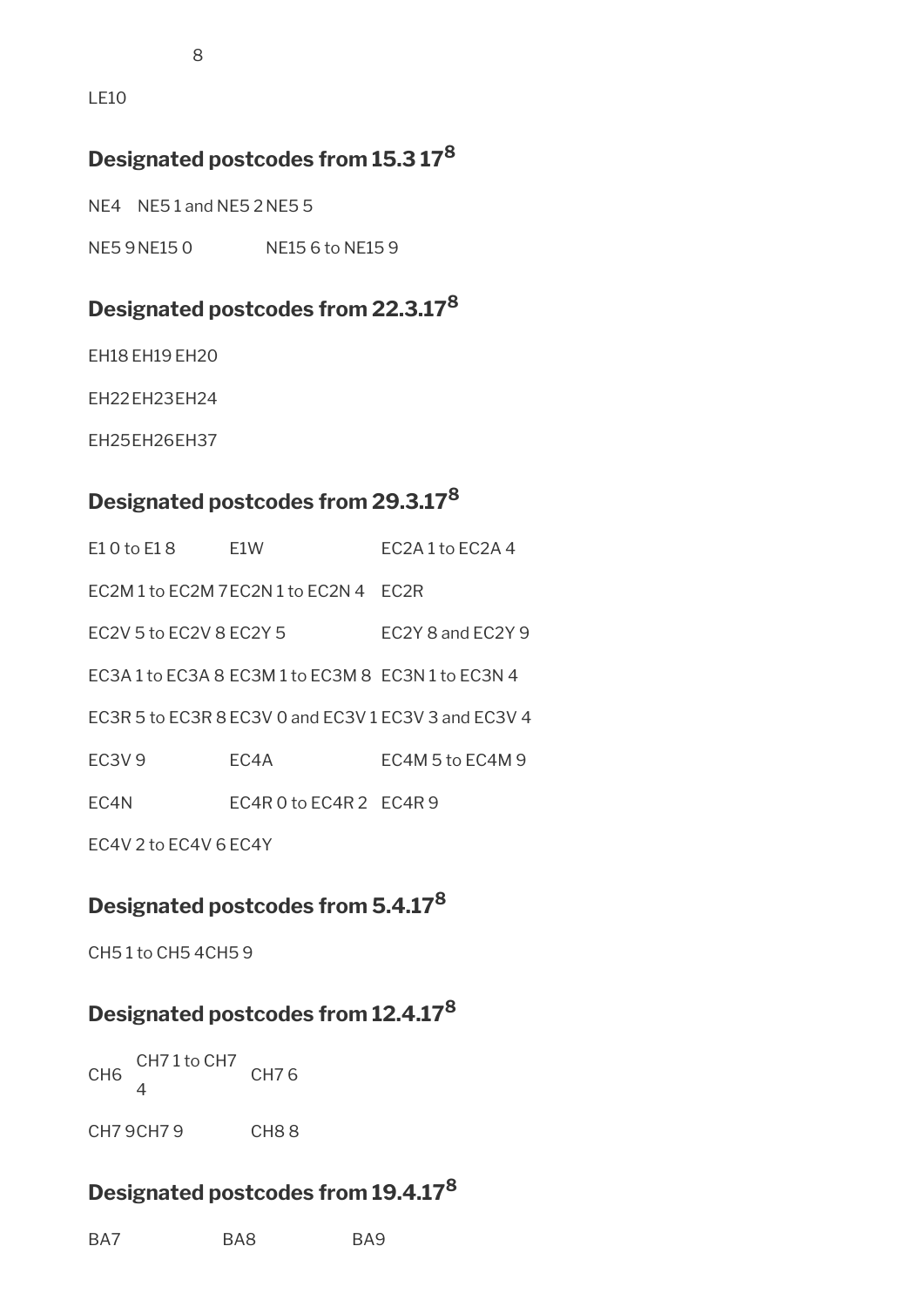| <b>BA10</b>                          | <b>BA20</b> | BA21 3 to BA21 5 |
|--------------------------------------|-------------|------------------|
| <b>BA227 to BA22</b><br>9            | DT9         | SP70             |
| SP7 7 to SP7 9 SP8 4 and SP8 5 SP8 9 |             |                  |
| TA <sub>10</sub> 9                   | <b>TA11</b> | TA12             |
| TA13                                 | <b>TA14</b> | TA15             |
| TA16                                 | TA17        | TA18 7 to TA18 9 |

## **Designated postcodes from 26.4.17<sup>8</sup>**

| M350              | M35.5            | M359              |
|-------------------|------------------|-------------------|
| 0111 to 0114 0119 |                  | OL2 5 to OL2<br>8 |
| OL3 5 to OL3<br>7 | OL41 to OL4 50L8 |                   |
| L9                |                  |                   |

## **Designated postcodes from 3.5.17<sup>9</sup>**

| CT <sub>3</sub> 3 | CT <sub>14</sub> | CT <sub>15</sub> |  |
|-------------------|------------------|------------------|--|
| CT <sub>16</sub>  | CT17             | MK40             |  |
| MK41              | MK42             | MK430            |  |

MK43 6 to MK43 9MK44 1 to MK44 3MK45

# **Designated postcodes from 10.5.17<sup>9</sup>**

DE7 0 DE7 4 to DE7 6 DE7 8 and DE7  $\mathsf{q}$ 

DE72 3NG10 1 to NG10 5 NG10 9

## **Designated postcodes from 17.5.17<sup>9</sup>**

BB10 BB11 BB12 0

BB12 6 to BB12 9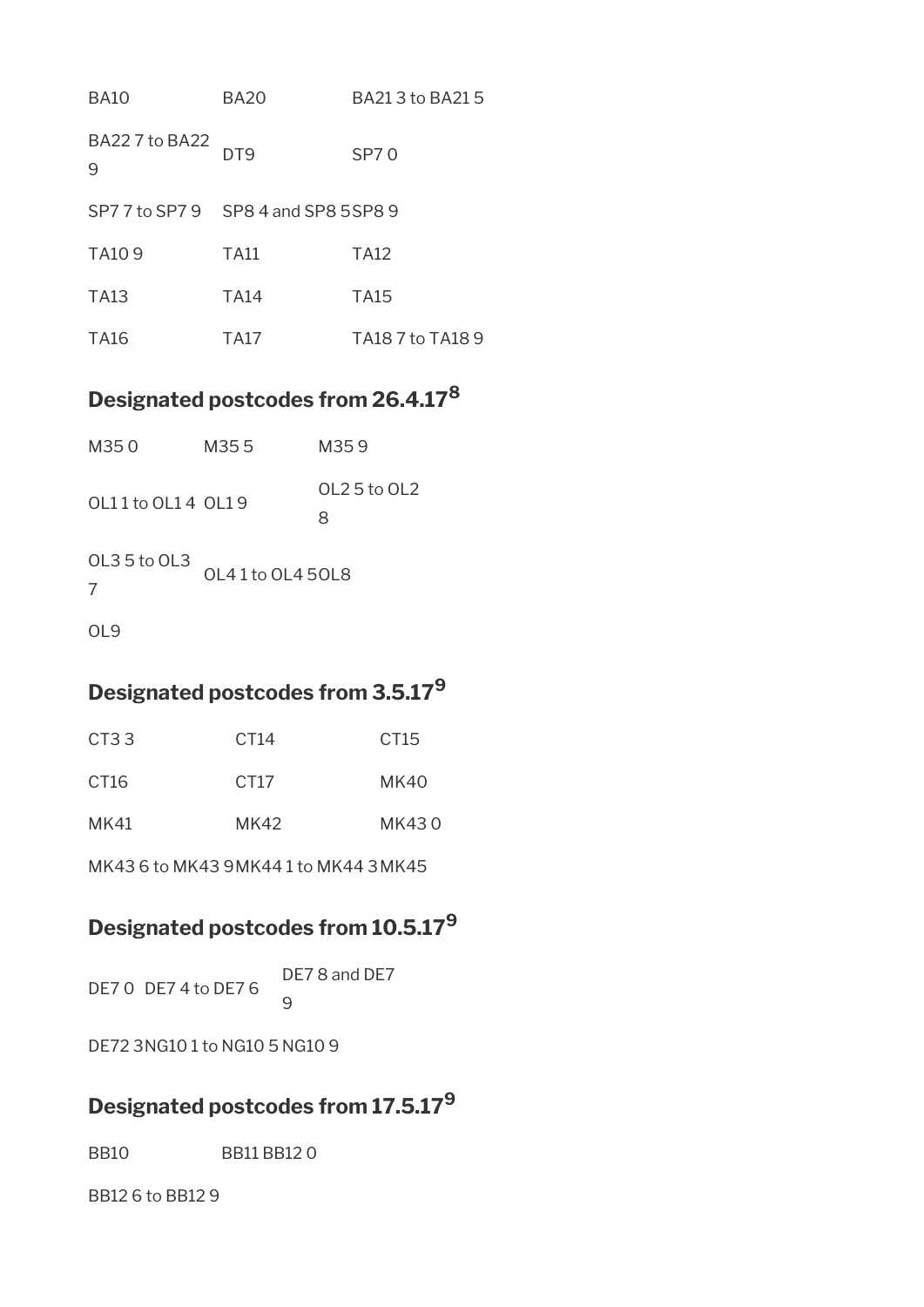## **Designated postcodes from 24.5.17<sup>9</sup>**

SN11 SN13 SN14 0

SN14 6 to SN14 7SN15SN16

## **Designated postcodes from 7.6.17<sup>9</sup>**

| <b>BS22</b>     | <b>BS23</b>     | <b>BS24</b>     |
|-----------------|-----------------|-----------------|
| <b>BS251</b>    | <b>BS255</b>    | <b>BS26</b>     |
| <b>BS29</b>     | <b>BS405</b>    | SP <sub>1</sub> |
| SP <sub>2</sub> | SP <sub>3</sub> | SP40            |

SP4 5 to SP4 9SP5 1 to SP5 4

# **Designated postcodes from 14.6.17<sup>9</sup>**

| HD61 to HD6<br>$\overline{4}$ | <b>HD69</b>            | HX1              |
|-------------------------------|------------------------|------------------|
| HX2                           | HX30                   | HX3 5 to HX3 9   |
| HX40                          | $HX4$ 8 and $HX4$ 9HX5 |                  |
| HX6                           | HX7                    | OL14 5 to OL14 9 |

# **Designated postcodes from 28.6.17<sup>9</sup>**

| FK7                        | FK8 FK9    |  |
|----------------------------|------------|--|
| FK10 1 to FK10 3 FK11 FK12 |            |  |
| <b>FK13</b>                | FK14 FK150 |  |
| <b>FK155</b>               | FK159FK16  |  |
| <b>FK17</b>                | FK18 FK19  |  |
| <b>FK20</b>                | FK21 G639  |  |

## **Designated postcodes from 5.7.17<sup>10</sup>**

| <b>B36</b> | <b>B37</b> | B461 to B463  |
|------------|------------|---------------|
| B620       | B622       | B62 8 to B629 |
| <b>B63</b> | <b>B64</b> | B650          |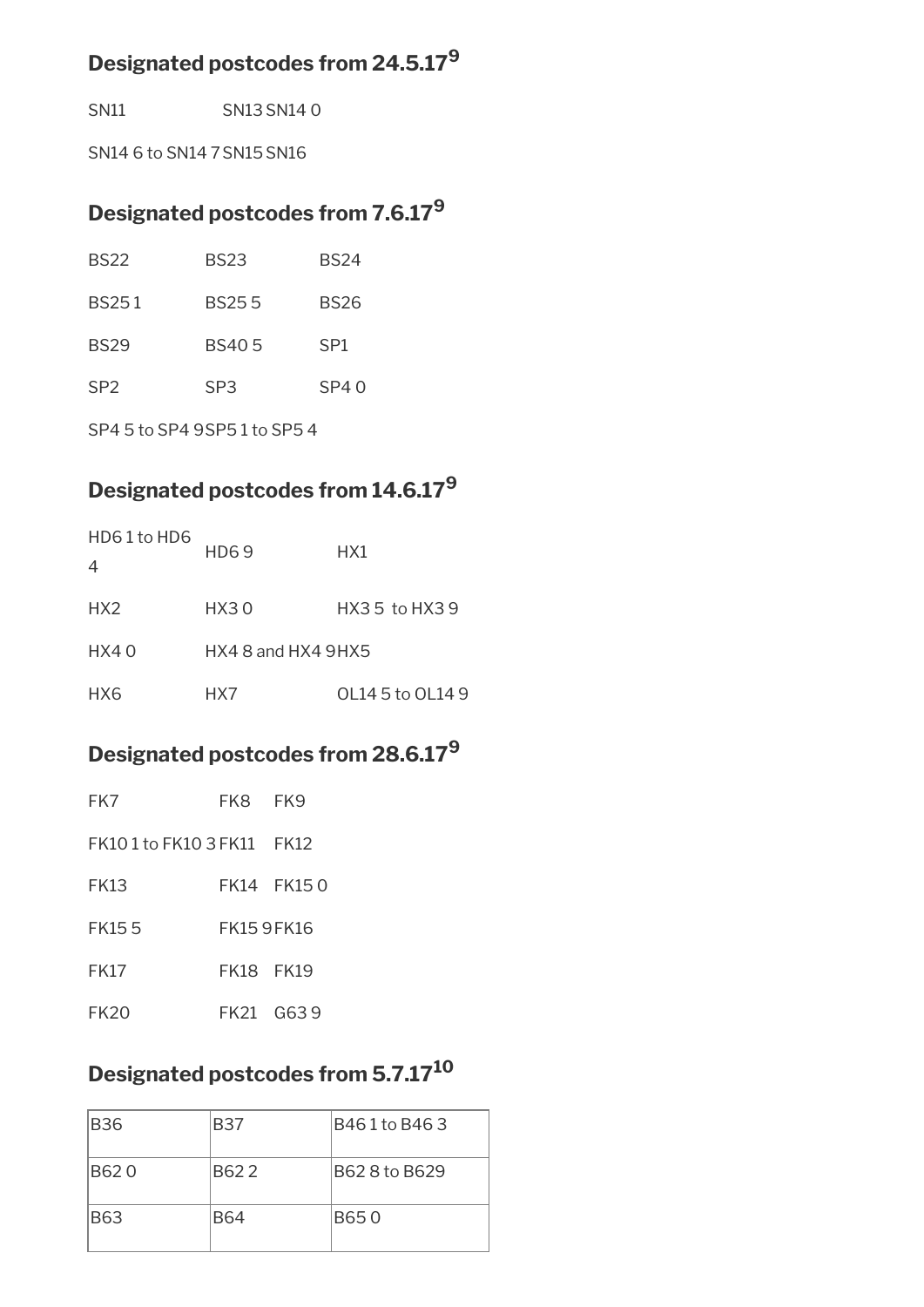| B658             |                  | B90 1 to B90 4 B90 8 and B90 9 |
|------------------|------------------|--------------------------------|
| <b>B91</b>       | <b>CH87</b>      | DY1                            |
| DY <sub>2</sub>  | DY52 to DY5<br>4 | <b>DY60</b>                    |
| DY66 to DY6<br>9 | DY7              | DY81 to DY85                   |
| <b>DY89</b>      | <b>DY90</b>      | DY97 to DY99                   |
| IV <sub>6</sub>  | IV7              | IV14                           |
| IV15             | <b>IV16</b>      | IV17                           |
| <b>IV18</b>      | <b>IV19</b>      | <b>IV20</b>                    |
| <b>IV23</b>      | <b>IV24</b>      | <b>IV25</b>                    |
| <b>IV27</b>      | <b>IV28</b>      | <b>IV40</b>                    |
| IV41             | <b>IV42</b>      | <b>IV43</b>                    |
| <b>IV44</b>      | <b>IV45</b>      | <b>IV46</b>                    |
| IV47             | <b>IV48</b>      | <b>IV49</b>                    |
| <b>IV51</b>      | <b>IV52</b>      | <b>IV53</b>                    |
| <b>IV55</b>      | <b>IV56</b>      | KW1                            |
| KW3              | KW <sub>5</sub>  | KW <sub>6</sub>                |
| KW7              | KW8              | KW9                            |
| <b>KW10</b>      | <b>KW11</b>      | <b>KW12</b>                    |
| <b>KW13</b>      | <b>KW14</b>      | <b>PA80</b>                    |
| <b>PH30</b>      | <b>PH31</b>      | PH33 6 and PH33 7              |
| PH339            | <b>PH34</b>      | <b>PH35</b>                    |
| <b>PH36</b>      | <b>PH37</b>      | <b>PH38</b>                    |
| <b>PH39</b>      | <b>PH40</b>      | <b>PH41</b>                    |
| <b>PH42</b>      | <b>PH43</b>      | <b>PH44</b>                    |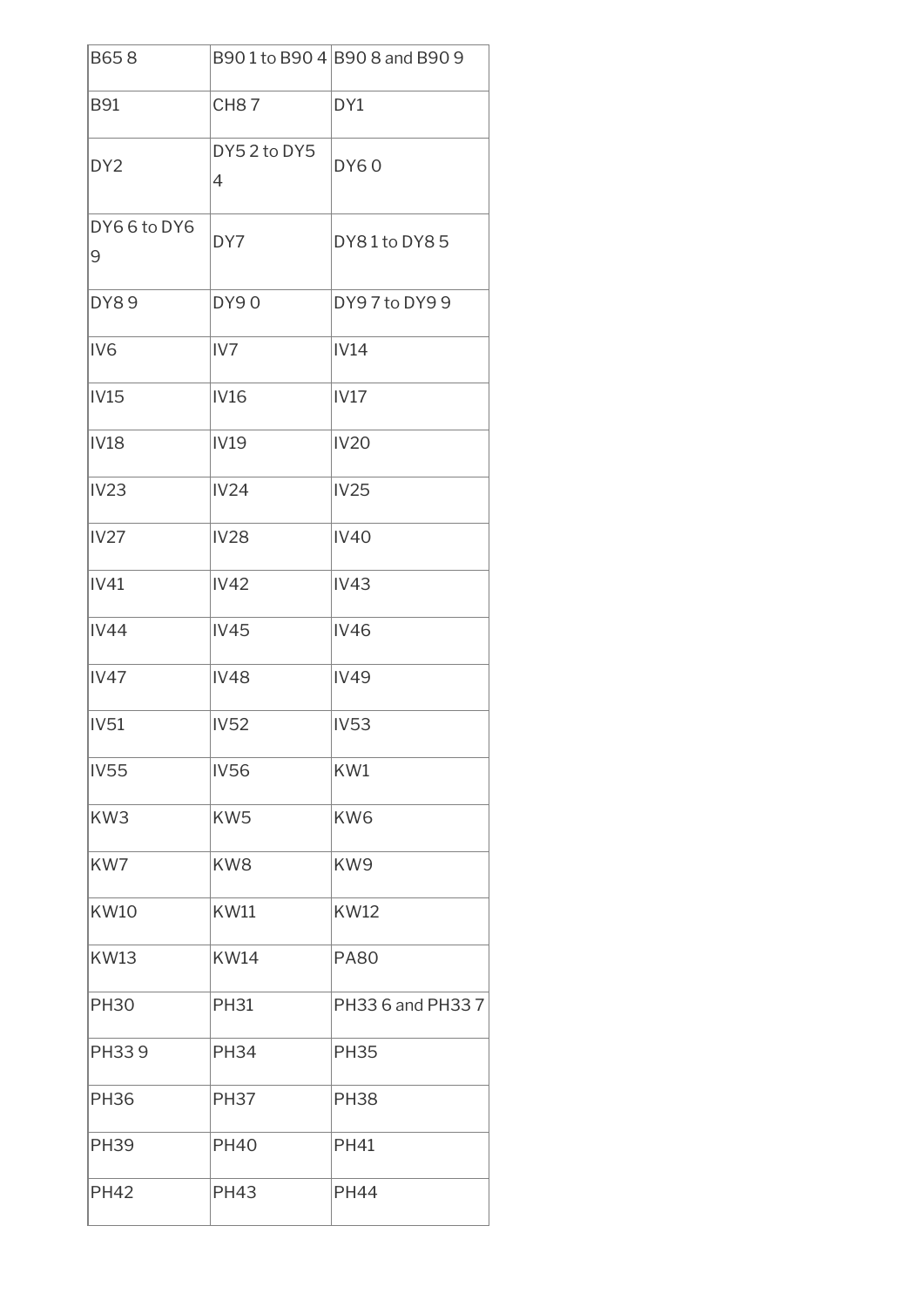| <b>PH49</b> | <b>PH50</b> | S630            |
|-------------|-------------|-----------------|
| S633        | S635        | S63 8 to S63 9  |
| S70         | S720        | S727 to S729    |
| S730        | S733        | S73 8 and S73 9 |
| S74         |             |                 |

# **Designated postcodes from 12.7.17<sup>10</sup>**

| <b>BA12</b>              | <b>BA13</b>                                         | <b>BA14</b>      |
|--------------------------|-----------------------------------------------------|------------------|
| <b>BA15</b>              | <b>BS21</b>                                         | <b>BS48</b>      |
| NP4                      | <b>NP44</b>                                         | SN81 to SN84     |
| <b>SN89</b>              | SN <sub>9</sub>                                     | <b>SN10</b>      |
| SN <sub>12</sub>         | S0321 and S032 2 S050 0                             |                  |
|                          | S050 4 to S050 9 S051 0 and S051 1 S051 5 to S051 9 |                  |
| SO52                     | S0531 to S0515                                      | TN39 3 to TN39 5 |
| TN40                     | Y <sub>O</sub> 1                                    | Y010             |
| Y0231                    | Y024                                                | Y0260            |
|                          | Y026 4 to Y026 6 Y030 4 to Y030 7 Y031              |                  |
| Y032 2 to Y032 4 1Y032 9 |                                                     |                  |

# **Designated postcodes from 19.7.17<sup>10</sup>**

| CH <sub>1</sub>        | CH <sub>2</sub> | CH <sub>3</sub> |
|------------------------|-----------------|-----------------|
| CH4 7 and CH4 8 CM18 6 |                 | CM194           |
| CM201                  | CM203           | CM209           |
| CT <sub>9</sub>        | CT110           | CT117 to CT119  |
| CT130                  | CT139           | CW <sub>1</sub> |
| CW2 6 to CW2 8 CW3 0   |                 | CW4             |
| CW <sub>5</sub>        | CW10            | <b>CW11</b>     |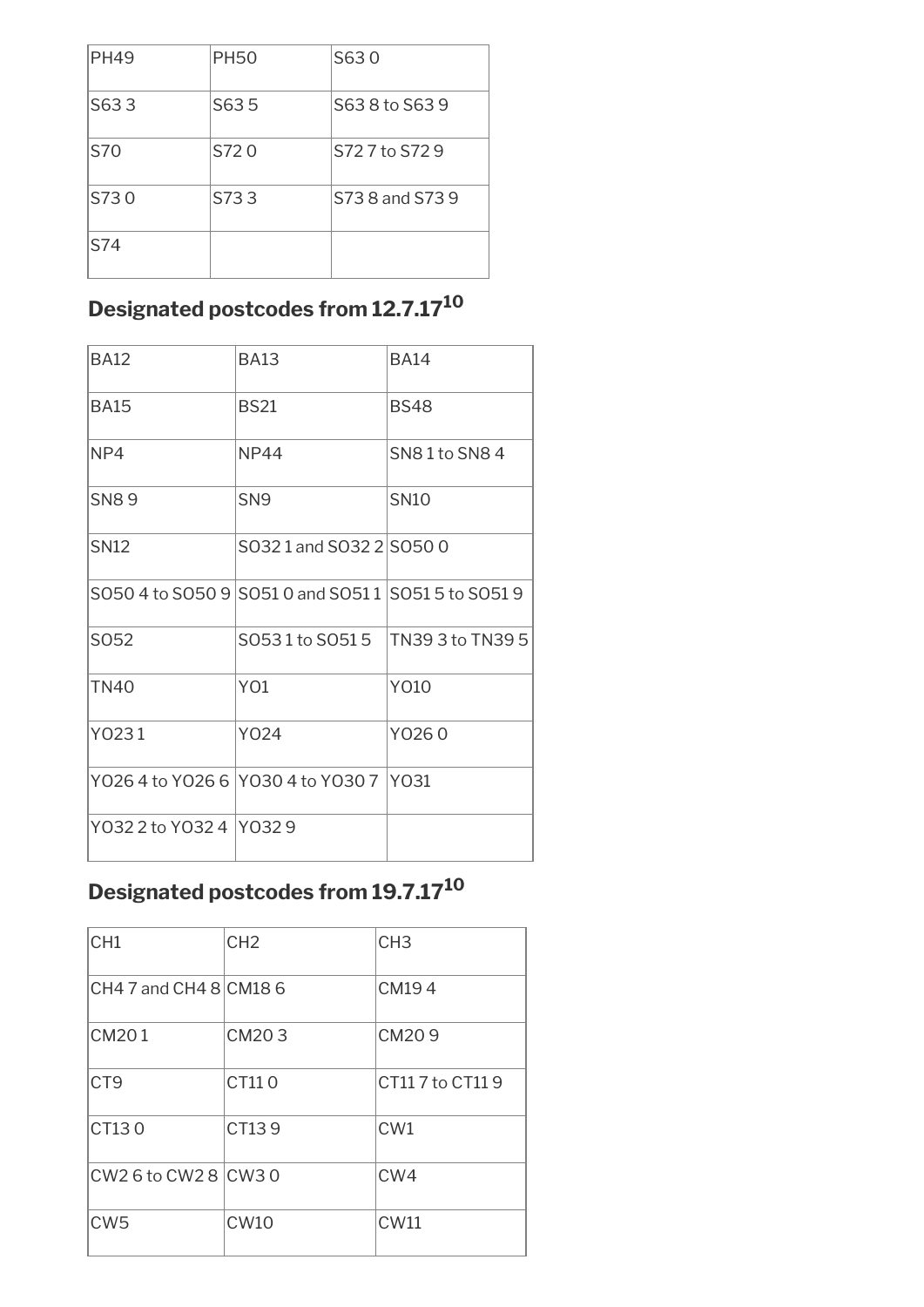| M171            | M178             | M31              |
|-----------------|------------------|------------------|
| M32             | M33 2 to M33 7   | M41              |
| SS <sub>0</sub> | SS <sub>1</sub>  | SS24             |
| SS9 0 and SS9 1 | IST72            | SY148            |
| W <sub>8</sub>  | W10 5 and W10 6  | W <sub>109</sub> |
| W11             | WA6              | WA14 1 to WA14 5 |
| <b>WA150</b>    | WA15 5 to WA15 9 |                  |

# **Designated postcodes from 6.9.17<sup>10</sup>**

| CT70 CT79 CT8 |            |  |
|---------------|------------|--|
| ICT10         | CT111 CT12 |  |
| CT133         |            |  |

# **Designated postcodes from 13.9.17<sup>10</sup>**

| LS240                       | S355                | S357                                            |
|-----------------------------|---------------------|-------------------------------------------------|
| S36 6 to S36 9 S71 1 to S71 |                     | S71 4 to S71 5                                  |
|                             |                     | S751 to s756 Y019 4 to Y019 6 Y023 2 and Y023 3 |
| Y0237                       | Y026 7 to Y026<br>9 | Y0301 and Y0302                                 |
| Y0325                       | Y041                | Y042                                            |
| Y061                        | Y090                | YO91                                            |

# **Designated postcodes from 20.9.17<sup>10</sup>**

| <b>CM17</b>     | ICM187                         | CM195                 |
|-----------------|--------------------------------|-----------------------|
| ICM20 2 ICM21 9 |                                | $ SS25$ and SS2 6 $ $ |
| ISS30           | ISS3 8 to SS3 9ISS9 2 to SS9 5 |                       |

# **Designated postcodes from 27.9.17<sup>10</sup>**

| <b>B92</b> | <b>B930</b> | <b>B933</b> |  |
|------------|-------------|-------------|--|
|            |             |             |  |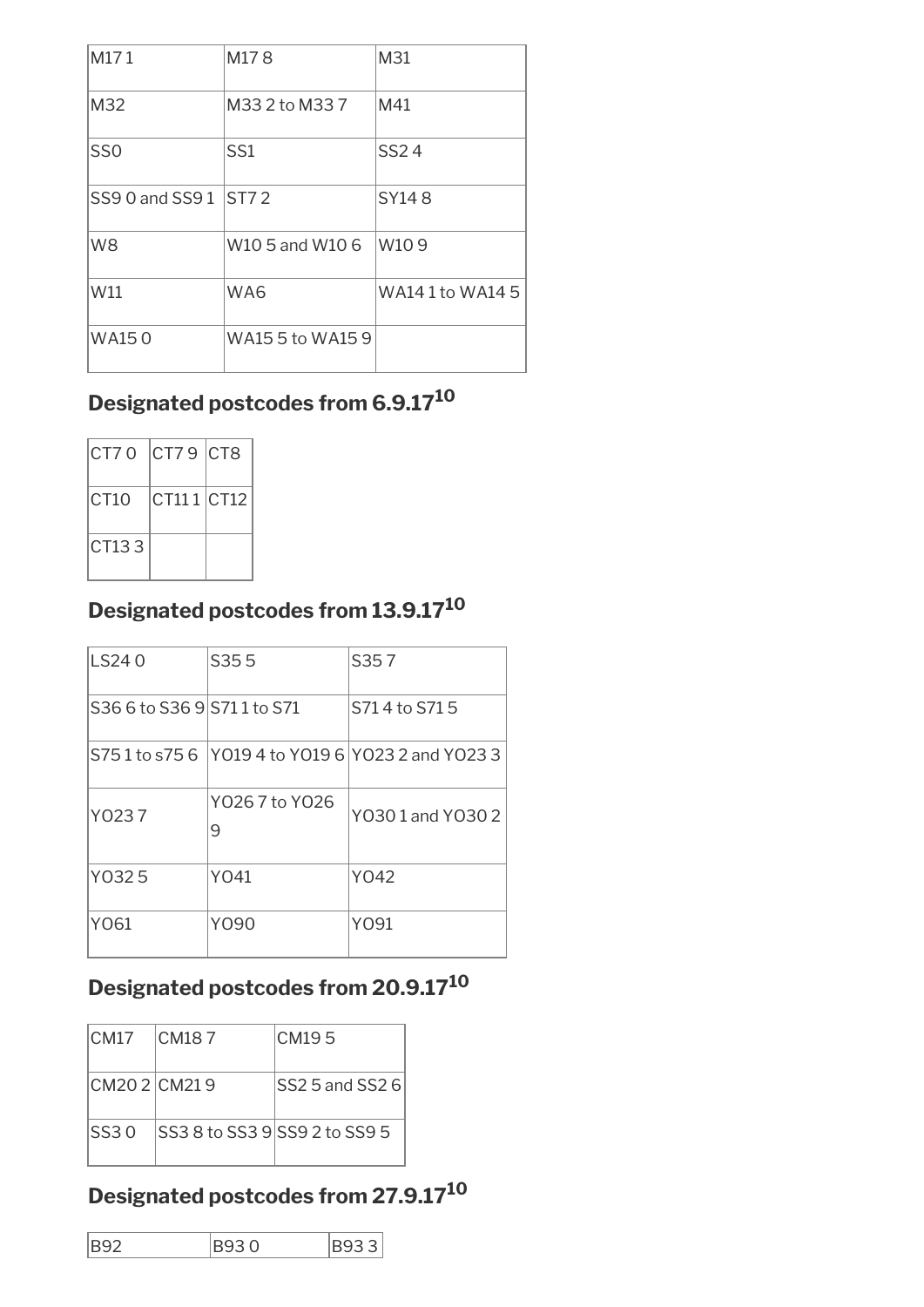| B93 8 to B93 9 | DY31 to DY3 | IDY51 |
|----------------|-------------|-------|

# **Designated postcodes from 4.10.17<sup>11</sup>**

| BN <sub>3</sub>                          | <b>CH40</b>             | <b>CH49</b>      |
|------------------------------------------|-------------------------|------------------|
| <b>EH46</b>                              | G717 to G719            | G72              |
| G73                                      | G74                     | G75              |
| G769                                     | GL27                    | GL <sub>5</sub>  |
| GL <sub>6</sub>                          | GL <sub>10</sub>        | GL11             |
| GL127                                    | LL11 0 to LL11 6 LL12   |                  |
| <b>LL13</b>                              | LL14 1 to LL14 4 LL14 6 |                  |
| LL159                                    | LL169                   | <b>LL20</b>      |
| LL210 to LL211                           | LL219                   | ML3              |
| ML8                                      | ML9                     | <b>ML10</b>      |
| <b>ML11</b>                              | ML129                   | M160             |
| 0X120                                    | OX122                   | 0X12 7 to 0X12 9 |
| <b>OX13</b>                              | <b>OX14</b>             | SA <sub>8</sub>  |
| SA10 6 to SA10 9 SA11 1 to SA11 5 SA11 9 |                         |                  |
| <b>SA12</b>                              | <b>SA13</b>             |                  |

# **Designated postcodes from 11.10.17<sup>11</sup>**

| BH12 1 to BH12 4 | <b>BH129</b>            | <b>BH136</b>    |
|------------------|-------------------------|-----------------|
| <b>BH14</b>      | BH15 2 to BH15 4 BH15 9 |                 |
| <b>BH17</b>      | <b>BH180</b>            | <b>BH188</b>    |
| <b>BN20</b>      | <b>BN21</b>             | <b>BN22</b>     |
| <b>BN23</b>      | <b>DH31</b>             | DN <sub>1</sub> |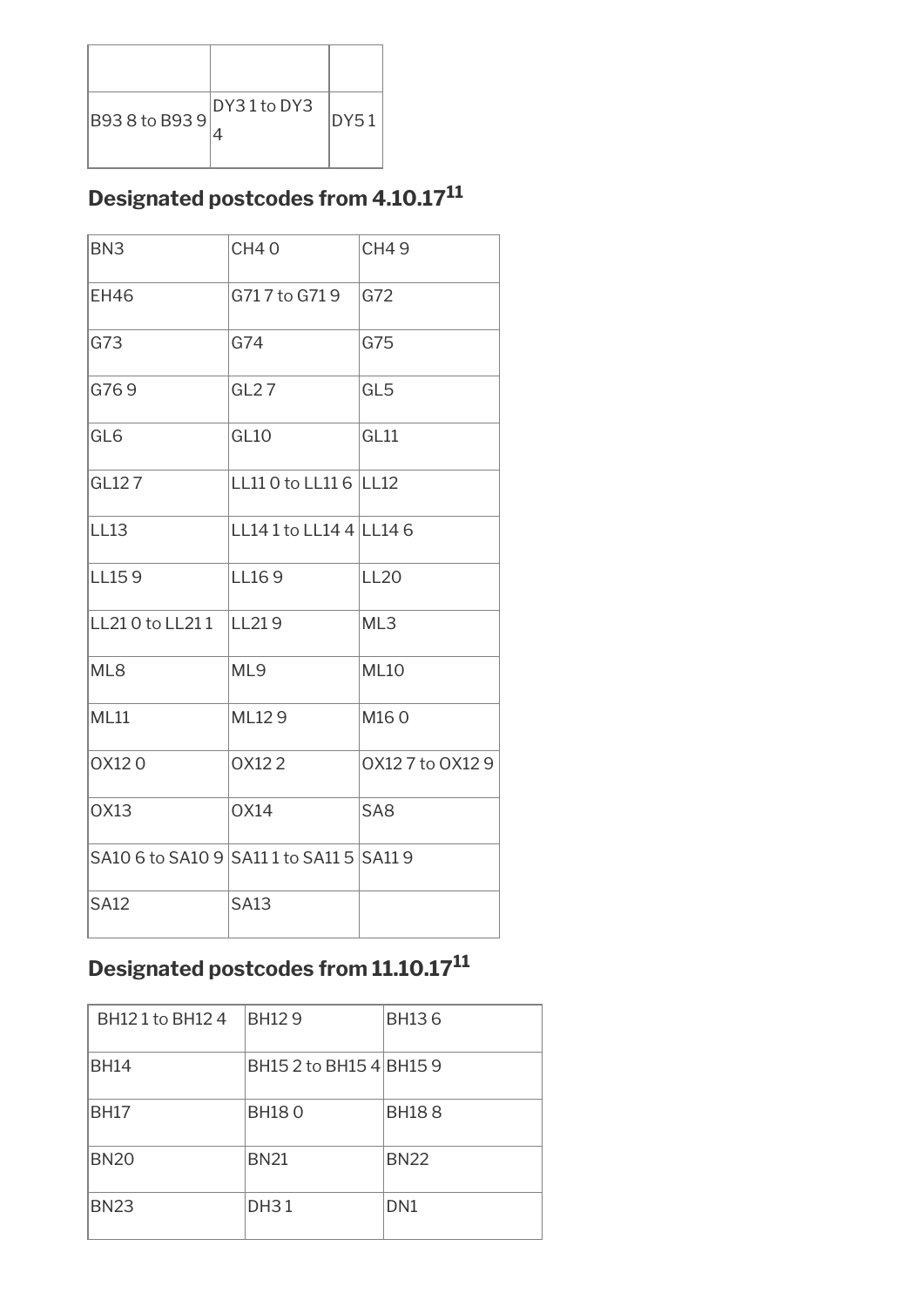| DN <sub>2</sub>          | DN <sub>3</sub> | DN <sub>4</sub>   |
|--------------------------|-----------------|-------------------|
| DN <sub>5</sub>          | <b>DN60</b>     | DN67 to DN69      |
| DN <sub>7</sub>          | DN84 to DN85    | <b>DN93</b>       |
| <b>DN110</b>             | <b>DN119</b>    | DN12 1 to DN12 4  |
| L20                      | L21             | L22               |
| L23                      | L <sub>29</sub> | L30               |
| L31                      | L37             | L38               |
| NE <sub>8</sub>          | NE95 to NE97    | <b>NE100</b>      |
| NE10 9 to NE10 9         | <b>NE11</b>     | NE16 3 to NE16 5  |
| 0X10 0 and 0X10 1 0X10 6 |                 | 0X10 8 and 0X10 9 |
| OX11                     | PL11 to PL13    | <b>PL15</b>       |
| <b>PL19</b>              | PR81 and PR86   | PR89              |
| <b>PR90</b>              | PR9 7 to PR9 9  | S63 6 and S63 7   |
| S64                      |                 |                   |

# **Designated postcodes from 18.10.17<sup>11</sup>**

| $CR90$ and $CR91$   | CB97toCB99             | CB214              |
|---------------------|------------------------|--------------------|
| CO65                | CO10 0 to CO10 3       | CO <sub>10</sub> 5 |
| CO10 7 to CO10 9    | DH6 2 and DH6 3        | DN91 and DN92      |
| <b>DN15</b>         | <b>DN16</b>            | DN17 1 to DN17 4   |
| <b>DN18</b>         | <b>DN19</b>            | <b>DN200</b>       |
| <b>DN202</b>        | DN20 8 and DN20 9 DN38 |                    |
| DN396               | IP <sub>18</sub>       | <b>IP190</b>       |
| $IP198$ and $IP199$ | $IP294$ and $IP295$    | IP <sub>30</sub>   |
| IP311 to IP313      | <b>IP32</b>            | IP <sub>33</sub>   |
| <b>LE15</b>         | NG31                   | NG322              |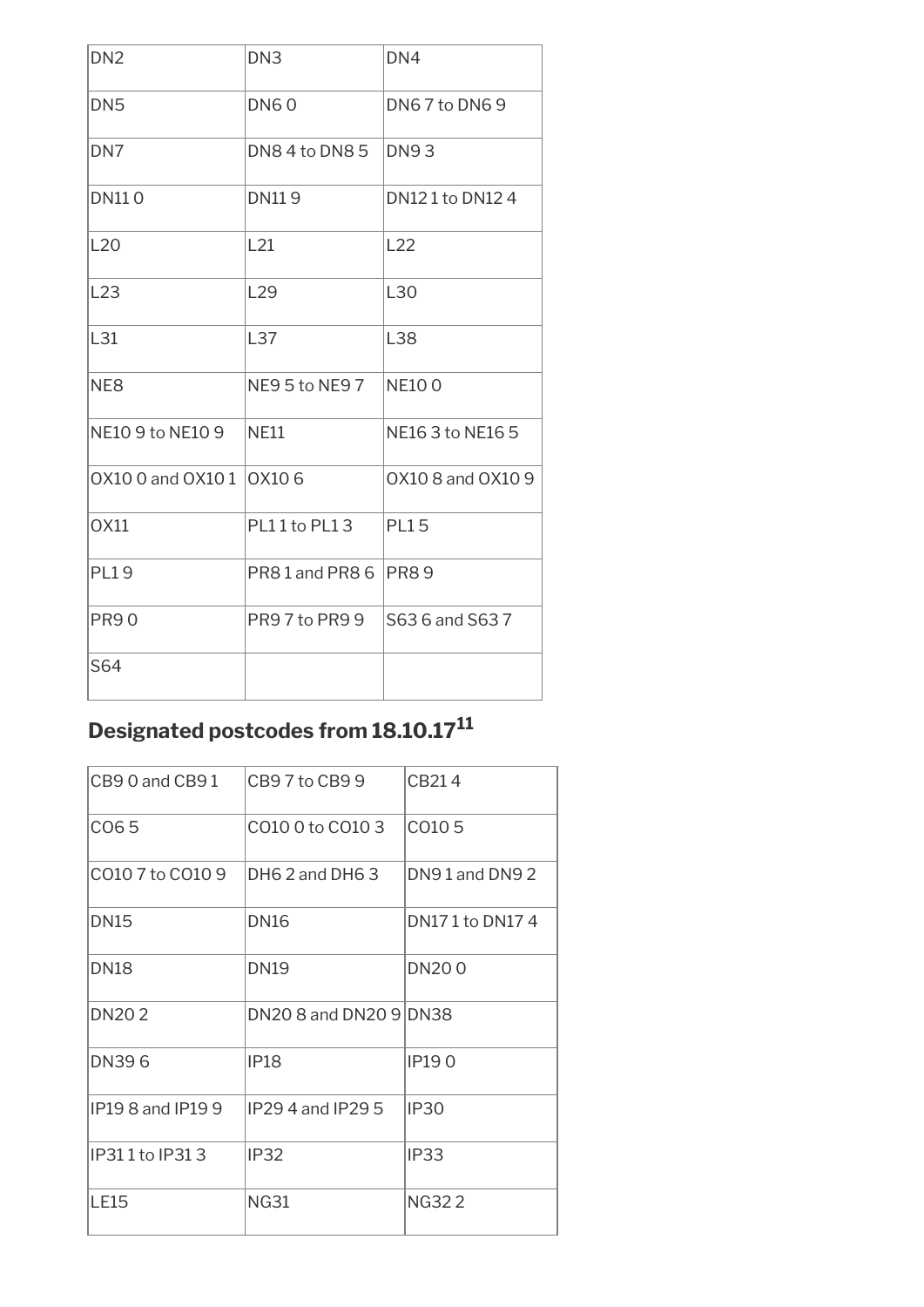| <b>NG33</b>            | NR340          | NR347 to NR349    |
|------------------------|----------------|-------------------|
| NR351 and NR352   0 X1 |                | OX20              |
| $OX26$ and $OX29$      | OX30           | 0X33              |
| 0X37 to 0X39           | OX4            | PE66              |
| <b>PE68</b>            | PE9            | PE10 0 and PE10 1 |
| <b>PE109</b>           | SR7 0 to SR7 1 | SR7 7 to SR7 9    |
| SR8                    | TS214          | TS274             |
| <b>TS28</b>            | <b>TS29</b>    |                   |

# **Designated postcodes from 25.10.17<sup>11</sup>**

| <b>B47</b>                    | <b>B48</b>      | B49 5 and B49 6  |
|-------------------------------|-----------------|------------------|
| <b>B80</b>                    | <b>B96</b>      | B974 to B976     |
| B979                          | B980            | B987 to B989     |
| <b>CB10</b>                   | CB11            | <b>CM32</b>      |
| CM <sub>6</sub>               | CM7             | CM <sub>8</sub>  |
| CM226                         | <b>CM24</b>     | CM77             |
| CO62                          | CO <sub>8</sub> | CO <sub>9</sub>  |
| CV78 and CV79                 | CV100           | CV10 7 to CV10 9 |
| CV11                          | CV120           | CV122            |
| CV12 8 and CV12 $9$ KA1       |                 | KA <sub>2</sub>  |
| KA3                           | KA4             | KA <sub>5</sub>  |
| <b>KA16</b>                   | <b>KA17</b>     | <b>KA18</b>      |
| M14                           | M15             | M16 6 to M16 9   |
| M20                           | M21             | RM143            |
| RM 15 4 to RM15 6 RM15 9 RM16 |                 |                  |
| <b>RM17</b>                   | <b>RM18</b>     | <b>RM19</b>      |
| <b>RM20</b>                   | <b>SS17</b>     |                  |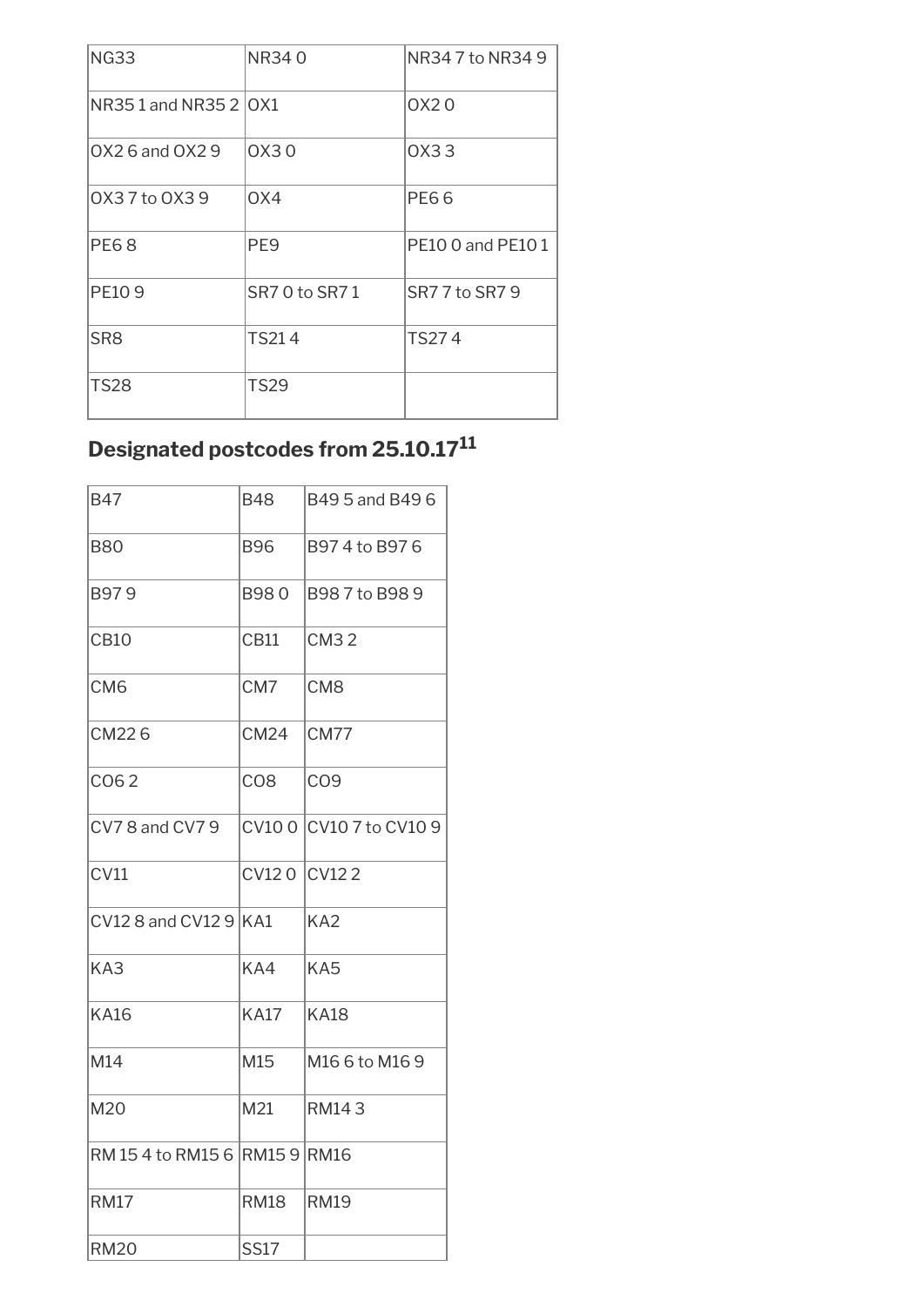#### **Designated postcodes from 1.11.17<sup>11</sup>**

| AL <sub>1</sub>      | $AL21$ to $AL23$                   | AL3 4 to AL3 8   |
|----------------------|------------------------------------|------------------|
| <b>AL40</b>          | AL48 to AL49                       | AL51 to AL55     |
| <b>BD112</b>         | <b>BD19</b>                        | CW <sub>6</sub>  |
| CW <sub>7</sub>      | EN1                                | <b>EN20</b>      |
|                      | EN2 6 to EN2 9 EN7 5 and EN7 6     | EN8 0 and EN8 1  |
| EN8 7 to EN8 9 EN9 2 |                                    | <b>EN10</b>      |
| H <sub>D1</sub>      | HD <sub>2</sub>                    | HD <sub>3</sub>  |
| H <sub>D</sub> 4     | HD <sub>5</sub>                    | HD7              |
| HD <sub>8</sub>      | H <sub>D</sub> 9                   | <b>N98</b>       |
| <b>NE179</b>         | <b>NE21</b>                        | NE391 to NE392   |
| <b>NE399</b>         | <b>NE40</b>                        | <b>NE41</b>      |
| <b>NE429</b>         | <b>WF120</b>                       | WF12 7 to WF12 9 |
| <b>WF13</b>          | <b>WF14</b>                        | <b>WF15</b>      |
| <b>WF16</b>          | WF17 0 and WF17 1 WF17 5 to WF17 9 |                  |

# **Designated postcodes from 8.11.17<sup>11</sup>**

| AB30               | Β1                             | B5             |
|--------------------|--------------------------------|----------------|
| B8                 | B15                            | B16 0          |
| B <sub>16</sub> 6  | B16 8 and B16 9 B18 4 to B18 7 |                |
| B189               | B25                            | B261to B263    |
| B311 to B315       | B319                           | B72            |
| B73                | B744                           | B75 5 to B75 7 |
| B761 and B762 B769 |                                | DD1            |
| DD21 to DD25       | DD <sub>30</sub>               | DD3 6 to DD3 9 |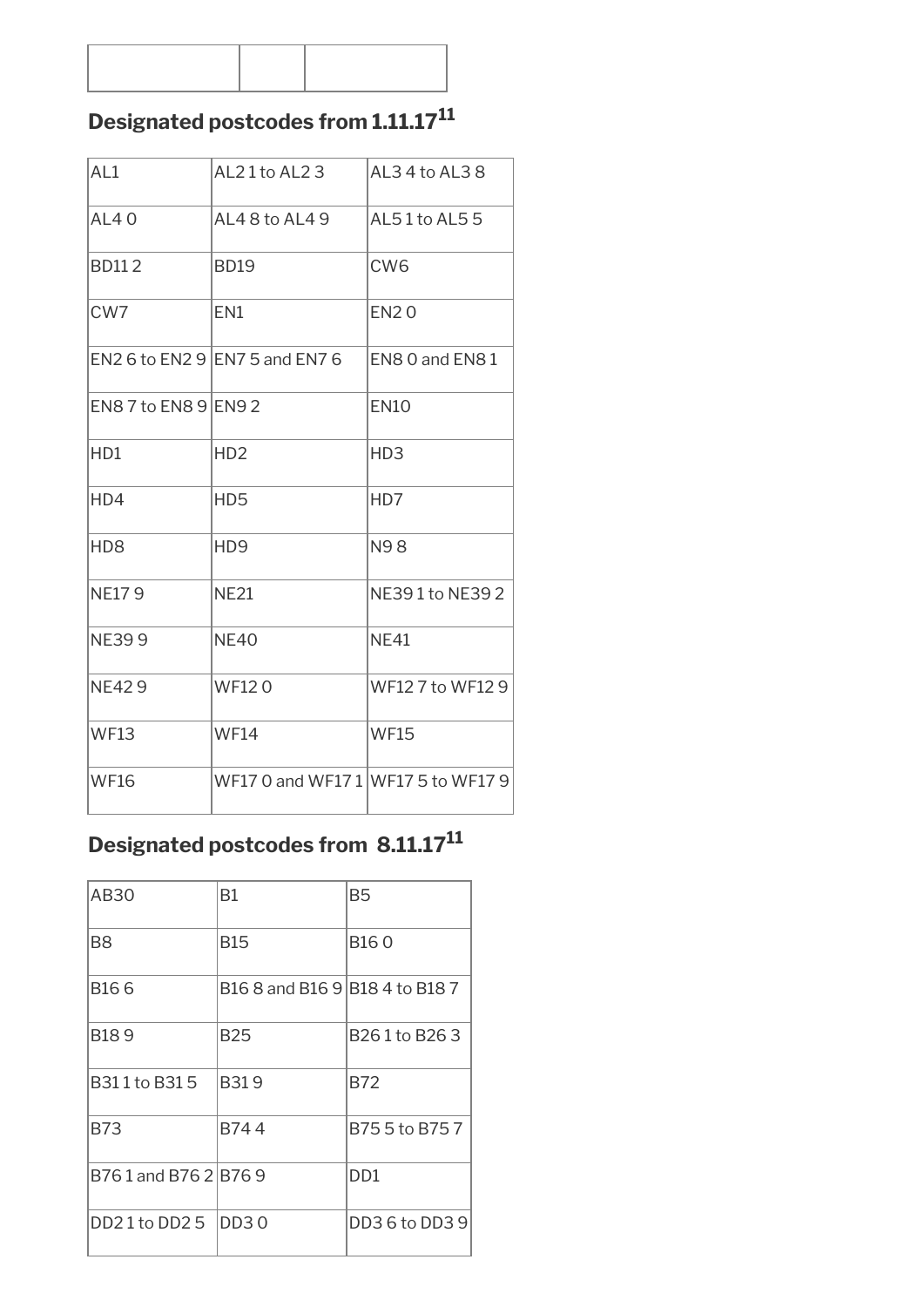| DD40              | DD4 6 to DD4 9   DD5 1 to DD5 4 |                             |
|-------------------|---------------------------------|-----------------------------|
| DD6               | DD <sub>7</sub>                 | D <sub>D</sub> <sub>8</sub> |
| DD9               | D <sub>D</sub> <sub>9</sub>     | DD <sub>10</sub>            |
| D <sub>D</sub> 11 |                                 |                             |

#### **Designated postcodes from 15.11.17<sup>11</sup>**

| <b>CH41</b>            | <b>CH42</b>        | <b>CH43</b>      |
|------------------------|--------------------|------------------|
| <b>CH46</b>            | <b>CH47</b>        | CH <sub>48</sub> |
| <b>CH49</b>            | <b>CH60</b>        | <b>CH61</b>      |
| <b>CH62</b>            | <b>CH63</b>        | CM4              |
| CM112                  | <b>CM12</b>        | CM131 to CM133   |
| CM14 4 to CM14 5       | CM149              | CM150            |
| CM15 8 and CM15 9 NP10 |                    | <b>NP18</b>      |
| <b>NP19</b>            | <b>NP20</b>        | PE1              |
| <b>PE22</b>            | PE2 5 to PE2 9 PE3 |                  |
| PE4                    | PE <sub>5</sub>    | <b>PE67</b>      |
| <b>PE69</b>            | <b>PE70</b>        | PE71 to PE73     |
| <b>PE86</b>            | <b>PE89</b>        | <b>SS11</b>      |
| <b>SS12</b>            | <b>SS13</b>        | <b>SS14</b>      |
| <b>SS15</b>            | <b>SS16</b>        |                  |

### **Designated postcodes from 22.11.17<sup>11</sup>**

| BH1              | BH <sub>2</sub> | BH <sub>3</sub>  |
|------------------|-----------------|------------------|
| BH4              | BH <sub>5</sub> | BH <sub>6</sub>  |
| GL <sub>14</sub> | GL155           | GL17             |
| <b>KA11</b>      | KA12            | KA13 6 to KA13 7 |
| KA139 KA14       |                 | KA15             |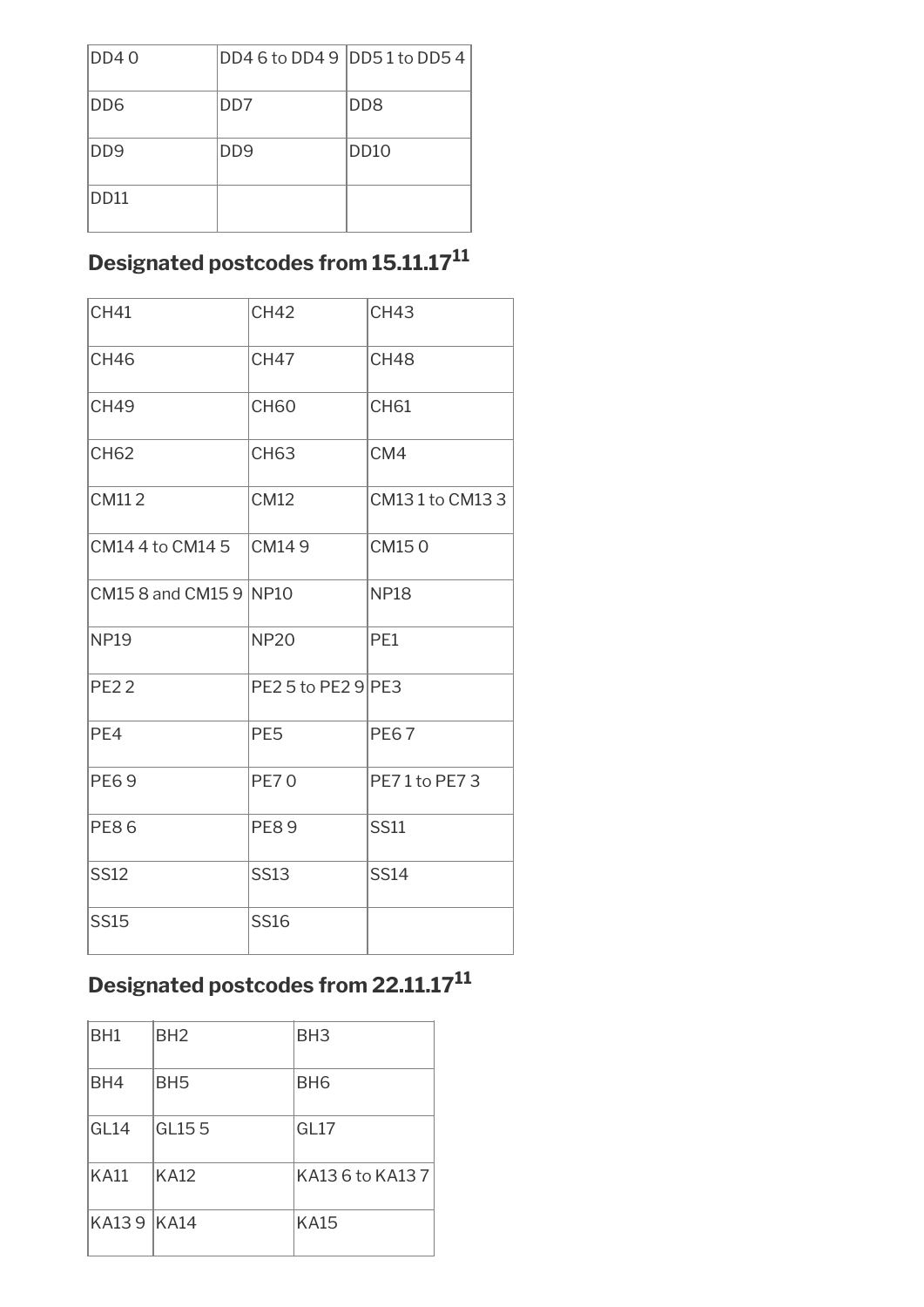| <b>KA20</b> | KA21                | <b>KA22</b> |
|-------------|---------------------|-------------|
| KA23        | KA24                | KA25        |
| KA27        | <b>KA28</b>         | <b>KA29</b> |
| KA30        | <b>NN135</b>        | OX15        |
| <b>OX16</b> | 0X25                | OX26        |
| 0X270       | OX27 7 to OX27<br>9 | <b>PA17</b> |
| <b>PL14</b> | $PL51$ to PL5 3     |             |

## **Designated postcodes from 29.11.17<sup>11</sup>**

| B771 to B775        | B782to B783             | B790            |
|---------------------|-------------------------|-----------------|
| B797to B799         | BN <sub>2</sub>         | <b>DE137</b>    |
| GL71to GL77         | GL79                    | GL80            |
| GL8N <sub>8</sub>   | GL154                   | GL156           |
| GL159               | GL <sub>16</sub>        | 0X73 to 0X77    |
| 0X79                | 0X18 1 to 0X18 4 0X18 9 |                 |
| 0X20                | <b>OX28</b>             | OX290           |
| 0X29 4 to 0X29 9 M4 |                         | M11             |
| M18                 | M40                     | S <sub>18</sub> |
| S401 to S404        | S409                    | S410            |
| S417 to S419        | S427                    | S431 and S432   |
| S491                | WS70 to WS73            | WS79            |
| <b>WS13</b>         | <b>WS14</b>             | <b>WS153</b>    |

## **Designated postcodes from 6.12.17<sup>11</sup>**

| IAL6            | AL7   | AL 8             |
|-----------------|-------|------------------|
| IAL9 5 to AL9 7 | AL 10 | $CR41$ to $CR44$ |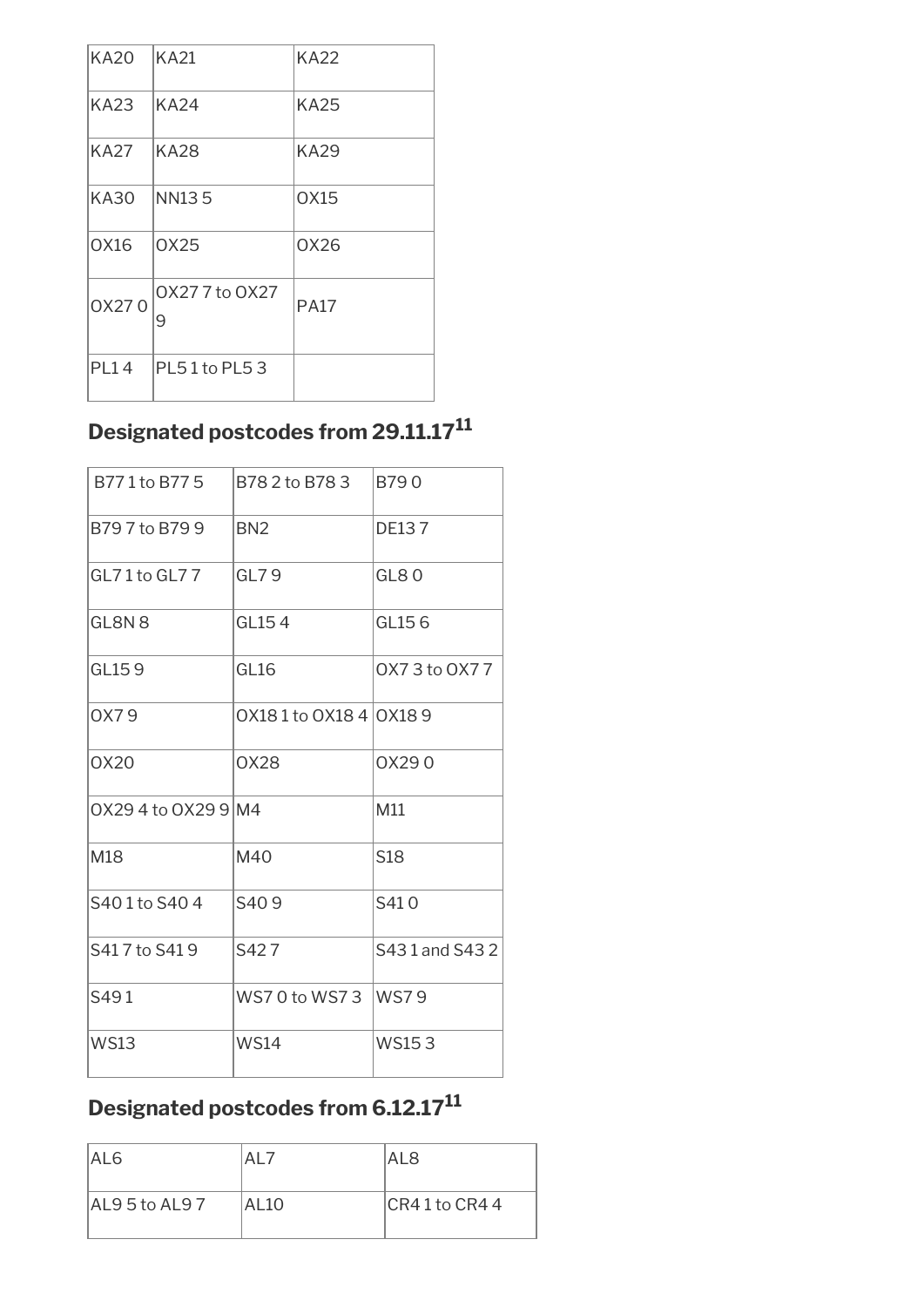| DT1                      | DT <sub>2</sub>       | DT <sub>3</sub>   |
|--------------------------|-----------------------|-------------------|
| DT4                      | DT <sub>5</sub>       | DT6               |
| DT7                      | DT <sub>8</sub>       | EN <sub>6</sub>   |
| EX226                    | EX229                 | EX230             |
| EX23 8 to EX23 9         | <b>FK104</b>          | GL20 5 to GL20 8  |
| GL50                     | GL51                  | KY1               |
| KY <sub>2</sub>          | KY3                   | <b>KY40</b>       |
| KY4 8 and KY4 9          | KY50                  | KY58 and KY59     |
| KY61to KY63              | KY7                   | KY <sub>8</sub>   |
| KY9                      | <b>KY10</b>           | <b>KY11</b>       |
| <b>KY12</b>              | KY133                 | KY13 8 and KY13 9 |
| <b>KY15</b>              | <b>KY16</b>           | ME <sub>9</sub>   |
| <b>ME10</b>              | <b>ME11</b>           | <b>ME12</b>       |
| <b>ME130</b>             | ME13 7 to ME13 9 PL13 |                   |
| <b>PL14</b>              | <b>PL150</b>          | PL15 7 to PL15 9  |
| <b>PL16</b>              | <b>PL17</b>           | <b>PL34</b>       |
| <b>PL35</b>              | RG11 to RG18          | <b>RG20</b>       |
| RG2 6 to RG2 9           | IRG4 5 to RG4 9       | RG5               |
| RG6                      | RG71to RG74           | <b>RG78</b>       |
| <b>RG109</b>             | RG141 to RG143        | RG14 5 to RG14 7  |
| <b>RG149</b>             | <b>RG17</b>           | <b>RG18</b>       |
| RG19 3 and RG19 4 RG19 8 |                       | <b>RG200</b>      |
| RG20 4 to RG20 9         | <b>RG301</b>          | <b>RG306</b>      |
| <b>RG309</b>             | SE11 4 to SE11 6      | SW81 and SW82     |
| SW8 4 and SW8 5          | SW89                  | SW90 and SW91     |
| <b>SW96</b>              | <b>SW99</b>           | <b>SW12</b>       |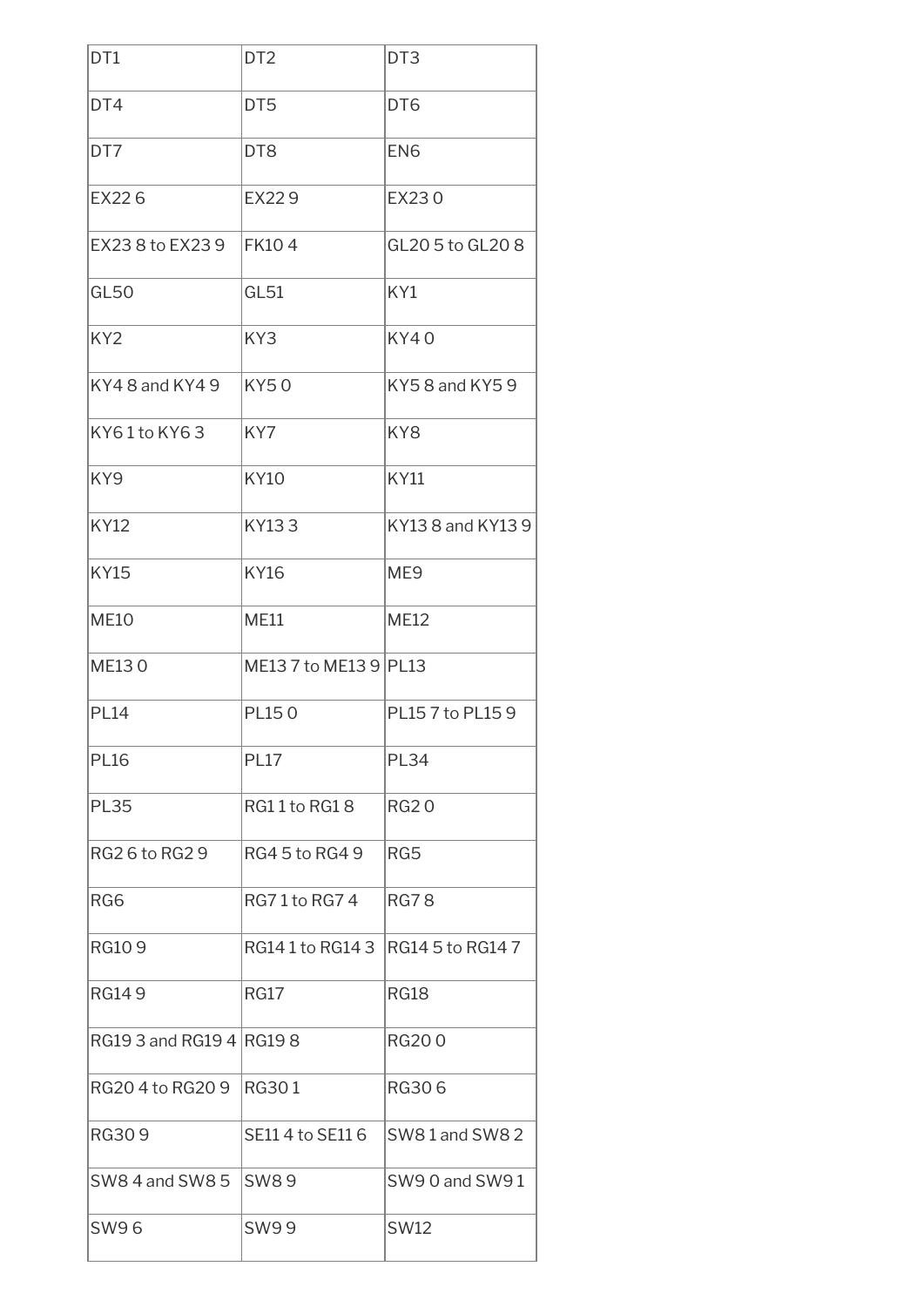| SW16 | SW20             | WD17  |
|------|------------------|-------|
| WD18 | WD <sub>24</sub> | WD257 |

### **Designated postcodes from 13.12.17<sup>11</sup>**

| <b>B11</b>            | B14 4 to B14 7           | <b>B19 2 and B19 3</b> |
|-----------------------|--------------------------|------------------------|
| <b>B20</b>            | <b>B23</b>               | B28 0 and B28 1        |
| B28 8 and B28 9       | <b>B30</b>               | B321 to B324           |
| B421 and B422         | B429                     | B44                    |
| <b>CH64</b>           | <b>CH65</b>              | <b>CH66</b>            |
| CW <sub>8</sub>       | CW <sub>9</sub>          | DH8 0 and DH8 1        |
| DH85 to DH89          | DH <sub>9</sub>          | <b>DL41</b>            |
| <b>DL120</b>          | DL129                    | <b>DL13</b>            |
| <b>DL14</b>           | <b>DL15</b>              | DN10 5 and DN10 6      |
| <b>DN118</b>          | <b>DN22</b>              | <b>DN31</b>            |
| <b>DN32</b>           | <b>DN33</b>              | <b>DN34</b>            |
| <b>DN35</b>           | DN36 4 and DN36 5 DN37 0 |                        |
| DN37 7 to DN37 9 DN40 |                          | DN417 and DN418        |
| L39                   | L40                      | <b>NE166</b>           |
| <b>NE177</b>          | <b>PR46</b>              | S434                   |
| S801 to S804          | S809                     | S810                   |
| S817 to S819          | SA1                      | SA <sub>2</sub>        |
| SA <sub>3</sub>       | <b>SA40</b>              | SA4 3 to SA4 6         |
| SA48 and SA49         | SA <sub>5</sub>          | SA <sub>6</sub>        |
| SA7                   | WN <sub>8</sub>          | WV1                    |
| WV <sub>2</sub>       | WV3                      | WV4                    |
| WV7                   | WV8                      | WV9                    |
| WV109                 | <b>WV14</b>              |                        |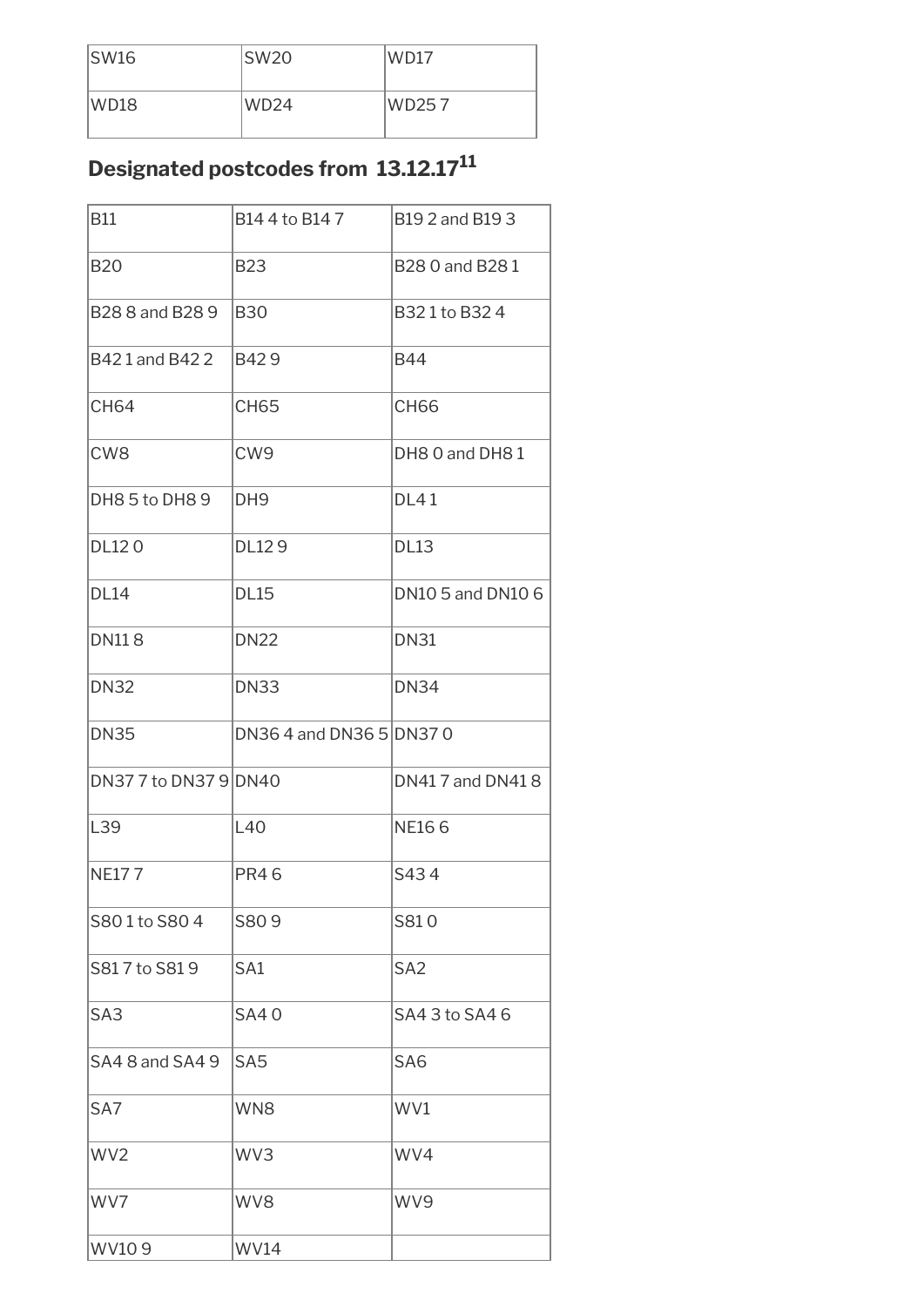#### **Designated postcodes from 20.12.17<sup>11</sup>**



#### **Designated postcodes from 10.1.18<sup>11</sup>**

| B2        | B3  | B4    |
|-----------|-----|-------|
| B9        | B10 | B33   |
| B34       | B38 | B45 0 |
| B455 B458 |     |       |

#### **Designated postcodes from 17.1.18<sup>11</sup>**

| BH <sub>7</sub> | BH <sub>8</sub>        | BH <sub>9</sub> |
|-----------------|------------------------|-----------------|
| <b>BH10</b>     | <b>BH11</b>            | <b>BH125</b>    |
| <b>BH137</b>    | <b>BH151</b>           | <b>BH16</b>     |
| <b>BH189</b>    | <b>BH19</b>            | <b>BH20</b>     |
| BH211 to BH215  | BH217 to BH219         | <b>BH22</b>     |
| BH231 to BH237  | <b>BH239</b>           | BN <sub>1</sub> |
| <b>BN24</b>     | <b>BN26</b>            | <b>BN27</b>     |
| <b>BN41</b>     | DT10 1 and DT10 2 DT11 |                 |
| GL52            | GL53                   | GL54            |
| <b>GL55</b>     | GL56                   | 0X51 to 0X53    |
| 0X59            | 0X90                   | 0X9 2 and 0X9 3 |
| 0X97            | OX107                  | 0X331           |
| OX39            | <b>OX44</b>            | 0X49            |
| PL <sub>2</sub> | PL <sub>3</sub>        | PL <sub>4</sub> |
| <b>PL54</b>     | <b>PL59</b>            | PL6             |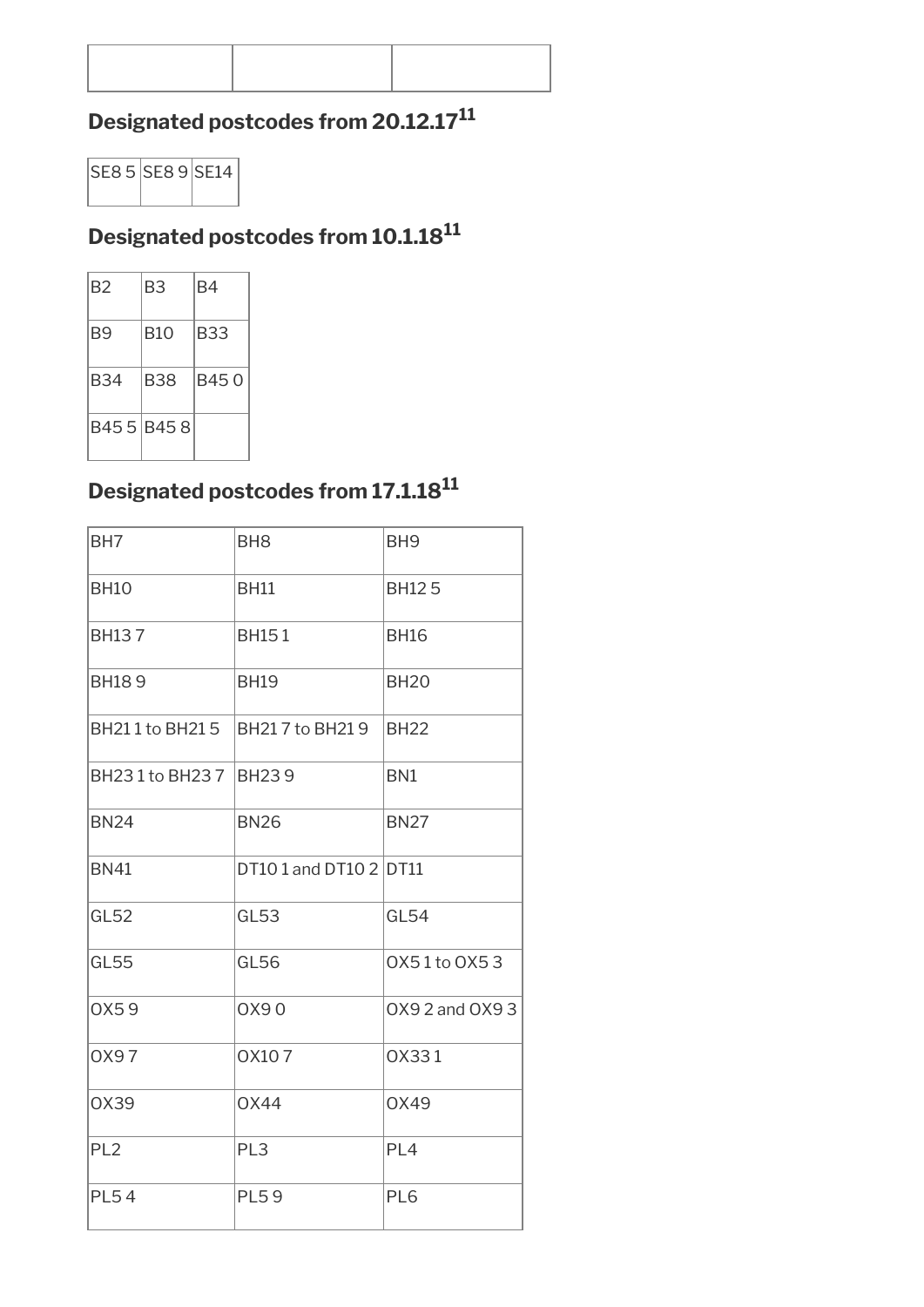| PL7                   | PL <sub>8</sub> | PL <sub>9</sub>        |
|-----------------------|-----------------|------------------------|
| <b>PL10</b>           | <b>PL11</b>     | <b>PL12</b>            |
| <b>PL18</b>           | <b>PL19</b>     | <b>PL20</b>            |
| <b>PL21</b>           | <b>RG19</b>     | <b>RG7 5 and RG7 6</b> |
| RG8                   | RG 91 to RG96   | <b>RG99</b>            |
| RG30 2 to RG30 4 RG31 |                 | SN <sub>7</sub>        |
| <b>SP55</b>           | <b>TN21</b>     |                        |

#### **Designated postcodes from 24.1.18<sup>11</sup>**

| <b>CH44</b>           | <b>CH45</b>                 | EN <sub>3</sub> |
|-----------------------|-----------------------------|-----------------|
| L45                   | L <sub>9</sub>              | M12             |
| M13                   | M190 to M193                | <b>SE191</b>    |
| <b>SE199</b>          | <b>SE27</b>                 | SW2 3 and SW 24 |
| SW17 8 and SW17 9 WD3 |                             | WD4             |
| WD <sub>5</sub>       | <b>WD19</b>                 | <b>WD23</b>     |
| WD250                 | <b>WD25 8 and WD25</b><br>9 |                 |

#### **Designated postcodes from 7.2.18<sup>12</sup>**

| <b>DE127</b>        | KA65 to KA6<br>$\prime$ | KA7         |
|---------------------|-------------------------|-------------|
| KA8                 | KA <sub>9</sub>         | <b>KA10</b> |
| KA197 to KA198 KA26 |                         | <b>LE65</b> |
| <b>LE67</b>         | LE94                    |             |

#### **Designated postcodes from 14.2.18<sup>12</sup>**

| B <sub>6</sub> | B7         | <b>B12</b>  |
|----------------|------------|-------------|
| <b>B13</b>     | <b>B17</b> | <b>B191</b> |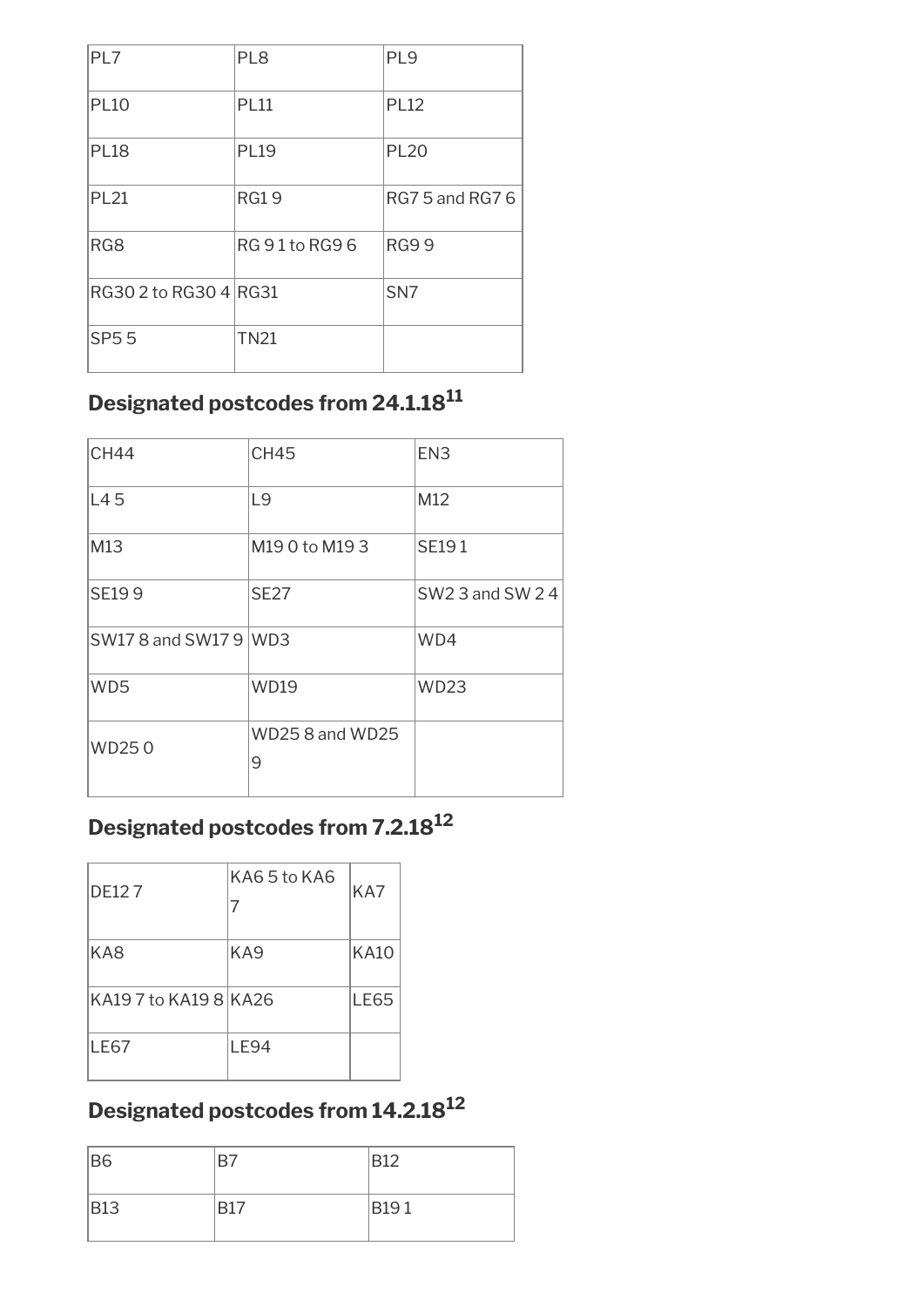| B <sub>21</sub> 0 and B <sub>21</sub> 1 B <sub>21</sub> 9 |                                   | <b>B24</b>      |
|-----------------------------------------------------------|-----------------------------------|-----------------|
| <b>B27</b>                                                | <b>B29</b>                        | <b>B35</b>      |
| BB1                                                       | BB2                               | BB <sub>3</sub> |
| BB <sub>5</sub>                                           | BB6 7 and BB6 8                   | IWV5 0          |
| <b>WV55</b>                                               | WV5 8 and WV5 9 WV6               |                 |
| WV10 0                                                    | WV10 6 to WV10 8 WV11 1 to WV11 3 |                 |

## **Designated postcodes from 21.2.18<sup>12</sup>**

| GL1                | GL2O | GL2 2 to GL2<br>5 |
|--------------------|------|-------------------|
| GL2 8 and GL2<br>9 | GL3  | GL4               |
| GL18               | GL19 |                   |

#### **Designated postcodes from 28.2.18<sup>12</sup>**

| CF <sub>3</sub><br>CF10<br>CF51to CF56<br>CF110<br>CF14<br>CF11 6 to CF11 9<br>CF155<br>CF23<br>CF15 7 to CF15 9<br>CF24<br><b>SE59</b><br><b>SE24</b><br>SW21 and SW2 2 SW2 5<br><b>SW29</b><br>SW4<br><b>SW83</b><br>SW111<br>SW11 3 to SW11 8 |  |                 |
|--------------------------------------------------------------------------------------------------------------------------------------------------------------------------------------------------------------------------------------------------|--|-----------------|
|                                                                                                                                                                                                                                                  |  |                 |
|                                                                                                                                                                                                                                                  |  |                 |
|                                                                                                                                                                                                                                                  |  |                 |
|                                                                                                                                                                                                                                                  |  |                 |
|                                                                                                                                                                                                                                                  |  |                 |
|                                                                                                                                                                                                                                                  |  | SW9 7 and SW9 8 |
|                                                                                                                                                                                                                                                  |  |                 |

# **Designated postcodes from 7.3.18<sup>12</sup>**

| LN1                            | LN <sub>2</sub> | LN <sub>3</sub> |
|--------------------------------|-----------------|-----------------|
| LN4 1 and LN4 2 $\parallel$ N5 |                 | LN6             |
| LN8 2 and LN8 3 LN8 5          |                 | <b>LN89</b>     |
| LN <sub>9</sub>                | LN105           | M34             |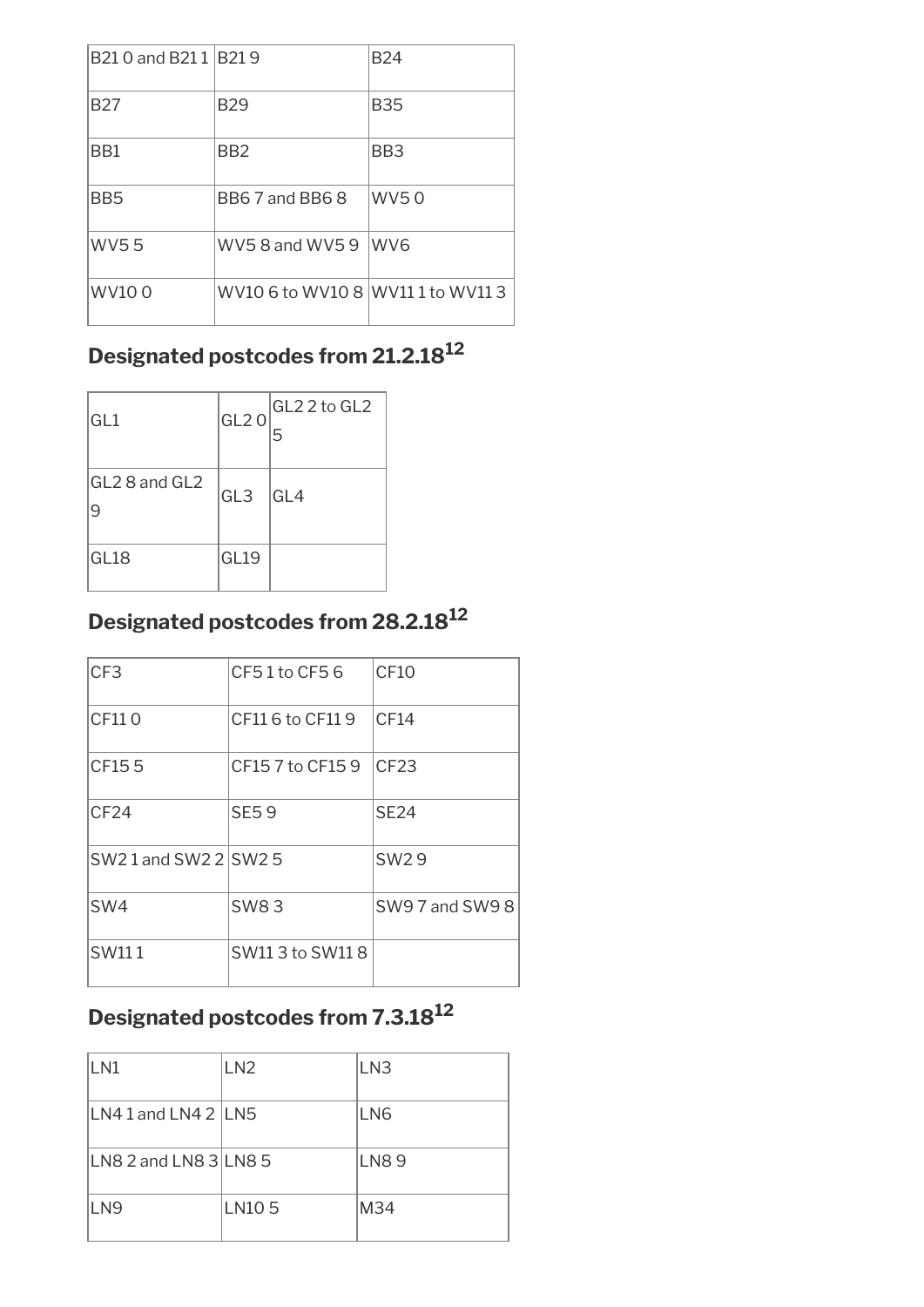| M43   | OL <sub>5</sub>  | OL <sub>6</sub>                     |
|-------|------------------|-------------------------------------|
| IOL 7 |                  | SK14 1 to SK14 6  SK14 8 and SK14 9 |
| ISK15 | SK <sub>16</sub> |                                     |

## **Designated postcodes from 21.3.18<sup>12</sup>**

| EH497 EH499     |                        | <b>EH51</b> |
|-----------------|------------------------|-------------|
| FK11            | $ FK13$ to $FK15 FK19$ |             |
| FK <sub>2</sub> | FK3                    | FK4         |
| FK5             | FK6                    |             |

#### **Designated postcodes from 28.3.18<sup>12</sup>**

| E62                  | IG11 0 to IG11 1   IG11 7 to IG11 9 |                                              |
|----------------------|-------------------------------------|----------------------------------------------|
| N97                  | N99                                 | N111 to N113                                 |
| N119                 | N13 4 to N13 6                      | N <sub>13</sub> 9                            |
| N14                  | N181                                | N21                                          |
|                      |                                     | RM6 5 to RM6 6 RM8 1 to RM8 3 RM9 4 to RM9 6 |
| <b>RM10</b>          | UB1                                 | $UB2$ 4 and UB2 5                            |
| UB5 4 to UB5 6 UB5 9 |                                     | <b>UB60</b>                                  |
| UB67 to UB69         | W <sub>3</sub>                      | W4                                           |
| W <sub>5</sub>       | W7                                  | W13                                          |

### **Designated postcodes from 4.4.18<sup>12</sup>**

| G650                   | G655         | G659        |
|------------------------|--------------|-------------|
| G671 to G674           | IG679        | G680        |
| G689                   | G69 0        | G699        |
| G71 5 and G71 6 ML1    |              | <b>ML20</b> |
| ML 2 7 to ML 2 9 IML 4 |              | ML5         |
| ML60                   | ML6 6 to ML6 | ML74        |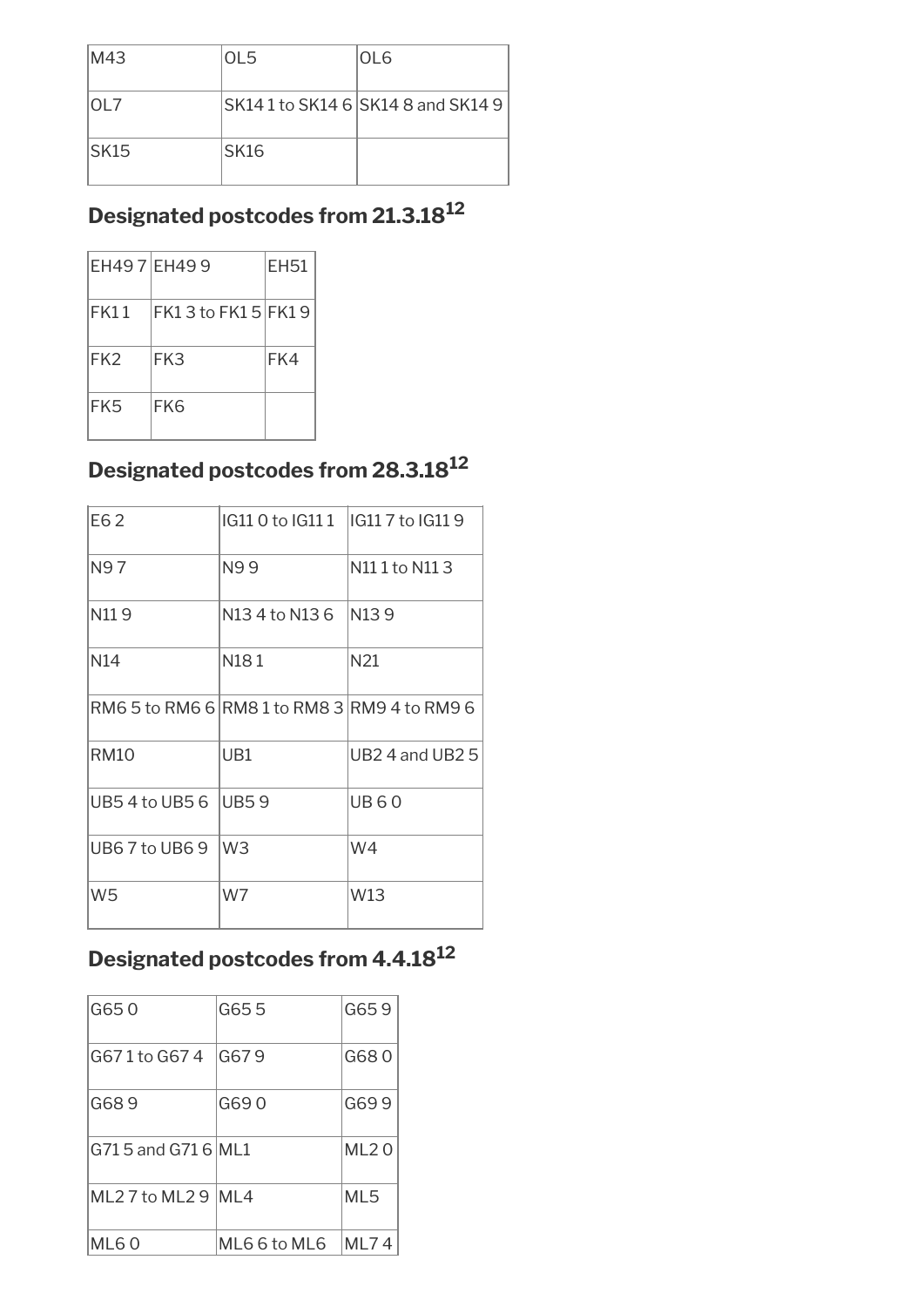#### **Designated postcodes from 11.4.18<sup>12</sup>**

| CH <sub>75</sub>         | CH89        | LL151 and LL152               |
|--------------------------|-------------|-------------------------------|
| LL16 3 to LL16 5 LL17    |             | LL18                          |
| L119                     |             | SL11 to SL1 6 SL1 8 and SL1 9 |
| $SL21$ and $SL22$ $SL25$ |             | SL3                           |
| SL41 to SL46             | <b>SL60</b> |                               |

#### **Designated postcodes from 18.4.18<sup>12</sup>**

| M <sub>29</sub> | M46                                    | IWA31 to WA33  |
|-----------------|----------------------------------------|----------------|
|                 | WN11 to WN13 WN21 to WN25 WN34 to WN36 |                |
| WN4             | WN5 0                                  | WN5 7 to WN5 9 |
| WN6 0           | WN6 7 to WN6 9 WN7                     |                |

#### **Designated postcodes from 25.4.18<sup>12</sup>**

| IP1      | IP2.            | IP3        |
|----------|-----------------|------------|
| IP4      | IP <sub>5</sub> | IP60       |
| IP69 IP7 |                 | IP8        |
| IP9      |                 | IP10 IIP98 |

#### **Designated postcodes from 2.5.18<sup>13</sup>**

| B459                  | CV231                              | <b>IV28</b> |
|-----------------------|------------------------------------|-------------|
| LL227                 | LL <sub>229</sub>                  | LN7         |
| MK431 and MK432 INE64 |                                    | <b>NE12</b> |
| NE <sub>136</sub>     | NE25 8 and NE25 9 NE26 1 to NE26 3 |             |
| <b>NE27</b>           | <b>NE28</b>                        | <b>NE29</b> |
| <b>NE30</b>           |                                    |             |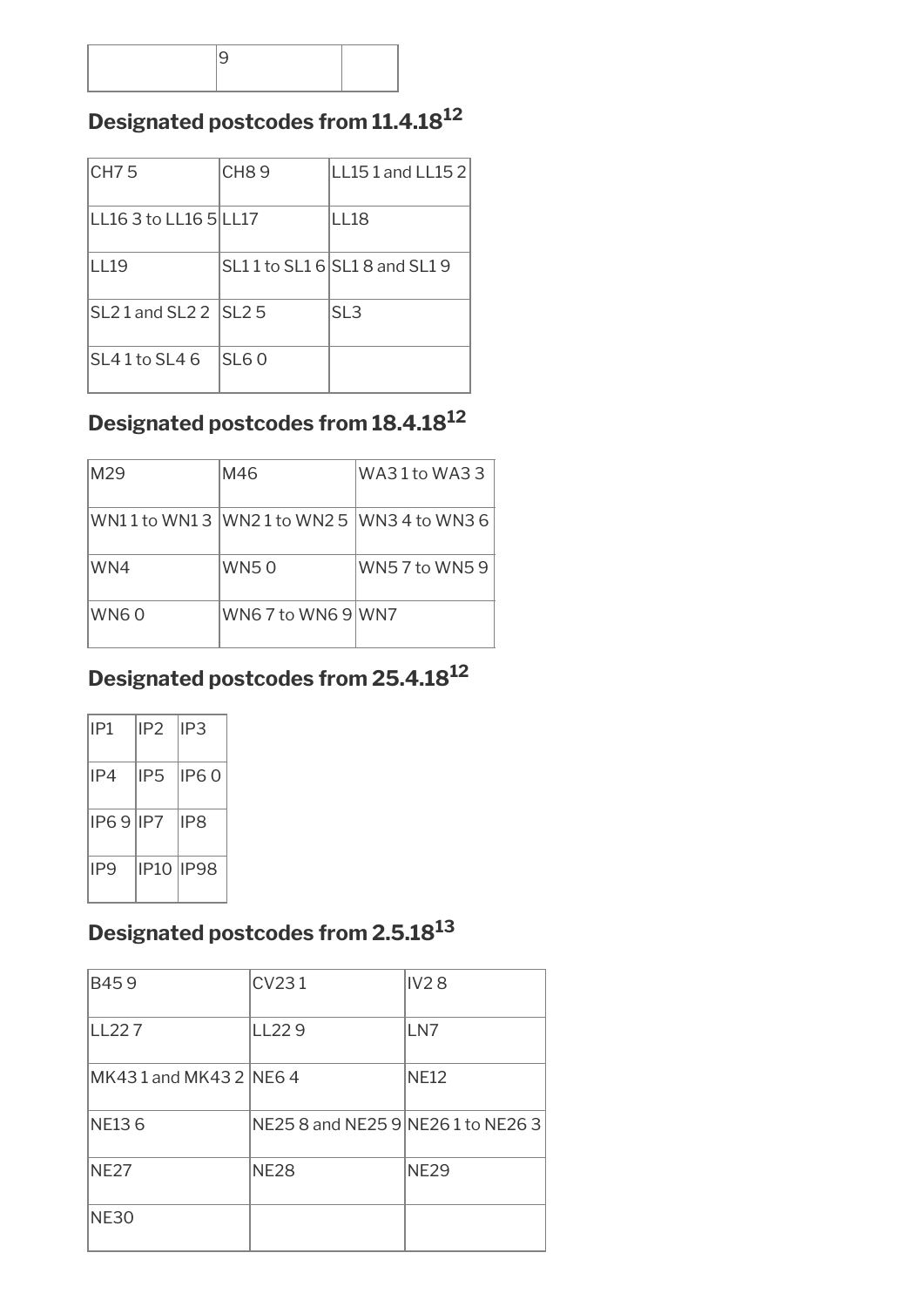### **Designated postcodes from 9.5.18<sup>13</sup>**

| IP14                  | <b>IP68</b>                | <b>IP20</b>       |
|-----------------------|----------------------------|-------------------|
| IP21                  | <b>IP22</b>                | IP23              |
| LL145                 | <b>NG147</b>               | <b>NG220</b>      |
| NG23 5 to NG23 7 NG24 |                            | <b>NG25</b>       |
| <b>NN96</b>           | <b>NN10</b>                | <b>NR152</b>      |
| SY <sub>1</sub>       | SY <sub>2</sub>            | SY <sub>3</sub>   |
| SY41 to SY45          | SY50                       | SY5 6 to SY5 9    |
| SY <sub>6</sub>       | $SY82$ and ST8 3 $ SY9 $   |                   |
| SY101                 | SY10 7 to SY10 9 SY11      |                   |
| <b>SY12</b>           | <b>SY13</b>                | SY147             |
| TF91to TF94           | $TF118$ and $TF119$ $TF12$ |                   |
| TF136                 | <b>WV57</b>                | WV15 5 and WV15 6 |
| <b>WV16</b>           |                            |                   |

# **Designated postcodes from 16.5.18<sup>13</sup>**

| DG1             | DG <sub>2</sub> | DG <sub>3</sub> |
|-----------------|-----------------|-----------------|
| DG4             | DG5             | DG6             |
| DG7             | DG8 0 and DG8 1 | DG86toDG89      |
| DG <sub>9</sub> | <b>DG10</b>     | <b>DG11</b>     |
| <b>DG12</b>     | <b>DG13</b>     | <b>DG14</b>     |
| <b>DG165</b>    | E107            | E109            |
| E17             | <b>EH27</b>     | <b>EH28</b>     |
| <b>EH29</b>     | <b>EH47</b>     | <b>EH48</b>     |
| EH496           | <b>EH52</b>     | <b>EH53</b>     |
| <b>EH54</b>     | <b>EH55</b>     | <b>EN40</b>     |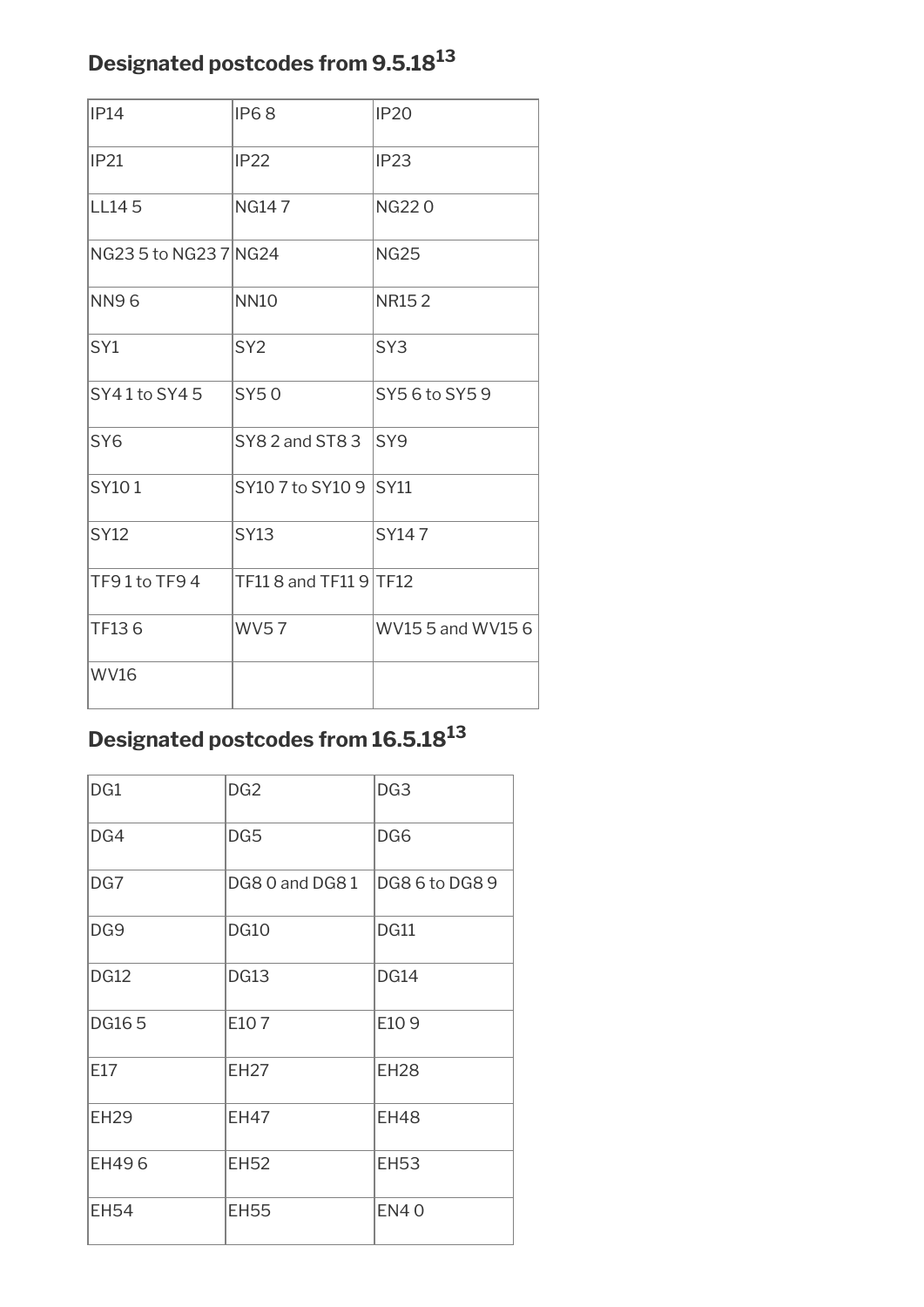|                | EN4 8 and EN4 9 $ EN51$ to EN5 5     | FK12            |
|----------------|--------------------------------------|-----------------|
| HA80           | HA84 to HA89                         | L10             |
| L14            | L28 0 and L28 1                      | L28 3 to L28 8  |
| L32            | L33                                  | L34             |
| L351 to L353   | L355                                 | L357            |
| L36            | M24 0 to M24 2                       | M24 4 to M24 6  |
| <b>ML75</b>    | ML126                                | N <sub>20</sub> |
| N <sub>2</sub> | N <sub>2</sub> 8 to N <sub>2</sub> 9 | N <sub>3</sub>  |
| N90 and N91    | N <sub>12</sub>                      | N18 2 and N18 3 |
| N189           | <b>N20</b>                           | NW4             |
| NW7            | NW90 and NW91 NW94 to NW99           |                 |
| NW11           | <b>OL10</b>                          | OL11            |
| OL120          | OL12 6 and OL12 7   OL12 9           |                 |
| OL150          | OL158 to OL159                       | OL16            |

# **Designated postcodes from 23.5.18<sup>13</sup>**

| GU470        | GU479 PL22  |              |
|--------------|-------------|--------------|
| <b>PL23</b>  | <b>PL24</b> | <b>PL25</b>  |
| <b>PL26</b>  | <b>PL27</b> | <b>PL28</b>  |
| <b>PL29</b>  | <b>PL30</b> | <b>PL31</b>  |
| <b>PL32</b>  | <b>PL33</b> | <b>RG100</b> |
| <b>RG108</b> | <b>RG12</b> | <b>RG21</b>  |
| RG22         | RG23        | <b>RG24</b>  |
| <b>RG25</b>  | <b>RG26</b> | RG27         |
| <b>RG289</b> | <b>RG29</b> | <b>RG40</b>  |
| <b>RG41</b>  | <b>RG42</b> | <b>RG45</b>  |
|              |             |              |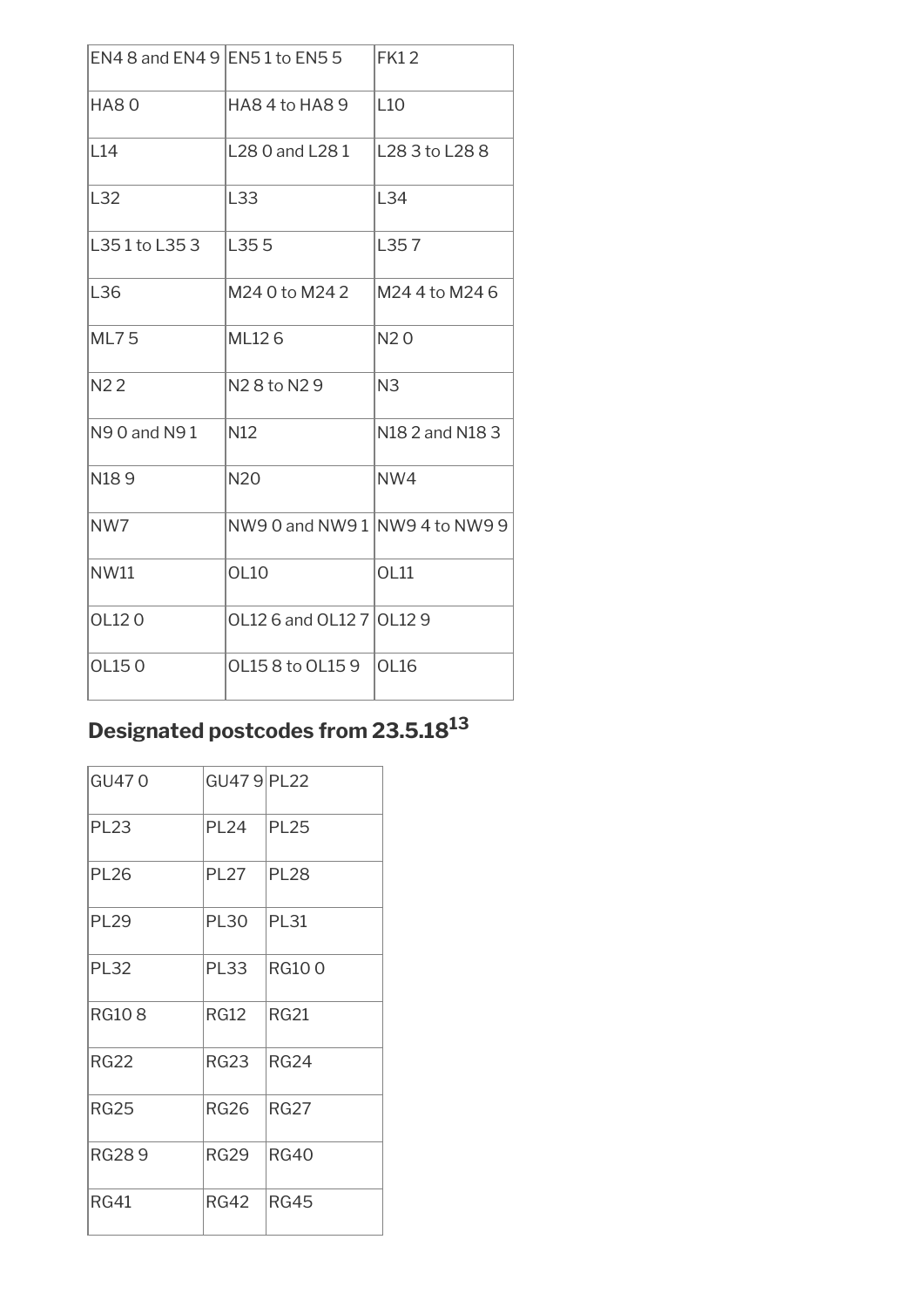| <b>SL17</b>      | <b>SL50</b>     | SL57 to SL5<br>9 |
|------------------|-----------------|------------------|
| SL61 to SL69 SL8 |                 | TR1              |
| TR <sub>2</sub>  | TR36            | TR4              |
| TR <sub>5</sub>  | TR <sub>6</sub> | TR7              |
| TR <sub>8</sub>  | TR <sub>9</sub> |                  |

### **Designated postcodes from 30.5.18<sup>13</sup>**

| <b>CT18</b>           | CT19                      | CT <sub>20</sub> |
|-----------------------|---------------------------|------------------|
| CT21                  | <b>DA10</b>               | <b>DA110</b>     |
| DA11 7 to DA11 9 DA12 |                           | DA130            |
| DA139                 | <b>DN140</b>              | LS256            |
| ME1                   | ME <sub>2</sub>           | ME3              |
| ME4                   | ME <sub>5</sub>           | ME7              |
| ME <sub>8</sub>       | <b>NE31</b>               | <b>NE32</b>      |
| <b>NE33</b>           | <b>NE34</b>               | <b>NE35</b>      |
| <b>NE36</b>           | <b>SR67</b>               | TN25 5 to TN25 7 |
| <b>TN262</b>          | <b>TN28</b>               | <b>TN29</b>      |
| Y08 3 to Y08 5        | <b>YO8 8 and YO8</b><br>9 | Y011             |
| Y012                  | Y013                      | Y014             |
| Y021                  | Y022                      |                  |

# **Designated postcodes from 6.6.18<sup>13</sup>**

| BN <sub>5</sub> | BN <sub>6</sub> | <b>BN45</b>     |
|-----------------|-----------------|-----------------|
| BS1             | BS <sub>2</sub> | BS3             |
| BS4             | <b>BS65</b>     | BS <sub>8</sub> |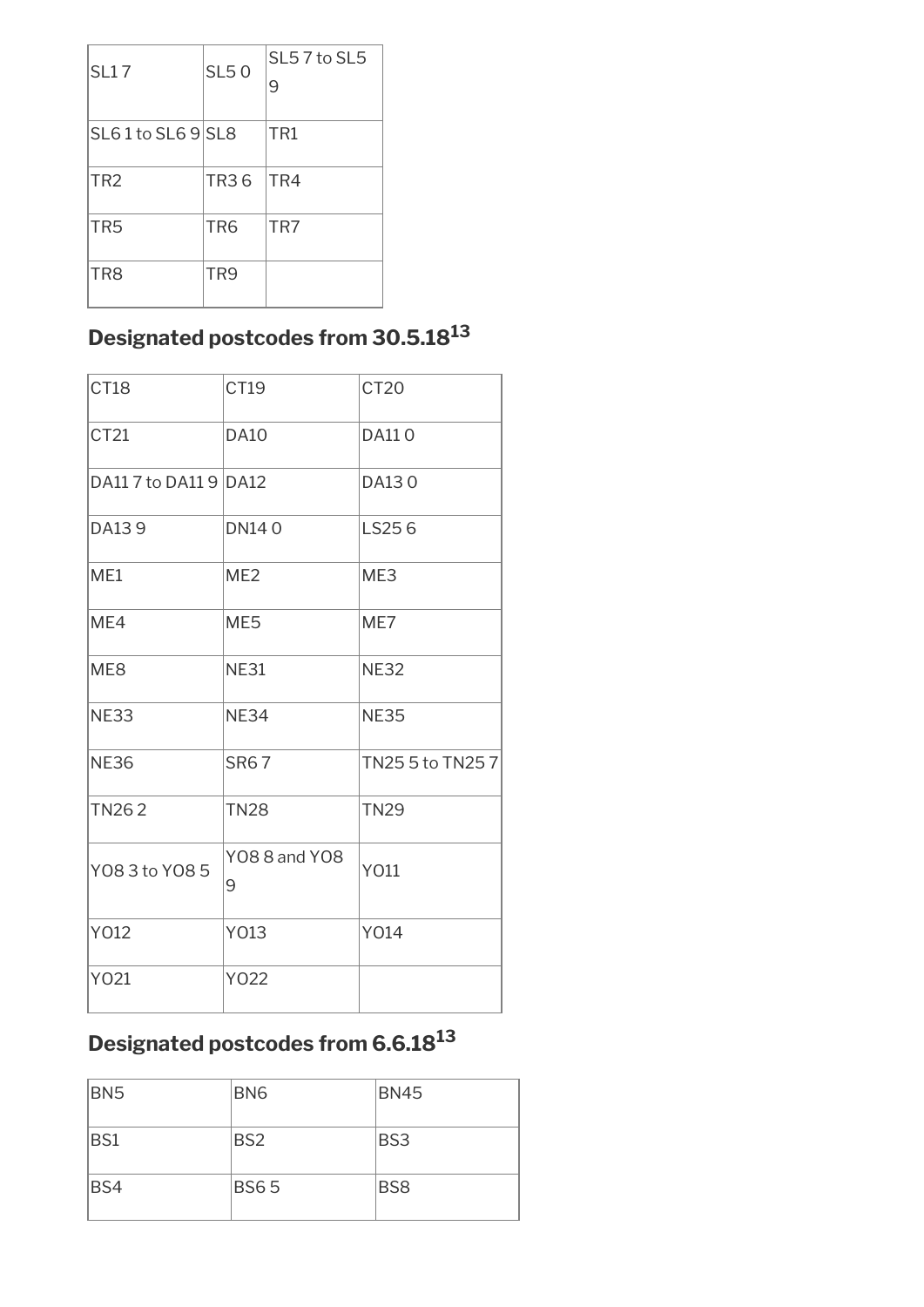| <b>BS91</b>           | <b>BS13</b>           | <b>BS14</b>                     |
|-----------------------|-----------------------|---------------------------------|
| <b>BS29</b>           | BS40 6 to BS40 9 BS41 |                                 |
| <b>BS49</b>           | <b>CF31</b>           | CF320                           |
| CF32 7 to CF32 9 CF33 |                       | CF34                            |
| <b>CF35</b>           | CF36                  | LL228                           |
| <b>LL24</b>           | <b>LL25</b>           | <b>LL26</b>                     |
| <b>LL27</b>           | <b>LL28</b>           | <b>LL29</b>                     |
| <b>LL30</b>           | <b>LL31</b>           | <b>LL32</b>                     |
| <b>LL33</b>           | <b>LL34</b>           | P030                            |
| PO31                  | P032                  | P038                            |
| P039                  | P040                  | PO41                            |
| <b>RH66</b>           | <b>RH79</b>           | <b>RH101</b>                    |
| RH10 3 to RH10 9 RH11 |                       | RH12 0 to RH12 5                |
| <b>RH13</b>           | <b>RH140</b>          | <b>RH149</b>                    |
| <b>RH15</b>           | <b>RH16</b>           | <b>RH17</b>                     |
| <b>RH18</b>           |                       | RH191 to RH194   RH201 to RH204 |
| <b>RH209</b>          | SO404                 | SO407                           |
| SO409                 | SO45                  | <b>TN39</b>                     |
| TN <sub>6</sub>       | TN7                   | <b>TR37</b>                     |
| <b>TR10</b>           | <b>TR11</b>           | <b>TR12</b>                     |
| <b>TR13</b>           | <b>TR14</b>           | <b>TR15</b>                     |
| <b>TR16</b>           | <b>TR17</b>           | <b>TR18</b>                     |
| <b>TR19</b>           | <b>TR20</b>           | <b>TR26</b>                     |
| <b>TR27</b>           |                       |                                 |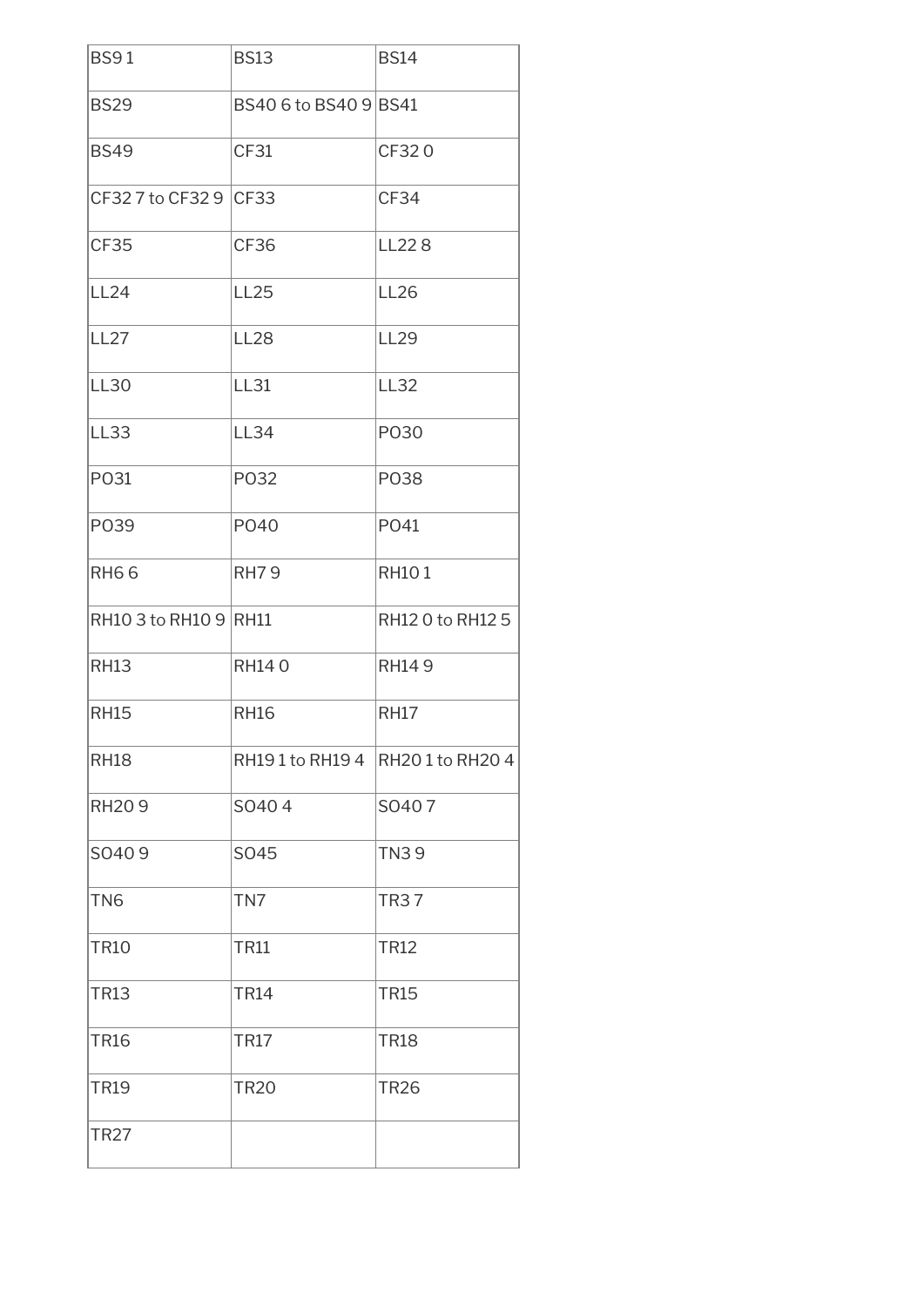### **Designated postcodes from 13.6.18<sup>13</sup>**

| DE <sub>5</sub>          |                           | DE551 to DE557   DE560 and DE562 |
|--------------------------|---------------------------|----------------------------------|
| DE564                    | DE569                     | <b>DE75</b>                      |
| <b>EH38</b>              | <b>EH43</b>               | <b>EH44</b>                      |
| <b>EH45</b>              | HR1                       | HR <sub>2</sub>                  |
| HR <sub>3</sub>          | HR4                       | HR <sub>5</sub>                  |
| HR <sub>6</sub>          | HR7                       | <b>HR81</b>                      |
| HR95to HR97              | IP25                      | KY130                            |
| <b>KY14</b>              | LE1                       | LE <sub>2</sub>                  |
| LE3                      | LE4                       | LE5                              |
| LE6                      | LE7                       | LE8 4 to LE8 6                   |
| $LE91$ to $LE93$         | LE96                      | <b>LE99</b>                      |
| LE17 4 and LE17 $5$ LE18 |                           | <b>LE19</b>                      |
| <b>LE87</b>              | LN122                     | LN129                            |
| LN133                    | LN139                     | NG16 2 to NG16 6                 |
| <b>NR19</b>              | NR20 3 to NR20 5   PE22 8 |                                  |
| <b>PE23</b>              | <b>PE24</b>               | <b>PE25</b>                      |
| <b>PE322</b>             | PH1                       | PH <sub>2</sub>                  |
| PH <sub>3</sub>          | PH <sub>4</sub>           | PH <sub>5</sub>                  |
| PH <sub>6</sub>          | PH <sub>7</sub>           | PH <sub>8</sub>                  |
| PH <sub>9</sub>          | <b>PH10</b>               | <b>PH11</b>                      |
| <b>PH12</b>              | <b>PH13</b>               | <b>PH14</b>                      |
| <b>PH15</b>              | <b>PH16</b>               | <b>PH17</b>                      |
| <b>PH18</b>              | S42 5 and S42 6           | S45                              |
| ST <sub>1</sub>          | ST <sub>2</sub>           | ST <sub>3</sub>                  |
| ST41 to ST43             | ST61to ST64               | ST6 6 to ST6 9                   |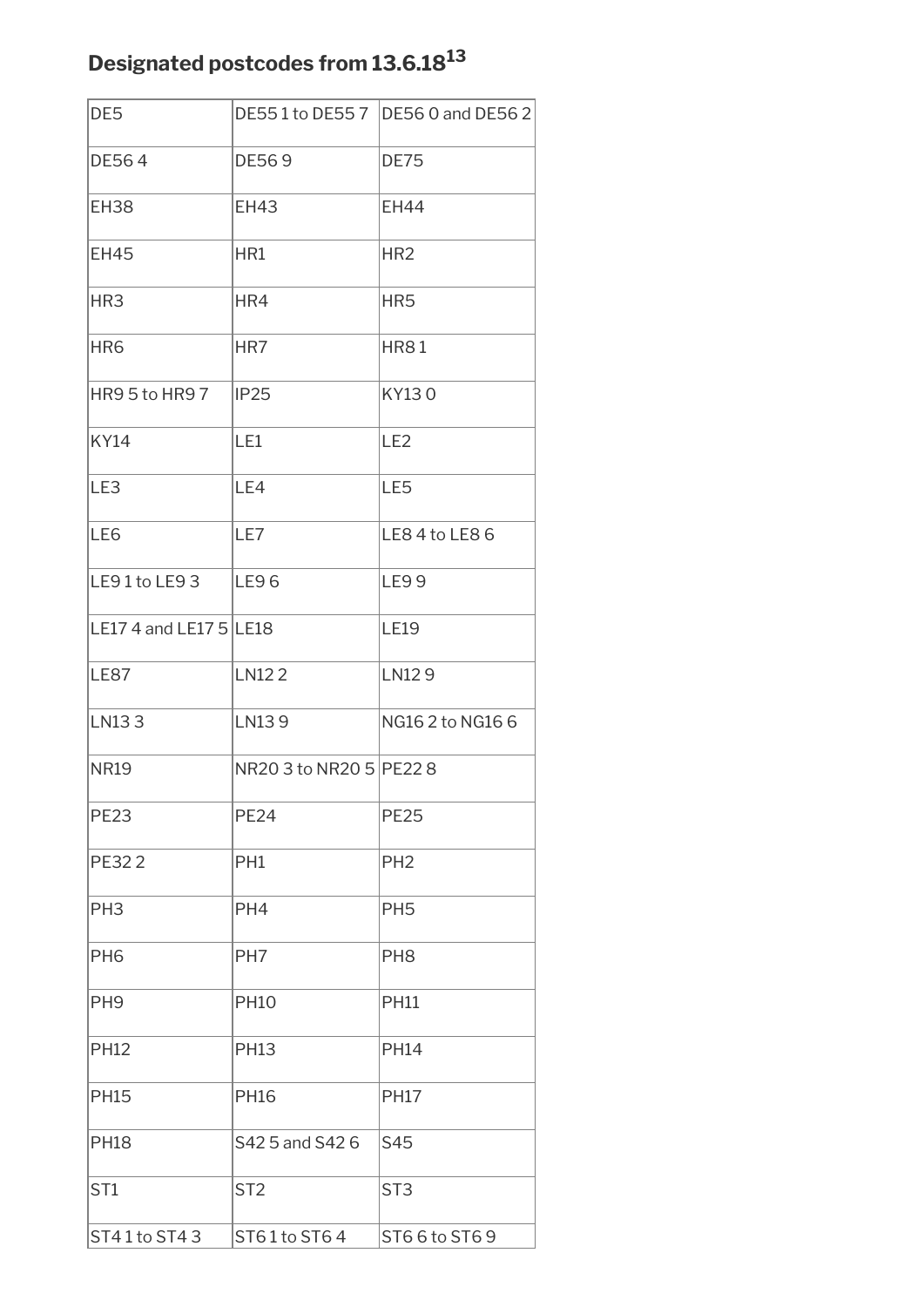| ST <sub>9</sub> | <b>ST10</b>     | ST11            |
|-----------------|-----------------|-----------------|
| ST12            | <b>ST13</b>     | <b>SY70</b>     |
| <b>SY78</b>     | <b>SY81</b>     | <b>SY84</b>     |
| TD1             | TD <sub>2</sub> | TD <sub>3</sub> |
| TD4             | TD <sub>5</sub> | TD <sub>6</sub> |
| TD7             | TD <sub>8</sub> | TD90 and TD91   |
| TD97 to TD99    | <b>TD10</b>     | <b>TD11</b>     |
| <b>TD13</b>     | <b>TD14</b>     |                 |

# **Designated postcodes from 20.6.18<sup>13</sup>**

| B <sub>D1</sub> | B <sub>D</sub> 2                   | <b>BD30</b>      |
|-----------------|------------------------------------|------------------|
| BD38 and BD39   | <b>BD40</b>                        | BD4 6 and BD4 7  |
| <b>BD49</b>     | BD <sub>5</sub>                    | BD <sub>6</sub>  |
| BD7             | B <sub>D</sub> 8                   | B <sub>D</sub> 9 |
| <b>BD100</b>    | BD10 8 and BD10 9 BD12             |                  |
| <b>BD13</b>     | <b>BD14</b>                        | <b>BD15</b>      |
| <b>BD16</b>     | <b>BD17</b>                        | <b>BD18</b>      |
| <b>BD200</b>    | BD20 5 and BD20 6 BD20 9           |                  |
| <b>BD21</b>     | <b>BD22</b>                        | DH1              |
| DH <sub>2</sub> | DH3 2 to DH3 4                     | <b>DH61</b>      |
| DH64 and DH65   | DH <sub>7</sub>                    | DL1              |
| DL21 to DL23    | DL <sub>3</sub>                    | <b>DL42</b>      |
| DL54 to DL57    | <b>DL128</b>                       | <b>DL16</b>      |
| <b>DL17</b>     | EC1A                               | EC1M 3 to EC1M 7 |
| EC1N            | EC1R 0 and EC1R 1 EC1R 3 to EC1R 5 |                  |
| EC1V 0 to EC1V4 | EC1V 7 to EC1V 9                   | EC1Y             |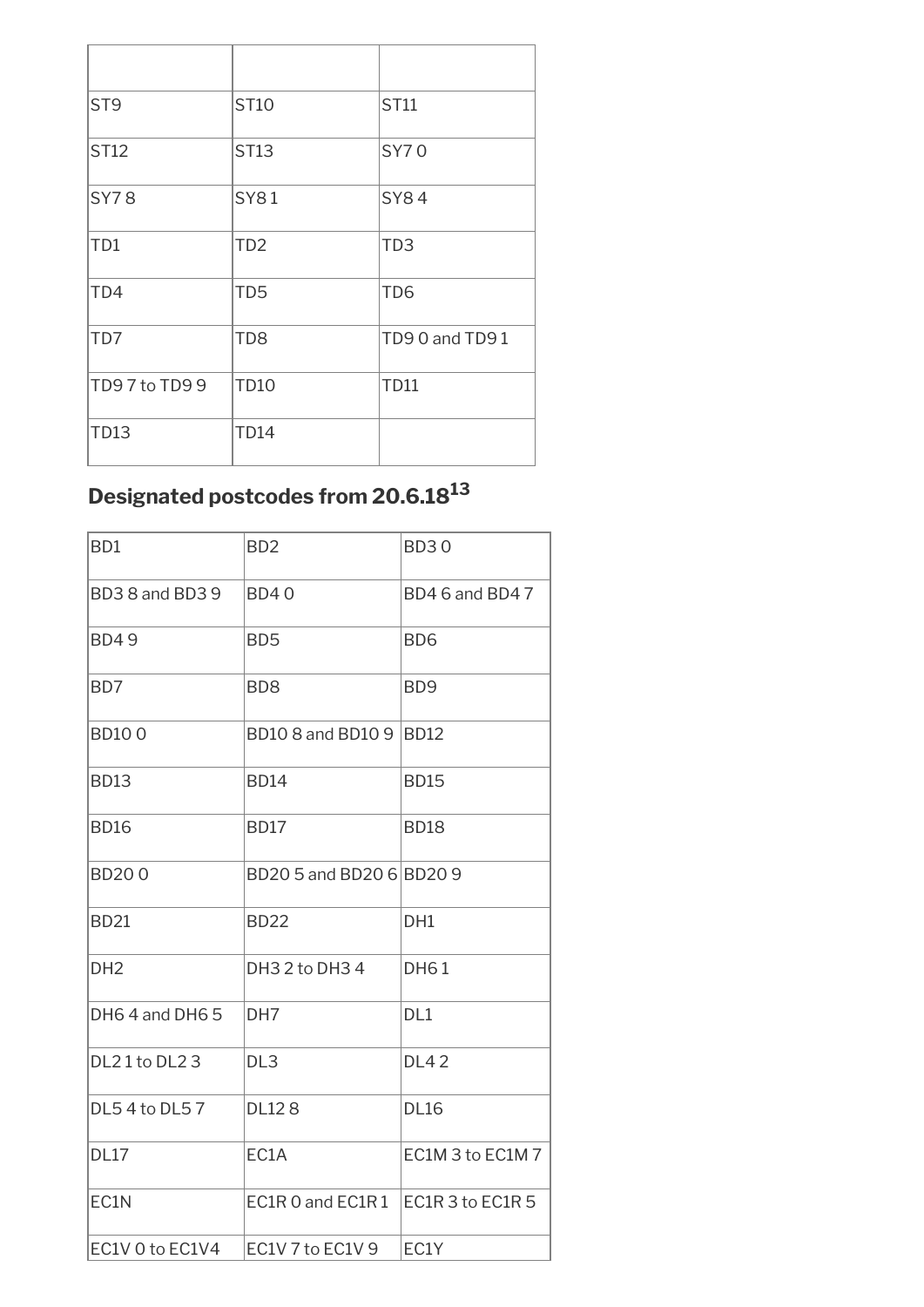| IG <sub>1</sub>  | IG <sub>2</sub>       | IG <sub>3</sub>  |
|------------------|-----------------------|------------------|
| IG4              | IG <sub>5</sub>       | IG <sub>6</sub>  |
| IG74             | IG8 0 and IG81        | IG8 7 and IG 8 8 |
| KT1              | KT <sub>2</sub>       | KT33 to KT36     |
| KT47 and KT48    | KT <sub>5</sub>       | KT64 to KT67     |
| KT91 and KT92    | N10 to N13            | N18 and N19      |
| N <sub>1</sub> C | N <sub>4</sub>        | N51 and N52      |
| N <sub>6</sub>   | N70                   | N76 to N79       |
| N19 3 to N19 5   | NW10 to NW16          | <b>NW80</b>      |
| NW8 6 to NW8 9   | RM1                   | RM <sub>2</sub>  |
| RM <sub>3</sub>  | RM <sub>5</sub>       | <b>RM64</b>      |
| RM7              | <b>RM11</b>           | <b>RM12</b>      |
| <b>RM13</b>      | RM141 and RM142 RM149 |                  |
| SW1A             | SW1E                  | SW1H             |
| SW1P             | SW1V                  | SW1W             |
| SW1X             | SW1Y                  | <b>SW13</b>      |
| SW14             | SW191 to SW195        | SW197 to SW199   |
| <b>TN23</b>      | <b>TN24</b>           | <b>TN254</b>     |
| <b>TN261</b>     | TN263                 | TN270            |
| <b>TN278</b>     | <b>TN30</b>           | <b>TS212</b>     |
| TW1              | TW <sub>2</sub>       | TW9              |
| <b>TW10</b>      | <b>TW11</b>           | TW121 to TW123   |
| W1A              | W1B                   | W <sub>1</sub> C |
| W <sub>1</sub> D | W1F                   | W1G              |
| W1H              | W1J                   | W1K              |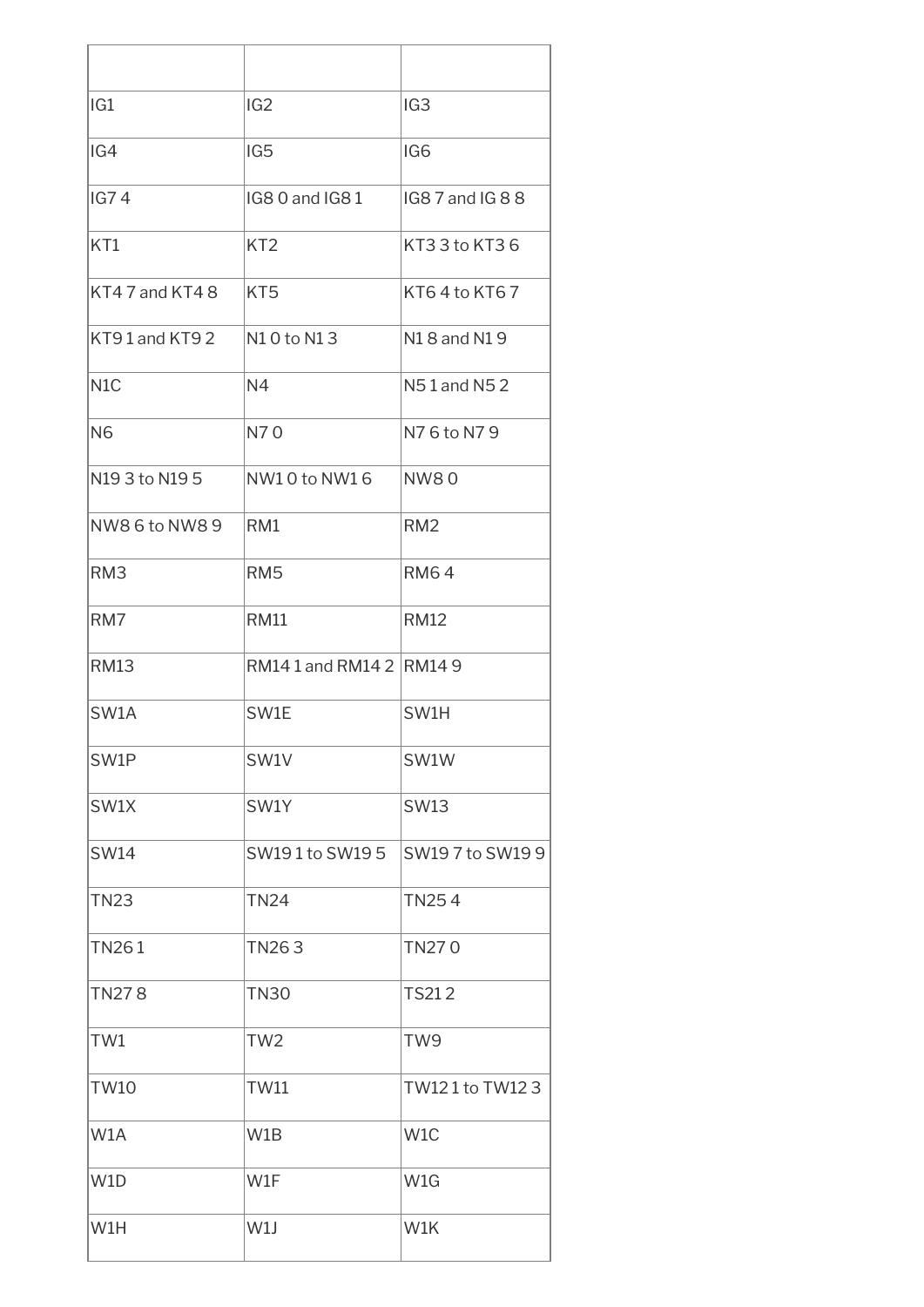| W1S                   | W1T1 to W1T7   | W <sub>1U</sub>   |
|-----------------------|----------------|-------------------|
| W1W                   | W <sub>2</sub> | W91 and W92       |
| WC1A                  | WC1B           | WC1E              |
| WC1H                  | WC1N           | WC1R              |
| WC1V                  | WC1X           | WC <sub>2</sub> A |
| WC2B                  | WC2E           | WC2H <sub>0</sub> |
| WC2H 7 to WC2H 9 WC2N |                | WC2R              |

# **Designated postcodes from 27.6.18<sup>13</sup>**

| AB37              | AB38                                  | AB418           |
|-------------------|---------------------------------------|-----------------|
| AB42              | AB43                                  | AB44            |
|                   | AB451 to AB45 3 AB53 4 to AB53 6 AB54 |                 |
| AB55              | AB56                                  | CF46            |
| CF47              | CF481 to CF484 IV30                   |                 |
| IV31              | IV <sub>32</sub>                      | <b>IV36</b>     |
| $NP70$ and $NP71$ | <b>INP7 5 to NP7 9</b>                | NP <sub>8</sub> |
| <b>NP124</b>      | <b>NP15</b>                           | <b>NP16</b>     |
| <b>NP25</b>       | NP26                                  |                 |

### **Designated postcodes from 4.7.18<sup>13</sup>**

| <b>BN11</b>      | <b>BN12</b>           | <b>BN13</b>     |
|------------------|-----------------------|-----------------|
| <b>BN14</b>      | <b>BN15</b>           | <b>BN16</b>     |
| <b>BN17</b>      | <b>BN18</b>           | <b>BN42</b>     |
| <b>BN43</b>      | <b>BN44</b>           | CO <sub>1</sub> |
| CO <sub>2</sub>  | CO <sub>3</sub>       | CO40            |
| CO43             | CO4 5 and CO4 6 CO4 9 |                 |
| CO <sub>50</sub> | C057 to C059          | CO61            |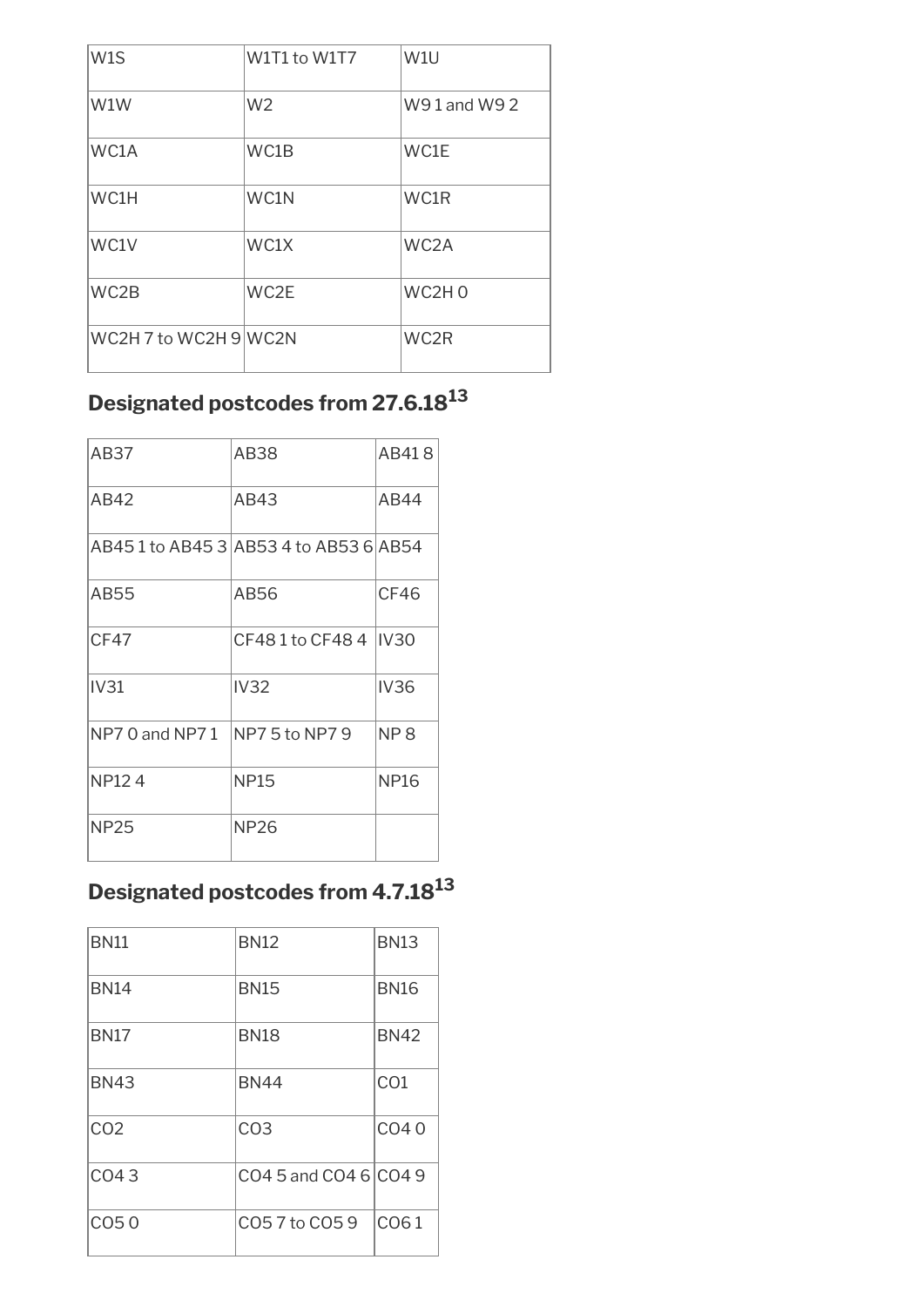| CO6 3 and CO6 4 CO7 6 and CO7 7 CO7 9 |                  |                  |
|---------------------------------------|------------------|------------------|
| CO11 1 and CO11 2 CO12                |                  | CT1              |
| CT <sub>2</sub>                       | CT31 and CT32    | CT34             |
| CT4                                   | CT <sub>5</sub>  | CT <sub>6</sub>  |
| <b>EX10</b>                           | <b>EX11</b>      | <b>EX12</b>      |
| <b>EX13</b>                           | <b>EX14</b>      | <b>EX15</b>      |
| <b>EX16</b>                           | <b>EX19</b>      | <b>EX227</b>     |
| <b>EX24</b>                           | <b>EX31</b>      | <b>EX32</b>      |
| <b>EX33</b>                           | <b>EX34</b>      | <b>EX35</b>      |
| <b>EX36</b>                           | EX37             | <b>EX38</b>      |
| <b>EX39</b>                           | GU <sub>28</sub> | GU <sub>29</sub> |
| HA1                                   | HA2              | HA <sub>3</sub>  |
| HA51 to HA55                          | HA61TO HA63      | HA7              |
| PO108                                 | P018             | P019             |
| P020                                  | PO <sub>21</sub> | P022             |
| <b>RG287</b>                          | SE4              | <b>SE64</b>      |
| <b>SE69</b>                           | SE8 3 and SE8 4  | SE13             |
| SE19 2 and SE19 3   SE23              |                  | <b>SE26</b>      |
| SO <sub>20</sub>                      | SO211 to SO213   | S022             |
| SO23                                  | SO240            | SO249            |
| SP <sub>9</sub>                       | <b>SP10</b>      | SP110            |
| SP116 to SP119                        |                  |                  |

# **Designated postcodes from 11.7.18<sup>13</sup>**

| CV1 | CV2 | CV3 |
|-----|-----|-----|
| CV4 | CV5 | CV6 |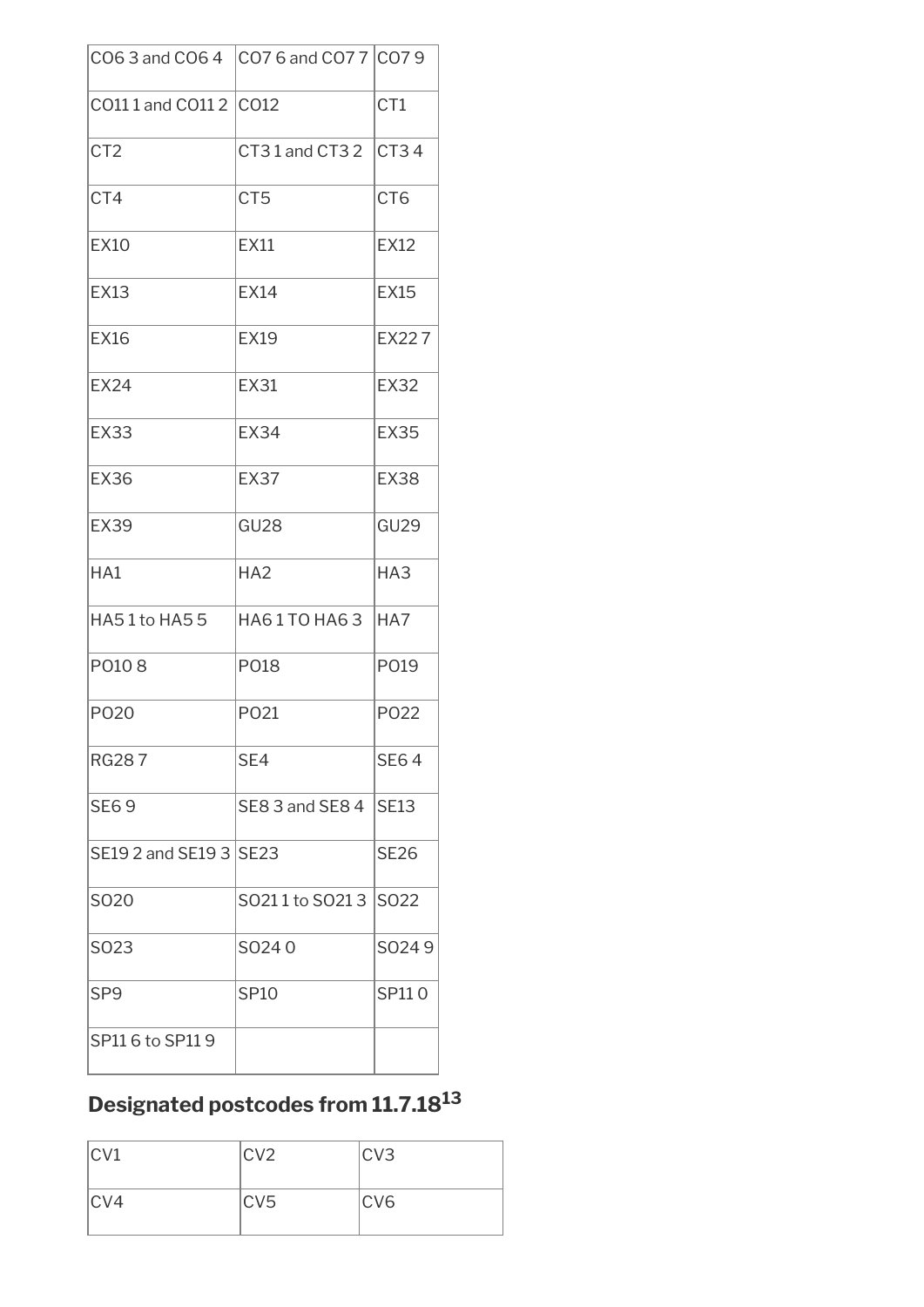| <b>CV77</b>            | <b>CV83</b>       | DE1              |
|------------------------|-------------------|------------------|
| DE3                    | DE61 to DE64 DE69 |                  |
| <b>DE21</b>            | <b>DE22</b>       | <b>DE23</b>      |
| <b>DE24</b>            | <b>DE65</b>       | <b>DE722</b>     |
| DE73 6 and DE73 7 DE74 |                   | DN14 4 to DN14 9 |
| <b>HU47</b>            | <b>HU10</b>       | HU130            |
| <b>HU133</b>           | <b>HU139</b>      | <b>HU14</b>      |
| <b>HU15</b>            | <b>HU17</b>       | <b>HU18</b>      |
| <b>LE11</b>            | <b>LE125</b>      | LE12 7 to LE12 9 |
| <b>PE60</b>            | <b>PE11</b>       | PE120            |
| PE12 6 to PE12 9       | S211 to S215      | S25              |
| S26                    | S44               | S433             |
| S60                    | S611 to S614      | S62              |
| S65                    | S66               | <b>TS15</b>      |
| <b>TS16</b>            | <b>TS170</b>      | TS17 5 to TS17 9 |
| <b>TS18</b>            | <b>TS19</b>       | <b>TS20</b>      |
| <b>TS211</b>           | TS213             | <b>TS22</b>      |
| <b>TS23</b>            | Y086              | Y015             |
| Y016                   | Y025              | Y043             |

# **Designated postcodes from 18.7.18<sup>13</sup>**

| B437                   | B74 2and B74 3         | <b>BS50</b>    |
|------------------------|------------------------|----------------|
| BS5 6 to BS5 9         | <b>BS6 6 and BS6 7</b> | <b>BS69</b>    |
| <b>BS7 8 and BS7 9</b> | BS161 to BS163         | CW121 to CW124 |
| CW <sub>129</sub>      | L35 0                  | L354           |
| L356                   | L35 8 and L35 9        | NP13           |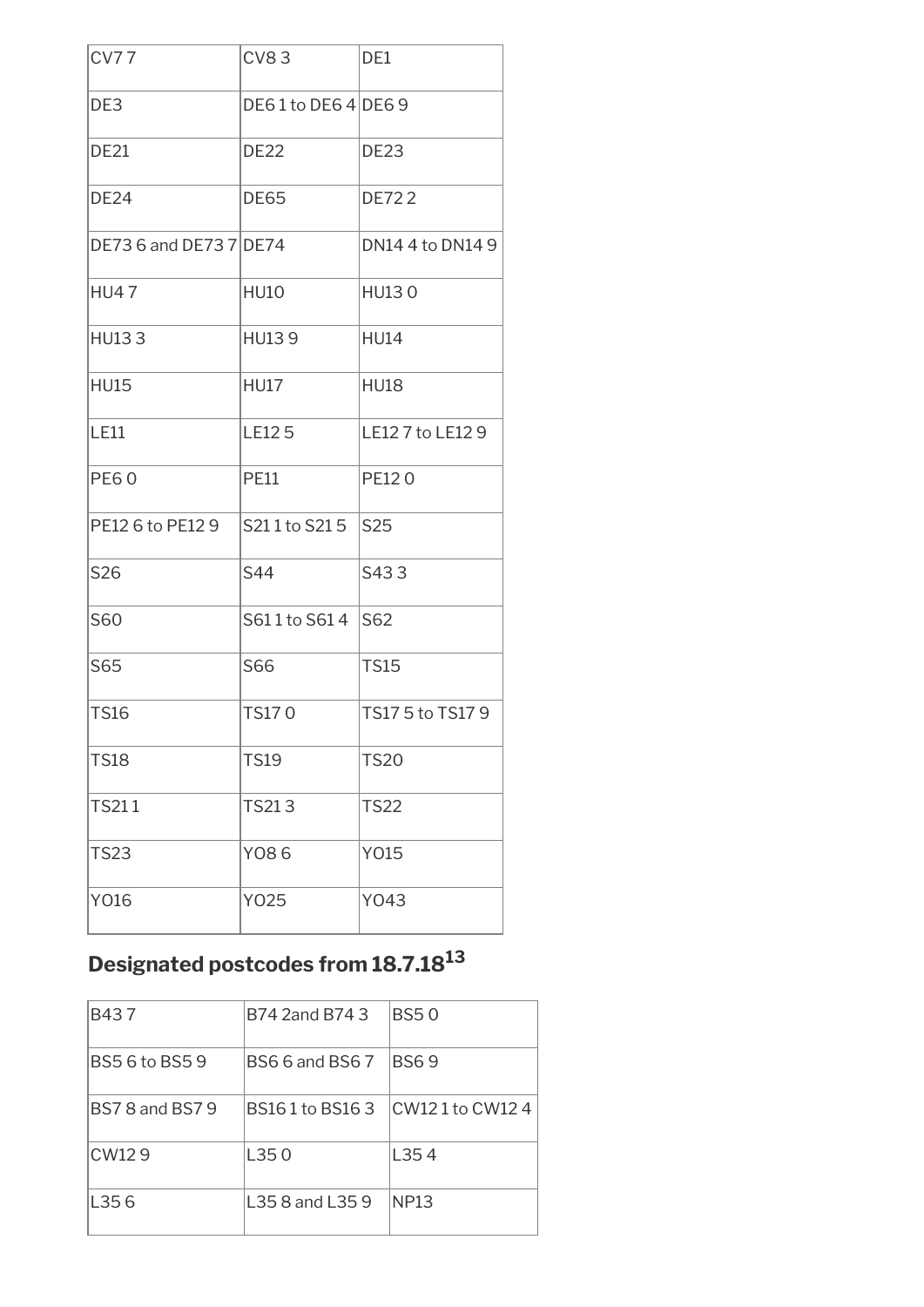| NP22 3 and NP22 4 NP22 9 |                       | <b>NP23</b>      |
|--------------------------|-----------------------|------------------|
| PR <sub>0</sub>          | PR <sub>1</sub>       | PR <sub>2</sub>  |
| PR <sub>3</sub>          | <b>PR40</b>           | PR4 4 and PR4 5  |
| <b>PR50</b>              | PR54 to PR56          | <b>PR58</b>      |
| PR <sub>6</sub>          | PR7                   | <b>PR11</b>      |
| PR251 to PR255           | <b>PR259</b>          | PR26 6 to PR26 9 |
| SK <sub>9</sub>          | <b>SK10</b>           | <b>SK110</b>     |
| SK11 6 to SK11 9         | WA9                   | <b>WA10</b>      |
| <b>WA110</b>             | WA11 7 to WA11 9 WA12 |                  |
| <b>WA16</b>              | WS11 to WS14          | <b>WS19</b>      |
| WS <sub>2</sub>          | WS31 to WS33          | $W$ S35          |
| WS4                      | <b>WS53</b>           | WS90 and WS91    |
| <b>WS98</b>              | <b>WS108</b>          |                  |

### **Designated postcodes from 25.7.18<sup>13</sup>**

| BL81to BL84           | <b>BL89</b>     |
|-----------------------|-----------------|
| <b>BL95to BL99</b>    | BR11 to BR15    |
| BR <sub>2</sub>       | <b>BR32</b>     |
| <b>BR39</b>           | BR4             |
| BR <sub>6</sub>       | BR7             |
| CA <sub>1</sub>       | CA <sub>2</sub> |
| CA4                   | CA <sub>5</sub> |
| <b>CA70</b>           | CA77 to CA79    |
| CAS9                  | CA93            |
| CA10 1 to CA10 3 CA11 | CA16            |
| CO70                  | CO75            |
|                       |                 |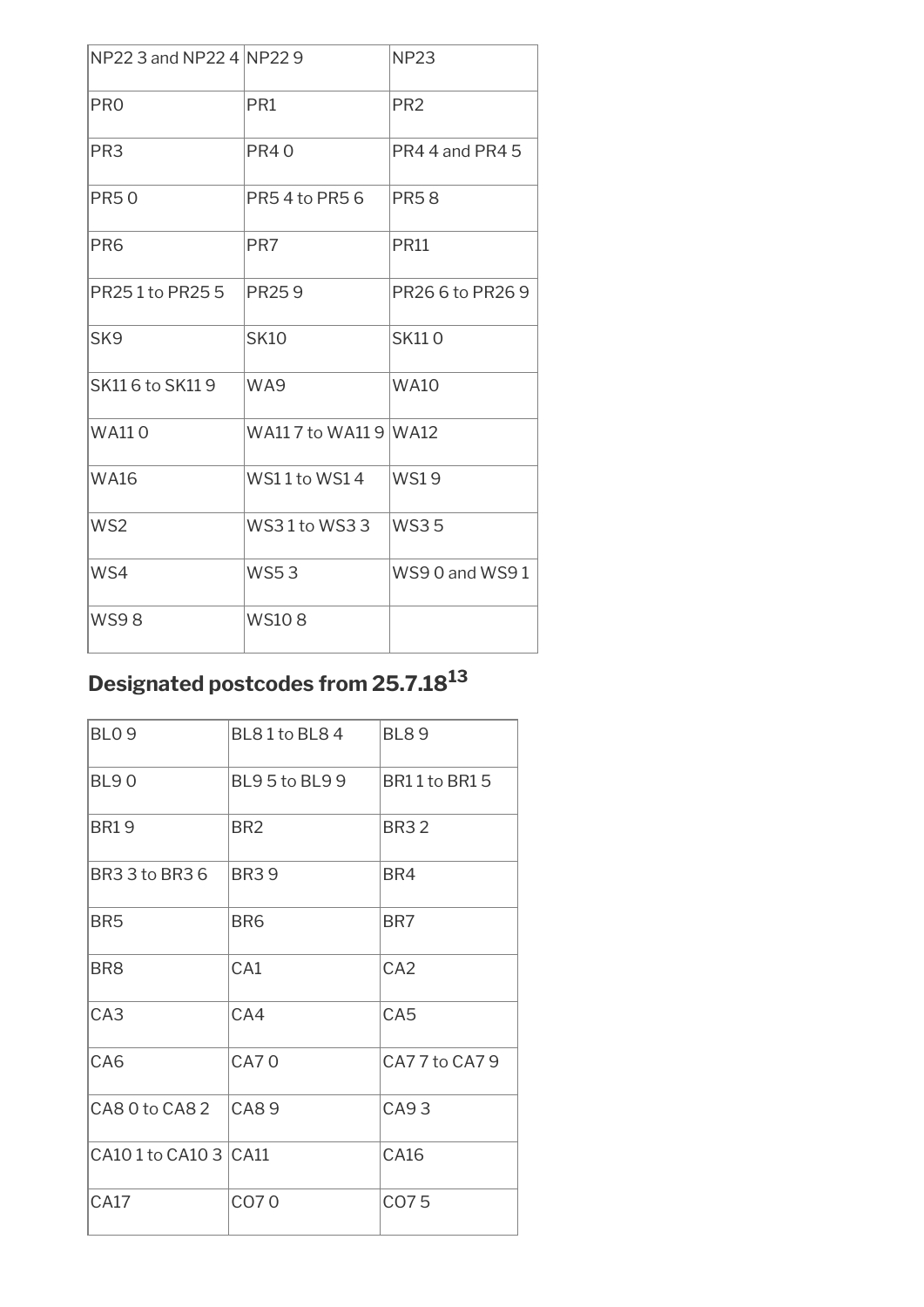| CO78                 | CO13                     | CO14            |
|----------------------|--------------------------|-----------------|
| CO15                 | CO16                     | DA11 to DA13    |
| <b>DA15</b>          | <b>DA19</b>              | DA <sub>2</sub> |
| DA3                  | DA4                      | DA <sub>9</sub> |
| DH4                  | DH <sub>5</sub>          | E46 to E49      |
| E61                  | E63                      | E65 to E67      |
| E69                  | E7                       | E10 5 and E10 6 |
| E111 to E114         | E119                     | E12             |
| E13                  | E15                      | E16             |
| E18                  | E201 to E203             | <b>IG89</b>     |
| M74                  | M <sub>8</sub>           | M <sub>9</sub>  |
| M22 0 to M22 2       | M22 4 and M22 5          | M22 8 and M22 9 |
| M23                  | M25 0 to M25 3           | M259            |
| M261 and M262   M264 |                          | M45             |
| NE371 to NE37        | NE379                    | <b>NE38</b>     |
| SE61 to SE63         | <b>SE20</b>              | SR1             |
| SR <sub>2</sub>      | SR <sub>3</sub>          | SR4             |
| SR51 to SR5          | <b>SR59</b>              | <b>SR60</b>     |
| SR6 8 and SR6 9      | SS4                      | SS <sub>5</sub> |
| SS <sub>6</sub>      | SS7                      | SS <sub>8</sub> |
| <b>TN147</b>         | TN15 6 and TN15 7 TN16 3 |                 |

# **Designated postcodes from 5.9.18<sup>14</sup>**

| <b>BS70</b> | BS9 2 to BS9 4 | BS10 5 to BS10 7 |
|-------------|----------------|------------------|
| BS11        | <b>BS32</b>    | BS34             |
| <b>BS35</b> | CF81           | CF82             |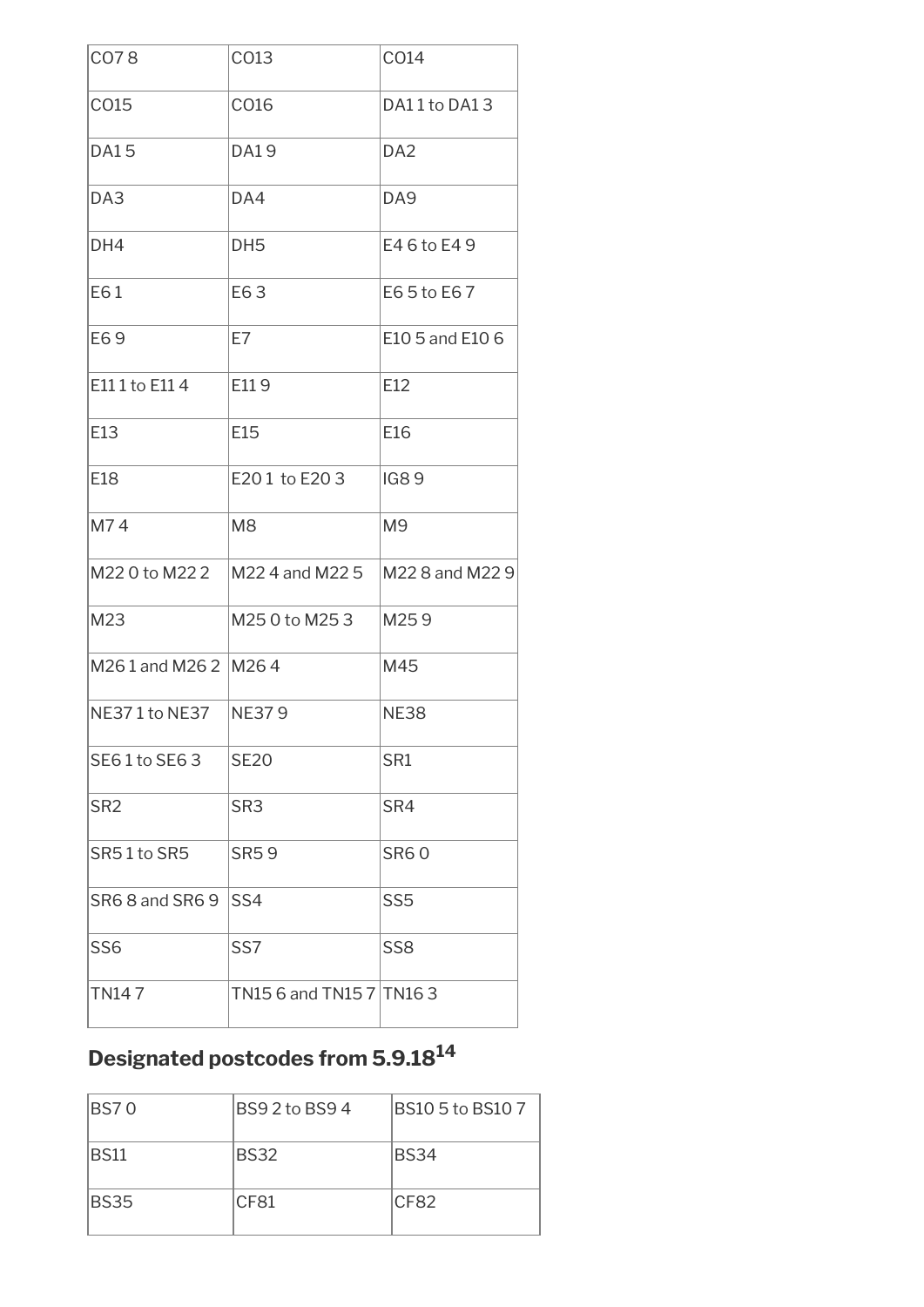|                            | CH831 to CF834 CF838 and CF839 EX7 |                                         |
|----------------------------|------------------------------------|-----------------------------------------|
| HP <sub>9</sub>            | <b>HP10</b>                        | <b>HP11</b>                             |
| <b>HP12</b>                | <b>HP13</b>                        | <b>HP14</b>                             |
| <b>HP15</b>                | <b>HP16</b>                        | NP11 3 to NP11 7                        |
| NP 12 0 to NP12 3   NP22 5 |                                    | <b>NP24</b>                             |
| <b>SA61</b>                | <b>SA62</b>                        | <b>SA63</b>                             |
| <b>SA64</b>                | <b>SA65</b>                        | <b>SA66</b>                             |
| <b>SA67</b>                | <b>SA68</b>                        | <b>SA69</b>                             |
| <b>SA70</b>                | <b>SA71</b>                        | <b>SA72</b>                             |
| <b>SA73</b>                | SL <sub>0</sub>                    | SL <sub>2</sub> 3 and SL <sub>2</sub> 4 |
| SL7                        | SL90 and SL91                      | SL97 to SL90                            |
| SW112                      | SW151 to SW156                     | SW159                                   |
| SW170                      | SW17 6 and SW17 7 SW18 1 to SW18 5 |                                         |
| SW189                      | SW196                              | TQ1                                     |
| TQ <sub>2</sub>            | TQ3                                | TQ4                                     |
| TQ5                        | TQ6                                | TQ7                                     |
| TQ8                        | <b>TQ10</b>                        | TQ11                                    |
| TQ121 to TQ126             | <b>TQ13</b>                        | <b>TQ14</b>                             |

### **Designated postcodes from 12.9.18<sup>14</sup>**

| <b>B60</b>      | <b>B61</b>   | B760        |
|-----------------|--------------|-------------|
| B781            | CB61to CB63  | CB7         |
| CV <sub>9</sub> | CV136        | DE4         |
| <b>DE45</b>     | <b>DN104</b> | <b>DN21</b> |
| <b>HR82</b>     | <b>HR89</b>  | IP24        |
| <b>IP26</b>     | <b>IP270</b> | <b>LN86</b> |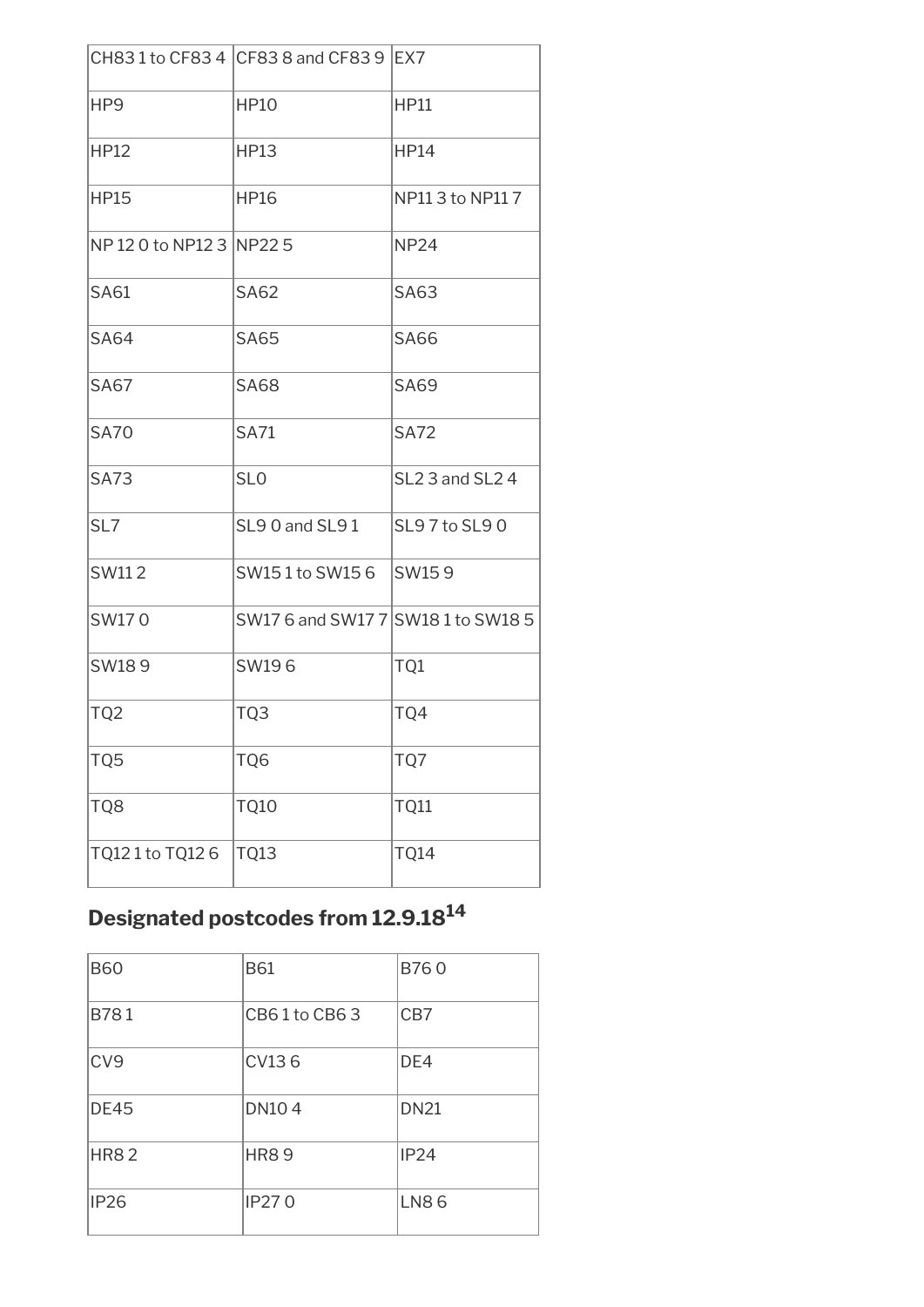| <b>LN11</b>              | LN121                | LN130          |
|--------------------------|----------------------|----------------|
| <b>NG159</b>             | <b>NG18</b>          | <b>NG190</b>   |
| NG19 6 and NG19 7 NG19 9 |                      | <b>NG200</b>   |
| <b>NG21</b>              | NG22 8 and NG22<br>9 | <b>NG70</b>    |
| NR <sub>162</sub>        | PE13                 | <b>PE14</b>    |
| <b>PE15</b>              | <b>PE16</b>          | PE201 to PE203 |
| <b>PE21</b>              | <b>PE220</b>         | PE227          |
| <b>PE229</b>             | <b>SK13</b>          | <b>SK170</b>   |
| SK17 6 to SK17 9         | <b>SK22</b>          | <b>SK23</b>    |
| <b>WR80</b>              | <b>WR13</b>          | <b>WR14</b>    |

### **Designated postcodes from 19.9.18<sup>14</sup>**

| G511 to G514 G519 G521 to G524 |                  |             |
|--------------------------------|------------------|-------------|
| G529                           |                  | G535 G837   |
| G84                            | PA1              | PA20        |
| PA2 6 to PA2 9 PA3             |                  | PA4         |
| PA <sub>5</sub>                | PA6.             | PA7         |
| PA <sub>8</sub>                | PA9              | <b>PA10</b> |
| <b>PA12</b>                    | <b>PA20 PA21</b> |             |
| <b>PA22</b>                    | <b>PA23 PA24</b> |             |
| <b>PA25</b>                    | <b>PA26 PA27</b> |             |
| <b>PA28</b>                    | <b>PA29 PA30</b> |             |
| <b>PA31</b>                    | <b>PA32 PA33</b> |             |
| <b>PA34</b>                    | <b>PA35 PA36</b> |             |
| <b>PA37</b>                    | <b>PA38 PA41</b> |             |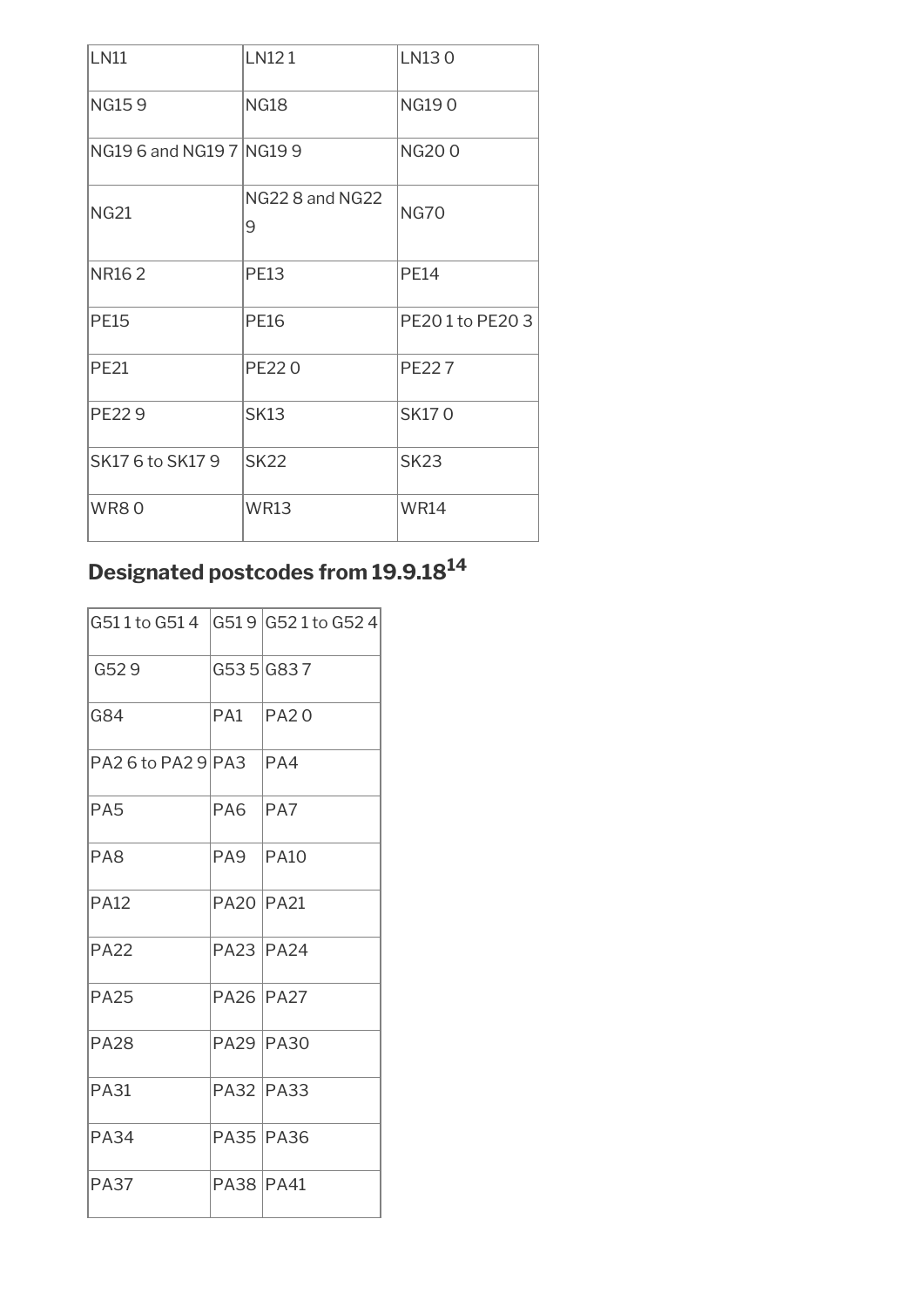| <b>PA42</b> | <b>PA43 PA44</b>  |             |
|-------------|-------------------|-------------|
| PA45        | <b>PA46 PA47</b>  |             |
| <b>PA48</b> | <b>PA49 PA60</b>  |             |
| PA61        | <b>PA62 PA63</b>  |             |
| <b>PA64</b> | P65 I             | <b>PA66</b> |
| <b>PA67</b> | <b>PA68 PA69</b>  |             |
| <b>PA70</b> | <b>PA71 IPA72</b> |             |
| <b>PA73</b> | <b>PA74 PA75</b>  |             |
| PA76        | <b>PA77 PA78</b>  |             |

## **Designated postcodes from 26.9.18<sup>14</sup>**

| <b>BH216</b>       | <b>BH238</b>    | <b>BH24</b>     |
|--------------------|-----------------|-----------------|
| <b>BH25</b>        | <b>BH31</b>     | BN <sub>7</sub> |
| BN8 4 to BN8 6 BN9 |                 | <b>BN10</b>     |
| <b>BN25</b>        | EX1             | EX <sub>2</sub> |
| EX3                | EX4             | EX <sub>5</sub> |
| EX <sub>6</sub>    | EX <sub>8</sub> | EX <sub>9</sub> |
| <b>EX17</b>        | <b>EX18</b>     | <b>EX20</b>     |
| <b>EX21</b>        | G <sub>5</sub>  | G41             |
| G42                | G43             | G44 3 to G44 5  |
| G449               | G46             | G53 6 and G53 7 |
| G539               | G760            | G76 6 to G76 8  |
| G77                | G78             | HP5             |
| HP <sub>6</sub>    | HP7             | HP <sub>8</sub> |
| <b>HP17</b>        | <b>HP18</b>     | <b>HP19</b>     |
| <b>HP20</b>        | <b>HP21</b>     | <b>HP22</b>     |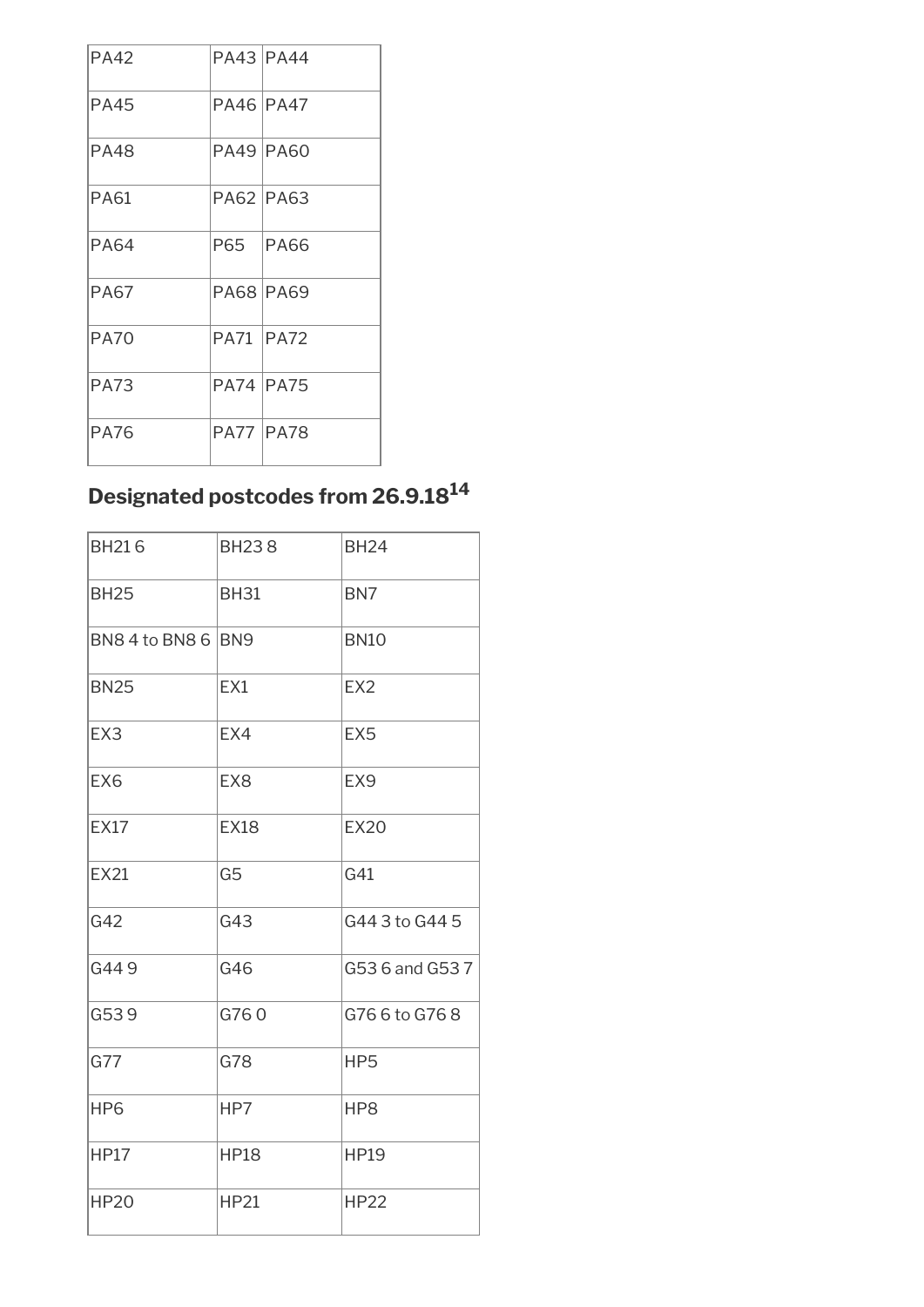| <b>HP27</b>                                        | HS1             | HS <sub>2</sub>                |
|----------------------------------------------------|-----------------|--------------------------------|
| HS3                                                | HS4             | HS5                            |
| HS <sub>6</sub>                                    | HS7             | HS <sub>6</sub>                |
| HS <sub>9</sub>                                    | <b>KW15</b>     | <b>KW16</b>                    |
| <b>KW17</b>                                        | L <sub>16</sub> | L170                           |
| L17 5 and L17 6   L18 3 and L18 4   L18 6 to L18 9 |                 |                                |
| L <sub>19</sub>                                    | L24             | L25                            |
| L <sub>26</sub>                                    | L27             | LA50                           |
| LA61 and LA62LA7                                   |                 | LA8                            |
| LA <sub>9</sub>                                    | LA105           | LA116                          |
| LA119                                              | <b>LA22</b>     | LA23                           |
| M1                                                 | M <sub>2</sub>  | M <sub>3</sub>                 |
| M <sub>5</sub>                                     | M <sub>6</sub>  | M71 to M73                     |
| M270                                               |                 | M27 4 to M27 6 M27 8 and M27 9 |
| M28                                                | M30             | M38                            |
| M44                                                | M50             | <b>MK170</b>                   |
| <b>MK18</b>                                        | PO <sub>1</sub> | PO <sub>2</sub>                |
| PO <sub>3</sub>                                    | PO <sub>4</sub> | <b>PO5</b>                     |
| <b>PO6</b>                                         | PO <sub>7</sub> | P <sub>O</sub> <sub>8</sub>    |
| SO41                                               | SO42            | SP <sub>6</sub>                |
| <b>TN22</b>                                        | <b>TR21</b>     | <b>TR22</b>                    |
| <b>TR23</b>                                        | <b>TR24</b>     | <b>TR25</b>                    |
| ZE1                                                | ZE <sub>2</sub> | ZE3                            |

# **Designated postcodes from 3.10.18<sup>14</sup>**

| CM21 0 and CM21 1 CM22 7 | ICM23 |
|--------------------------|-------|
|                          |       |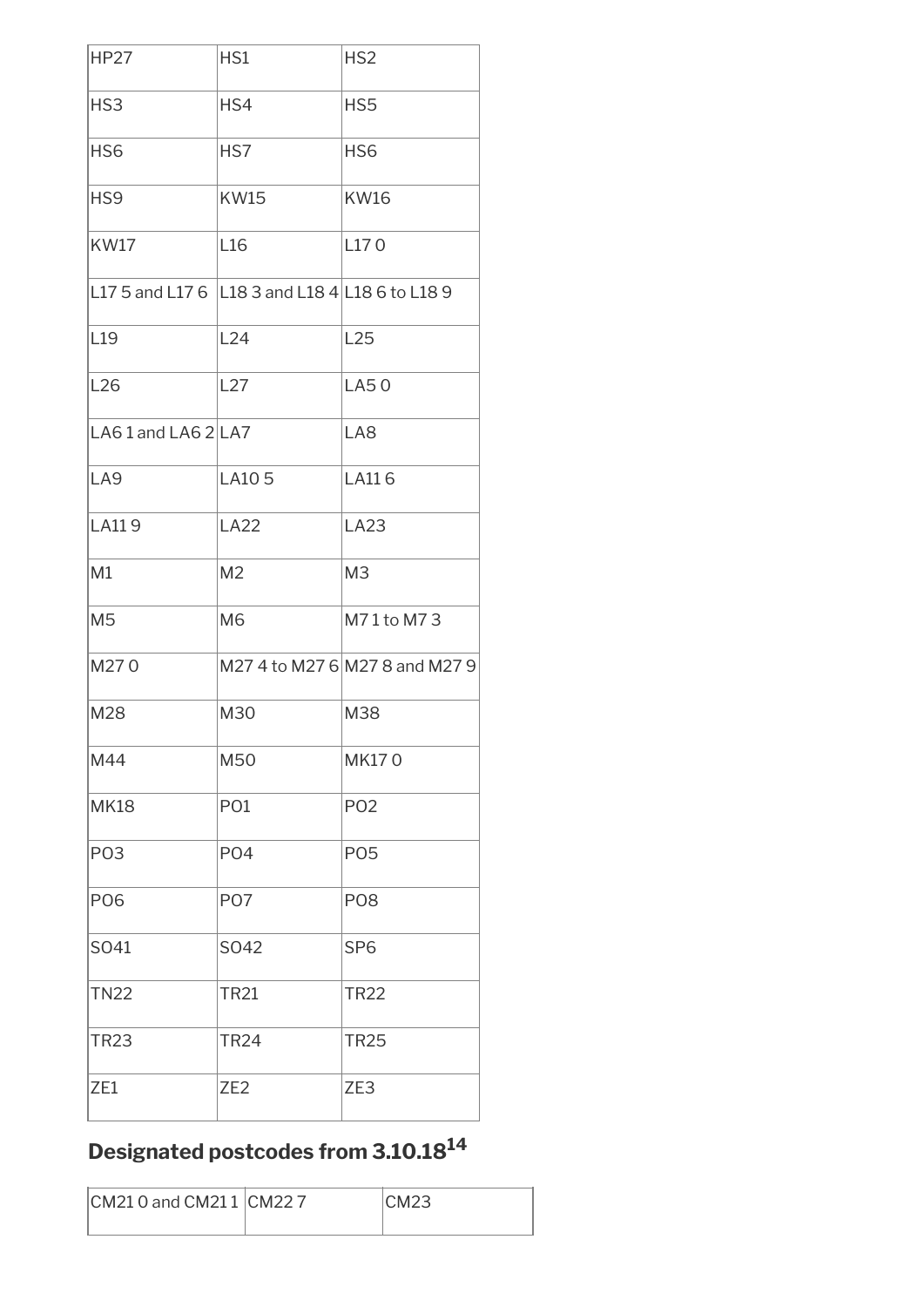| E2                | E <sub>5</sub>      | E <sub>8</sub>    |
|-------------------|---------------------|-------------------|
| E <sub>9</sub>    | <b>EN11</b>         | N14 to N17        |
| N <sub>16</sub>   | SE3                 | SE7               |
| SE91 to SE96      | <b>SE99</b>         | SE10 0 and SE10 1 |
| SE10 8 and SE10 9 | <b>SE120</b>        | <b>SE122</b>      |
| SE12 8 and SE12 9 | <b>SE18</b>         | <b>SE28</b>       |
| SG1               | SG <sub>2</sub>     | SG <sub>3</sub>   |
| SG4               | SG51 and SG52       | <b>SG59</b>       |
| SG <sub>6</sub>   | SG7                 | <b>SG81</b>       |
| <b>SG85</b>       | SG8 8 and SG 8<br>9 | SG <sub>9</sub>   |
| <b>SG10</b>       | <b>SG11</b>         | <b>SG12</b>       |
| <b>SG13</b>       | <b>SG14</b>         | TS1               |
| TS <sub>2</sub>   | TS3                 | TS4               |
| TS <sub>5</sub>   | <b>TS78</b>         | TS8               |

### **Designated postcodes from 10.10.18<sup>14</sup>**

| <b>BD37</b>     | BD4             | <b>BD111</b>    |
|-----------------|-----------------|-----------------|
| CF61            | CF62            | <b>CF63</b>     |
| <b>CF64</b>     | <b>CF71</b>     | LD1             |
| LD <sub>2</sub> | LD <sub>3</sub> | LD4             |
| LD <sub>5</sub> | LD <sub>6</sub> | LD7             |
| LD <sub>8</sub> | <b>LL35</b>     | <b>LL36</b>     |
| LS1             | LS <sub>2</sub> | LS <sub>3</sub> |
| LS4             | LS5             | LS <sub>6</sub> |
| LS7             | LS8             | LS9             |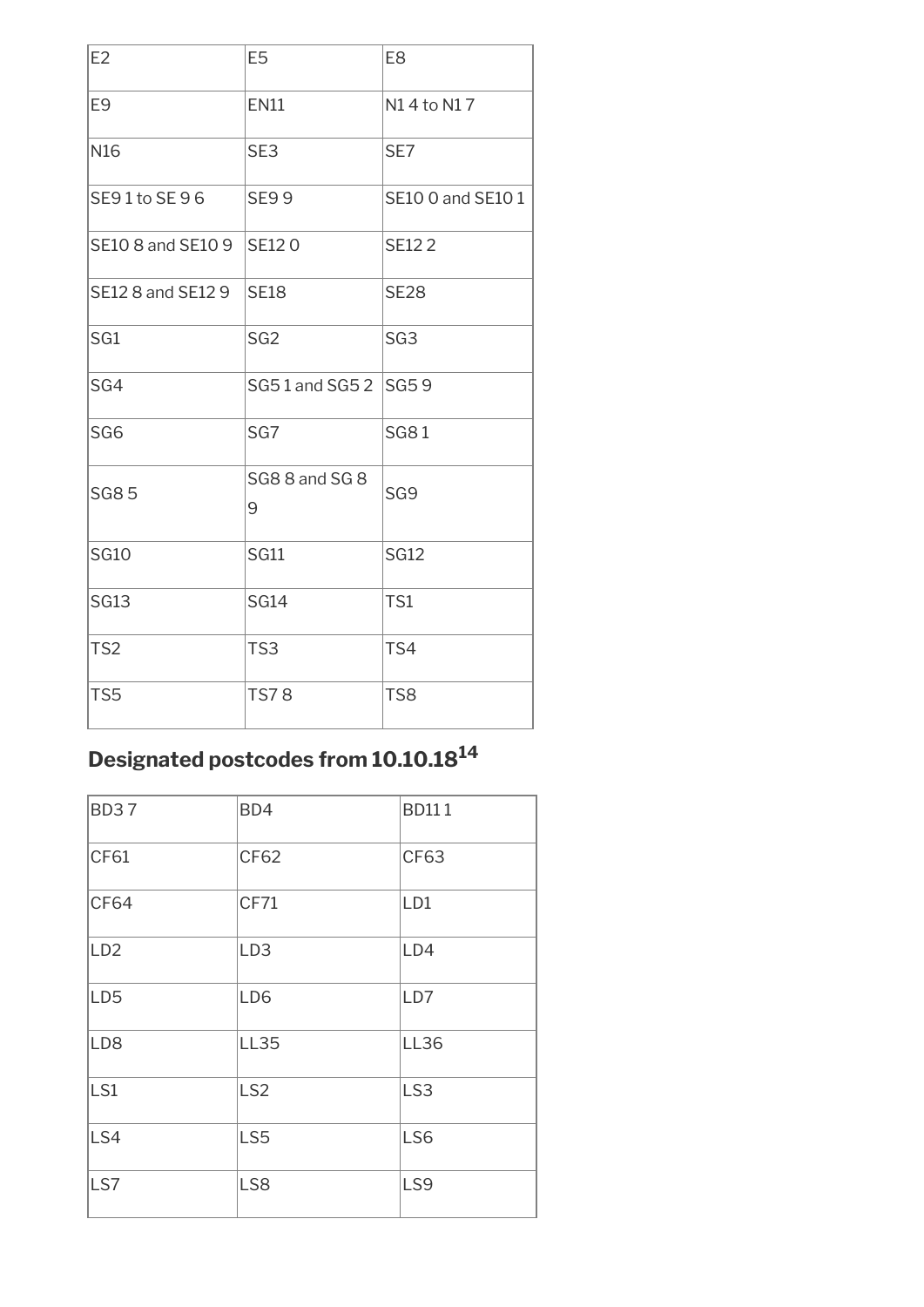| <b>LS10</b>          | <b>LS11</b>           | L12                 |
|----------------------|-----------------------|---------------------|
| <b>LS13</b>          | <b>LS14</b>           | <b>LS15</b>         |
| <b>LS16</b>          | <b>LS171</b>          | LS175 to LS179      |
| <b>LS18</b>          | <b>LS19</b>           | <b>LS20</b>         |
| <b>LS21</b>          | <b>LS22</b>           | <b>LS23</b>         |
| LS24 8 and LS24<br>9 | LS253                 | LS255               |
| LS260                | LS268                 | <b>LS27</b>         |
| <b>LS28</b>          | LS290                 | LS29 6 to LS29<br>9 |
| SA <sub>9</sub>      | SY100                 | <b>SY15</b>         |
| <b>SY16</b>          | <b>SY17</b>           | <b>SY18</b>         |
| <b>SY19</b>          | SY20 8 and SY20<br>99 | <b>SY21</b>         |
| <b>SY22</b>          | WF31 and WF32         |                     |

# **Designated postcodes from 17.10.18<sup>14</sup>**

| <b>B94</b>             | CB1          | CB <sub>2</sub>  |
|------------------------|--------------|------------------|
| CB <sub>3</sub>        | CB4          | CB <sub>5</sub>  |
| CB21 5 and CB21 6      | CB22         | <b>CB23</b>      |
| <b>CB24</b>            | CB259        | CV8 1and CV8 2   |
| <b>CV230</b>           | <b>CV238</b> | CV31             |
| <b>CV32</b>            | CV33         | CV34             |
| CV35 7 and CV 358 CV47 |              | IP11             |
| IP12                   | <b>IP130</b> | IP13 6 to IP13 9 |
| <b>IP15</b>            | <b>IP16</b>  | IP17             |
| LE126                  | NG1          | NG <sub>2</sub>  |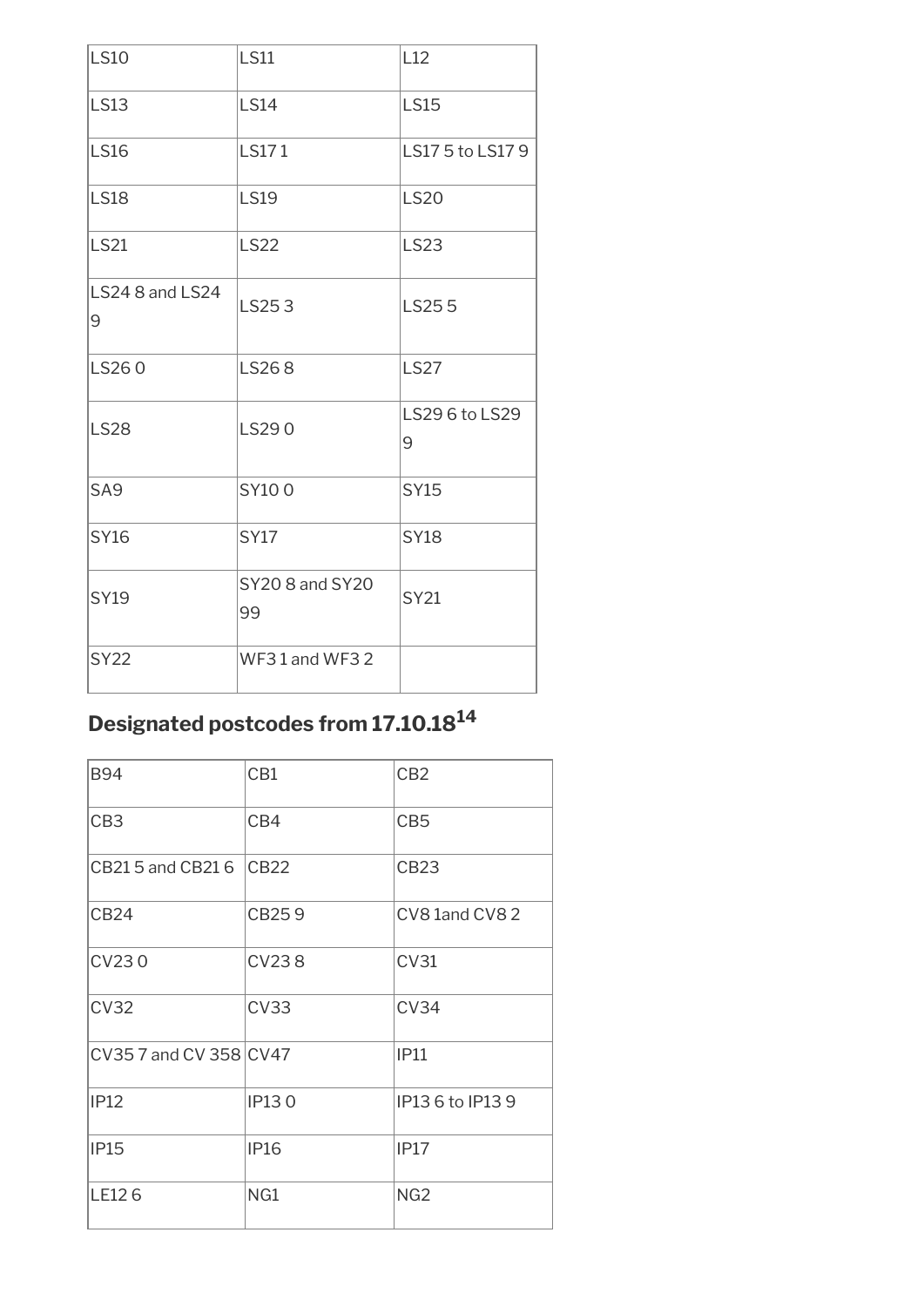| NG <sub>3</sub>  | NG4                       | NG51 and NG52                       |
|------------------|---------------------------|-------------------------------------|
| NG6              | NG7                       | NG8                                 |
| <b>NG11</b>      | <b>NG12</b>               | NG13 8 and NG13 9                   |
| <b>NG145</b>     | NG15 5 to NG15 8          | <b>NG161</b>                        |
| NN141 to NN144   | <b>NN146</b>              | <b>NN15</b>                         |
| <b>NN160</b>     | <b>NN166</b>              | NN16 8 and NN16 9                   |
| NR1              | NR <sub>2</sub>           | NR <sub>3</sub>                     |
| NR4              | NR <sub>5</sub>           | NR <sub>6</sub>                     |
| NR7              | NR8                       | NR9                                 |
| <b>NR10</b>      |                           | NR11 7 and NR11 8 NR12 7 and NR12 8 |
| NR13 4 to NR13 6 | <b>NR14</b>               | <b>NR151</b>                        |
| NR161            | <b>NR17</b>               | <b>NR18</b>                         |
| <b>NR25</b>      | <b>NR26</b>               | <b>NR27</b>                         |
| <b>PE19</b>      | PE261 and PE26 2 PE27     |                                     |
| <b>PE280</b>     | PE28 2 to PE25 5   PE28 9 |                                     |
| <b>PE29</b>      | <b>SG80</b>               | SG8 6 and SG8 7                     |
| WR1              | WR <sub>2</sub>           | WR3                                 |
| <b>WR40</b>      | <b>WR49</b>               | <b>WR51 to WR53</b>                 |
| WR6              | WR7                       | <b>WR90</b>                         |
| <b>WS34</b>      | <b>WS74</b>               | WS8 6 and WS8 7                     |
| <b>WS99</b>      | <b>WV12</b>               | <b>WV13</b>                         |

# **Designated postcodes from 24.10.18<sup>14</sup>**

| <b>BS15</b>             | BS16 4 to BS15 7   BS16 9 |                 |
|-------------------------|---------------------------|-----------------|
| BS30                    | <b>BS36</b>               | BS37            |
| ICR3 6 and CR3 7 IDA1 4 |                           | DA <sub>5</sub> |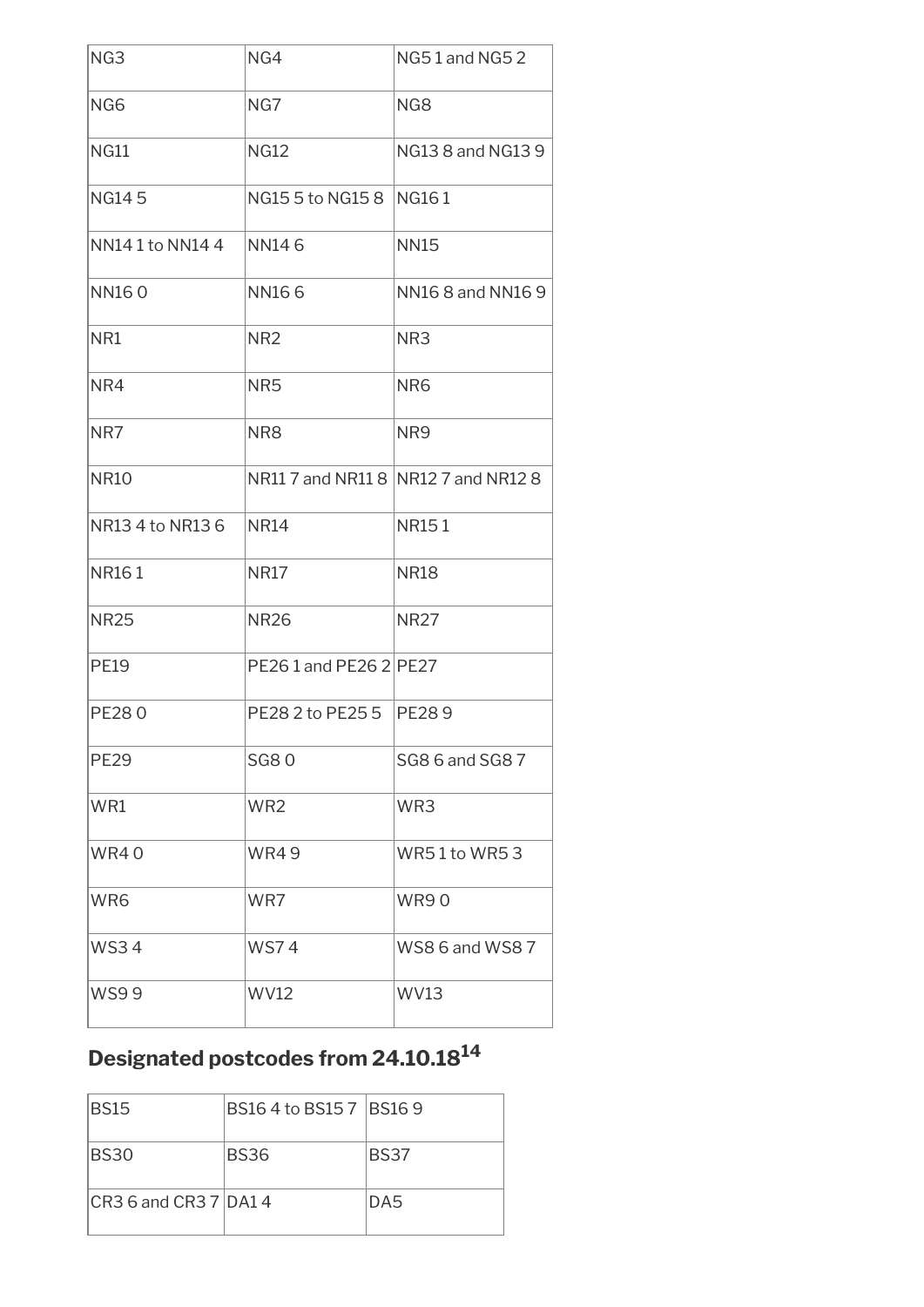| DA <sub>6</sub>  | DA7                     | DA8                |
|------------------|-------------------------|--------------------|
| <b>DA14</b>      | <b>DA15</b>             | <b>DA16</b>        |
| <b>DA17</b>      | <b>DA18</b>             | GL <sub>9</sub>    |
| GL128            | GL13                    | GU1                |
| GU <sub>2</sub>  | GU31 to GU33            | GU4 7 and GU4 8    |
| GU <sub>5</sub>  | GU <sub>6</sub>         | GU7                |
| GU <sub>8</sub>  | GU <sub>9</sub>         | <b>GU10</b>        |
| <b>GU11</b>      | GU12 4 to GU12 6 GU14   |                    |
| <b>GU21</b>      | GU <sub>22</sub>        | GU <sub>23</sub>   |
| GU24             | GU <sub>26</sub>        | GU <sub>27</sub>   |
| GU <sub>30</sub> | GU34 1 to GU34 5 GU34 9 |                    |
| GU35             | <b>GU51</b>             | <b>GU52</b>        |
| HA4              | KT146                   | <b>KT17</b>        |
| <b>KT18</b>      | <b>KT19</b>             | <b>KT20</b>        |
| <b>KT21</b>      | <b>KT222</b>            | KT227 to KT22<br>9 |
| <b>KT23</b>      | <b>KT24</b>             | LU1                |
| LU <sub>2</sub>  | LU55 and LU56           | N <sub>8</sub>     |
| N10              | N15 3 to N15 6          | N17                |
| N22              | P033                    | PO34               |
| P035             | P036                    | P037               |
| RH1              | RH <sub>2</sub>         | RH <sub>3</sub>    |
| RH4              | RH <sub>5</sub>         | <b>RH60</b>        |
| RH67 to RH69     | <b>RH76</b>             | RH <sub>8</sub>    |
| RH <sub>9</sub>  | SE <sub>2</sub>         | SM71 and SM72      |
| <b>SM79</b>      | UB3                     | UB4                |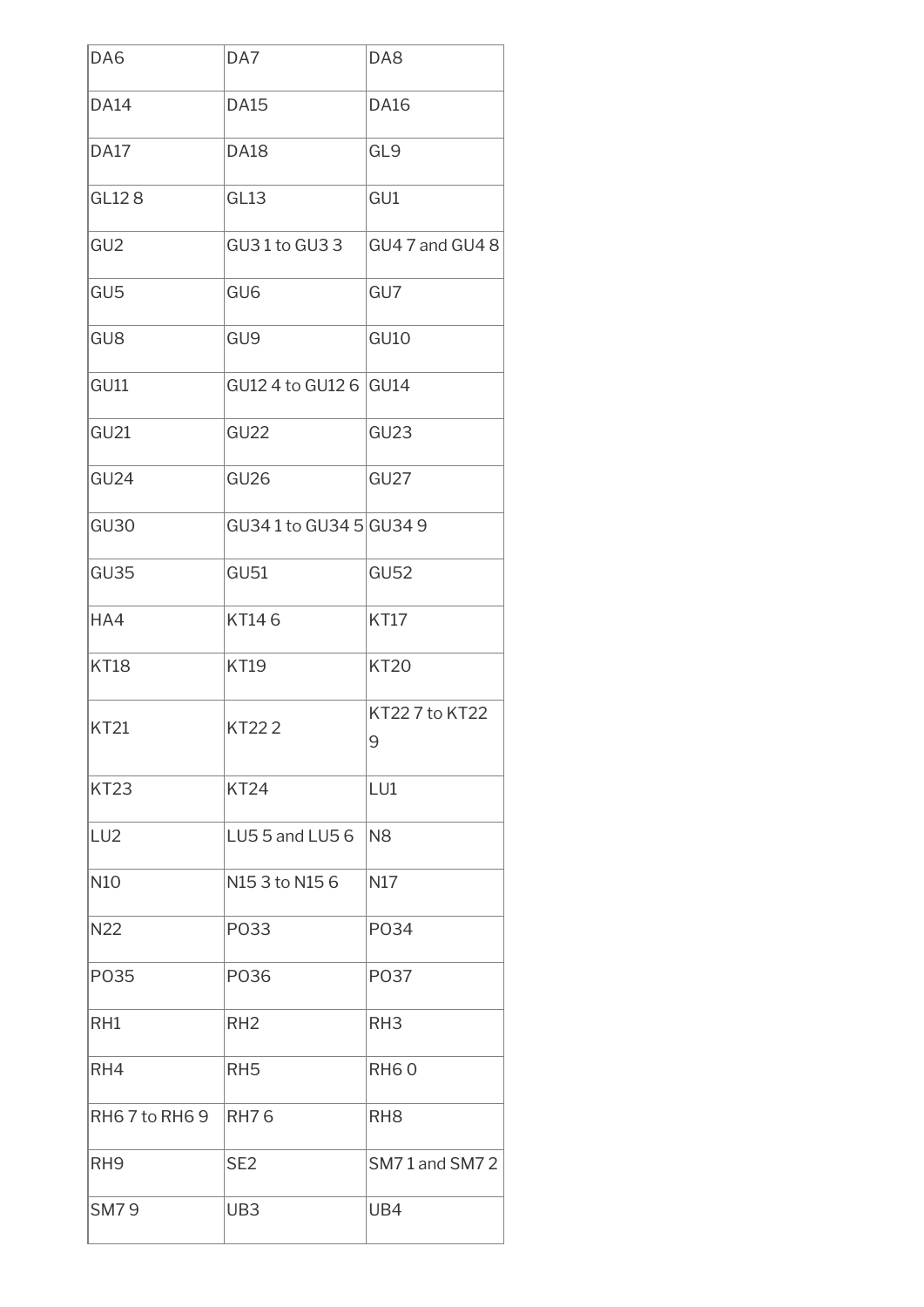| IUB7 | UB8              | $UB94$ to UB9 6 |
|------|------------------|-----------------|
| UB10 | UR <sub>11</sub> |                 |

### **Designated postcodes from 31.10.18<sup>14</sup>**

| AB10         | AB11                     | AB12           |
|--------------|--------------------------|----------------|
| AB13         | AB14                     | AB15           |
| AB16         | AB21                     | AB22           |
| AB23         | AB24                     | AB25           |
| AB31         | AB32                     | AB33           |
| AB34         | AB35                     | AB36           |
| AB39         | AB41 6 and AB41 7 AB41 9 |                |
| AB51         | AB52                     | AB538          |
| G12          | G <sub>2</sub>           | G <sub>3</sub> |
| G4           | G11                      | G12            |
| G13          | G14                      | G20            |
| G21          | G22                      | G23            |
| G336         | G61                      | G62            |
| G641 to G643 |                          |                |

## **Designated postcodes from 7.11.18<sup>14</sup>**

| BL <sub>1</sub> | BL <sub>2</sub> | BL <sub>3</sub> |
|-----------------|-----------------|-----------------|
| BL4             | BL51 to BL53    | BL64 to BL67    |
| <b>BL69</b>     | BL7             | CF37            |
| <b>CF38</b>     | CF39            | CF40            |
| CF41            | CF42            | CF43            |
| CF44            | CF45            | CF72            |
| $\vert$ 1       | L2              | L <sub>3</sub>  |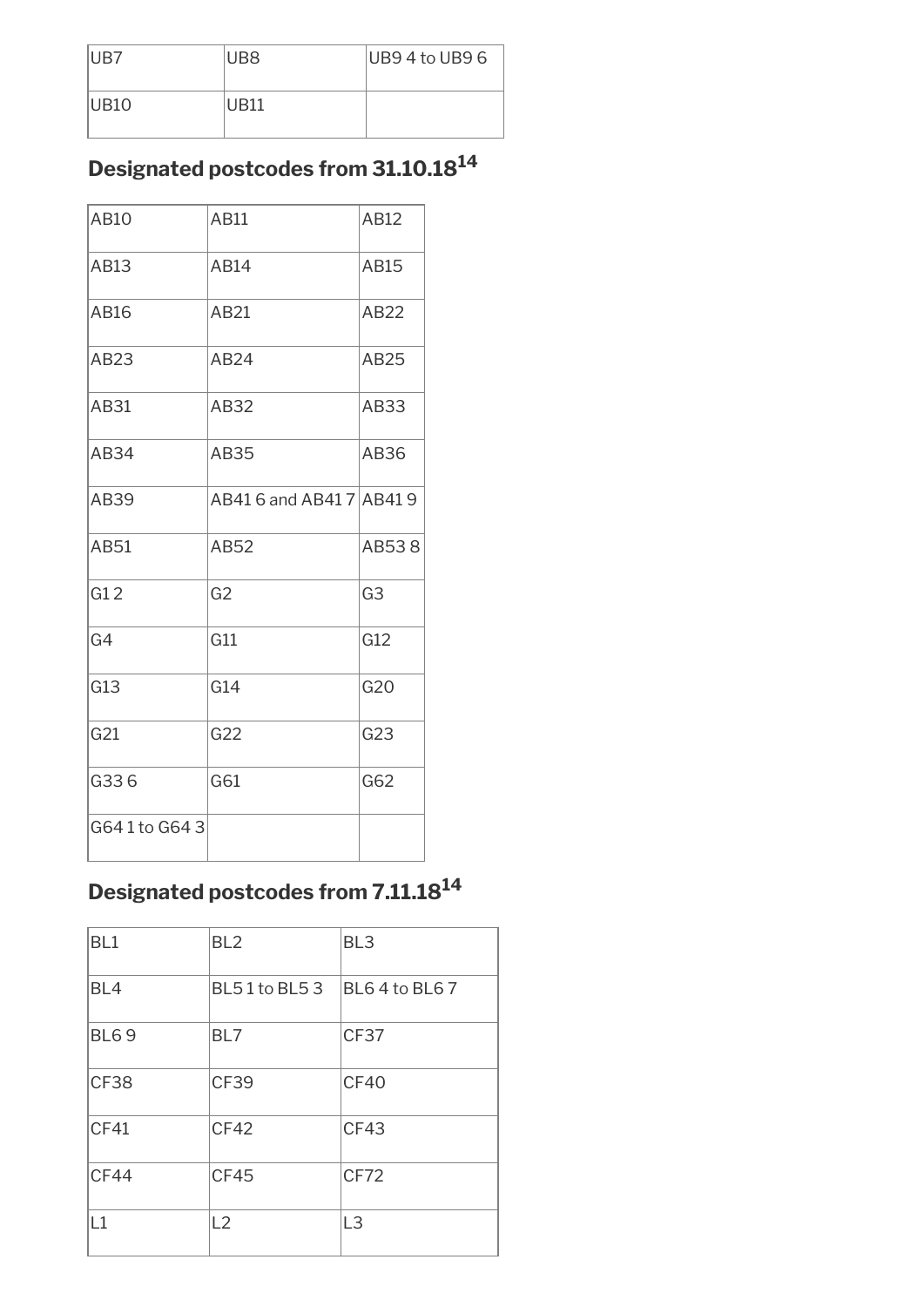|                | L6 0 and L6 1 $\vert$ L6 3 and L6 4 | L6 6 to L6 9             |
|----------------|-------------------------------------|--------------------------|
| L7             | L <sub>8</sub>                      | L15                      |
| L171 to L174   | L17 7 to L17 9                      | L18 0 to L18 2           |
| L185           | M263                                | <b>NE20</b>              |
| <b>NE23</b>    | <b>NE250</b>                        | <b>NE61</b>              |
| <b>NE63</b>    | <b>NE64</b>                         | <b>NE65 7 and NE65 8</b> |
| <b>NE665</b>   | <b>NE669</b>                        | <b>NE67</b>              |
| <b>NE68</b>    | <b>NE69</b>                         | <b>NE70</b>              |
| <b>NE71</b>    | S1                                  | S <sub>2</sub>           |
| S <sub>3</sub> | S4                                  | S50                      |
| S55 to S57     | S63                                 | S7                       |
| S <sub>8</sub> | S <sub>9</sub>                      | S10                      |
| S11            | S12                                 | S14                      |
| S17            | S32                                 | S33                      |
|                | S35 0 to S35 4 S35 8 and S35 9 TD12 |                          |
| <b>TD15</b>    |                                     |                          |

# **Designated postcodes from 14.11.18<sup>14</sup>**

| B <sub>21</sub> 8 | B43 5 and B43 6                    | B659               |
|-------------------|------------------------------------|--------------------|
| <b>B66</b>        | <b>B67</b>                         | <b>B68</b>         |
| <b>B69</b>        | <b>B70</b>                         | B71                |
| DY4               | DY101 to DY104                     | DY 11 5 to DY11 7  |
| DY121 to DY123    | DY130                              | DY13 8 and DY 13 9 |
| DY140             | DY14 8 and DY 14 9 LN4 3 and LN4 4 |                    |
| LN106             | MK168                              | <b>MK19</b>        |
| NG50              | NG5 3 to NG5 9                     | NG91 to NG99       |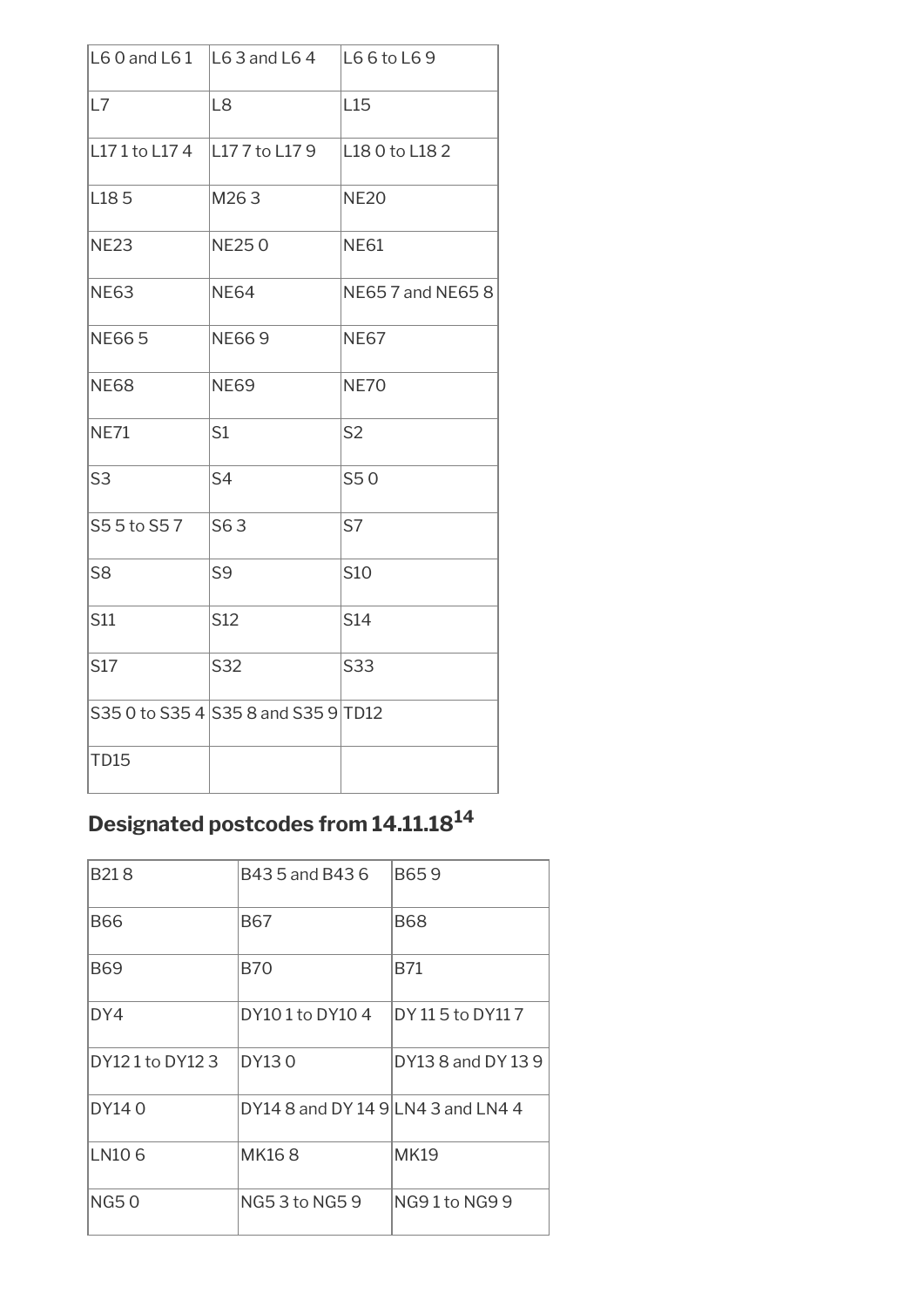| <b>NG146</b>               | <b>NG323</b>     | <b>NG34</b>       |
|----------------------------|------------------|-------------------|
| NN <sub>1</sub>            | NN <sub>2</sub>  | NN <sub>3</sub>   |
| NN4                        | NN <sub>5</sub>  | NN71 to NN73      |
| <b>NN79</b>                | <b>NN12</b>      | NN13 6 and NN13 7 |
| <b>NN139</b>               | <b>OX17</b>      | <b>PE30</b>       |
| PE31 6 and PE31 7   PE32 1 |                  | <b>PE33</b>       |
| <b>PE34</b>                | <b>PE35</b>      | <b>PE36</b>       |
| <b>PE38</b>                | SY79             | TF1               |
| TF <sub>2</sub>            | TF3              | TF4               |
| TF <sub>5</sub>            | TF <sub>6</sub>  | TF7               |
| TF <sub>8</sub>            | TF10 7 to TF10 9 | <b>WR89</b>       |
| <b>WR10</b>                | <b>WR11</b>      | <b>WR12</b>       |
| <b>WR15</b>                | <b>WS54</b>      | <b>WS100</b>      |
| <b>WS107</b>               | <b>WS109</b>     |                   |

### **Designated postcodes from 21.11.18<sup>14</sup>**

| BB4                        | BB7                      | BB <sub>8</sub>          |
|----------------------------|--------------------------|--------------------------|
| <b>BB90</b>                | BB9 4 to BB9 9           | <b>BB18 5 and BB18 6</b> |
| <b>BB189</b>               | BLO <sub>0</sub>         | <b>DE65</b>              |
| <b>DE11</b>                | DE126                    | <b>DE128</b>             |
| <b>DE130</b>               | <b>DE13 8 and DE13 9</b> | <b>DE14</b>              |
| <b>DE15</b>                | <b>DE735</b>             | <b>DE738</b>             |
| LU3                        | LU4                      | <b>LU54</b>              |
| LU <sub>6</sub>            | LU7                      | ME <sub>6</sub>          |
| <b>ME14</b>                | <b>ME15</b>              | <b>ME160</b>             |
| ME16 8 and ME16 9   ME17 1 |                          | ME17 3 and ME17 4        |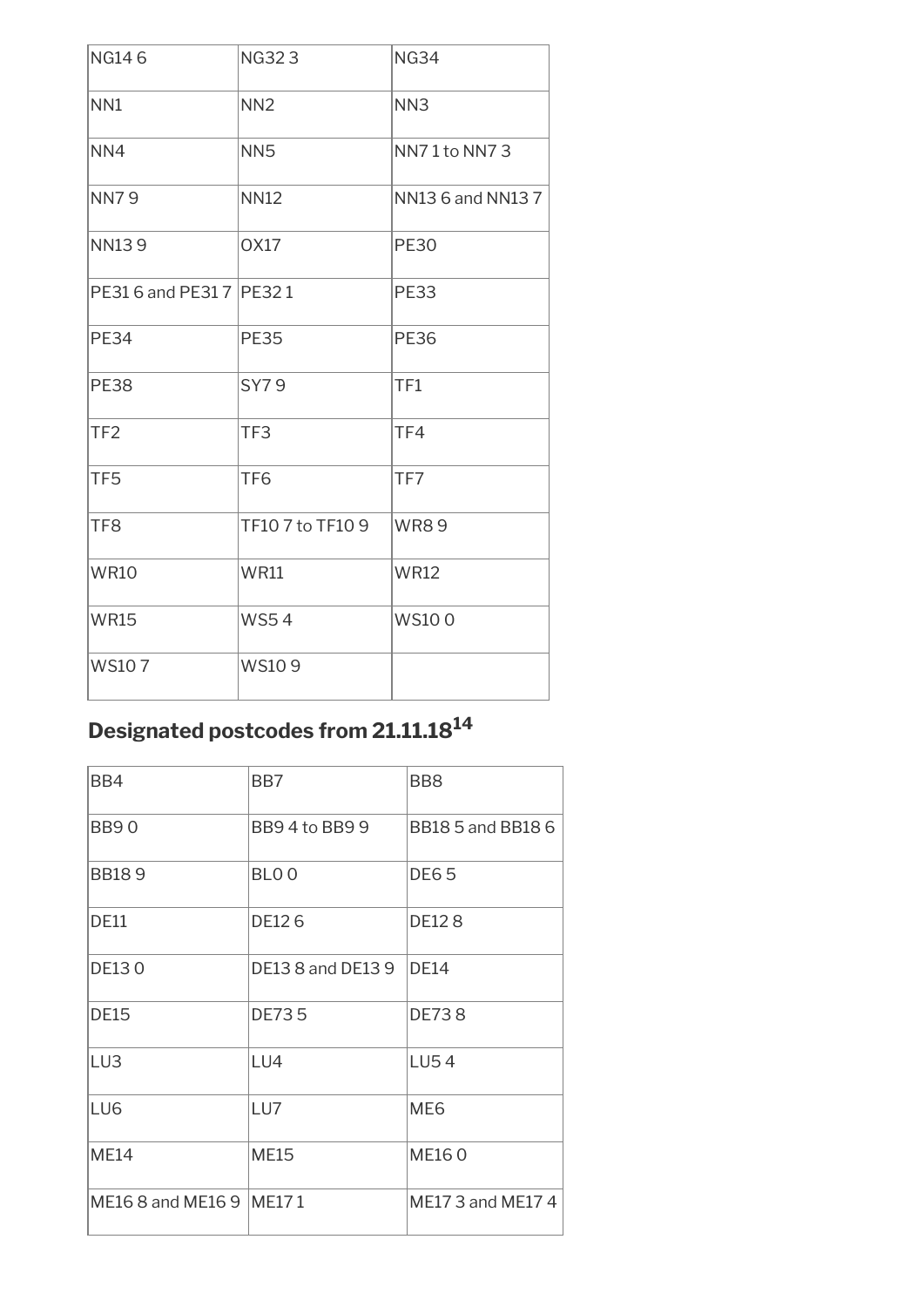| ME18 5 and ME18 6 ME19  |                           | <b>ME20</b>      |
|-------------------------|---------------------------|------------------|
| <b>NG150</b>            | <b>NG17</b>               | <b>NG198</b>     |
| NG20 8 and NG20 9 NN6 0 |                           | NN81to NN86      |
| <b>NN89</b>             | <b>NN95</b>               | <b>NN29</b>      |
| NW2 1 to NW2 7          | NW61 and NW62             | $NW65$ to NW6 7  |
| NW10 2 to NW10 5        | NW10 7 to NW10 9   OL12 8 |                  |
| <b>OL13</b>             | SG5 3 and SG5 4           | <b>SG15</b>      |
| <b>SG16</b>             | <b>SG17</b>               | <b>SG18</b>      |
| SG191 to SG193          | SK1                       | SK <sub>2</sub>  |
| SK <sub>3</sub>         | SK4                       | SK <sub>5</sub>  |
| SK <sub>6</sub>         | SK7                       | SK <sub>8</sub>  |
| <b>SK12</b>             | ST145                     | ST147 to ST149   |
| ST15                    | ST16                      | ST170            |
| ST174                   | ST179                     | ST180            |
| ST189                   | <b>ST19</b>               | <b>ST20</b>      |
| ST21                    | TN1                       | TN <sub>2</sub>  |
| <b>TN30</b>             | <b>TN38</b>               | TN4              |
| TN8                     | TN <sub>9</sub>           | <b>TN10</b>      |
| <b>TN11</b>             | TN120                     | TN12 5 to TN12 9 |
| <b>TN13</b>             | TN14 5 and TN14 6         | <b>TN150</b>     |
| TN15 8 and TN15 9       | TN161 and TN162           | TN <sub>17</sub> |
| <b>TN18</b>             | TN279                     | W93              |
| W104                    | WS6                       | <b>WS11</b>      |
| <b>WS12</b>             | WS151 and WS152 WS154     |                  |
| WS159                   | WV119                     |                  |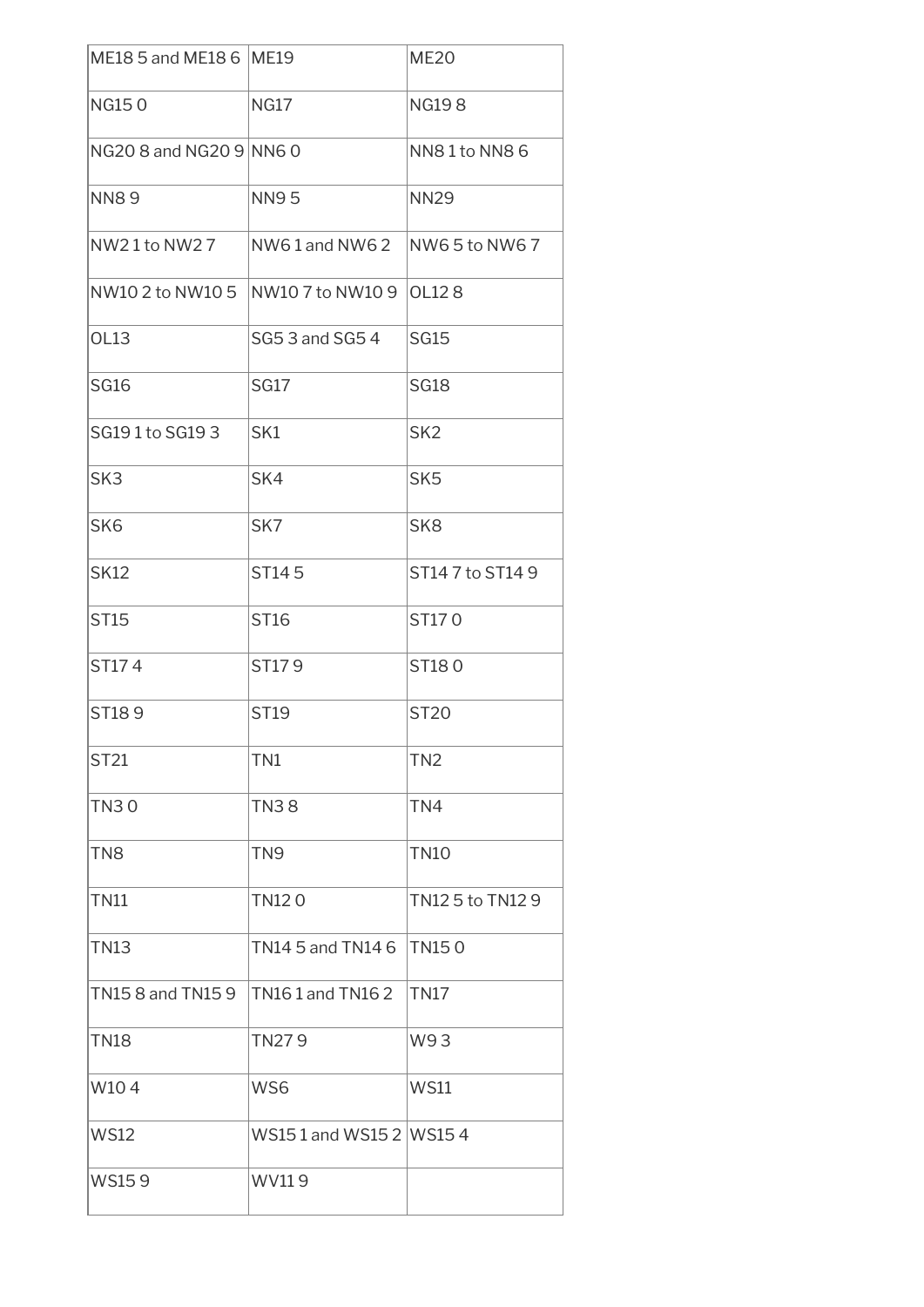### **Designated postcodes from 28.11.18<sup>14</sup>**

| EH1                   | EH <sub>2</sub>  | EH <sub>3</sub>                      |
|-----------------------|------------------|--------------------------------------|
| EH4                   | EH <sub>5</sub>  | EH <sub>6</sub>                      |
| EH7                   | EH <sub>8</sub>  | EH <sub>9</sub>                      |
| EH10 4 to EH10 6      | EH107            | EH109                                |
| EH11                  | <b>EH12</b>      | <b>EH13</b>                          |
| EH14                  | <b>EH15</b>      | EH16 4 to EH16 6                     |
| EH177 and EH178       | <b>EH30</b>      | G60                                  |
| G630                  | G811 to G816     | G821 to G825                         |
| G829                  | G830             | G833                                 |
| G83 8 and G83 9       | <b>GU15</b>      | <b>GU16</b>                          |
| GU17                  | GU18             | <b>GU19</b>                          |
| <b>GU20</b>           | GU <sub>25</sub> | <b>GU31</b>                          |
| GU <sub>32</sub>      | GU33             | <b>GU46</b>                          |
| GU47 7 and GU 47<br>8 | KT7              | KT <sub>8</sub>                      |
| <b>KT10</b>           | <b>KT11</b>      | <b>KT12</b>                          |
| <b>KT13</b>           | KT147            | KT149                                |
| <b>KT15</b>           | <b>KT16</b>      | KT220                                |
| LS251 and LS252       | LS254            | LS257                                |
| LS269                 | PO <sub>9</sub>  | P0107                                |
| P011                  | P012             | P013                                 |
| P014                  | P015             | P016                                 |
| P017                  |                  | SO31 0 and SO31 1 SO31 6 and SO 31 7 |
| SO319                 | SO323            | TS <sub>6</sub>                      |
| <b>TS70</b>           | <b>TS79</b>      | TS96                                 |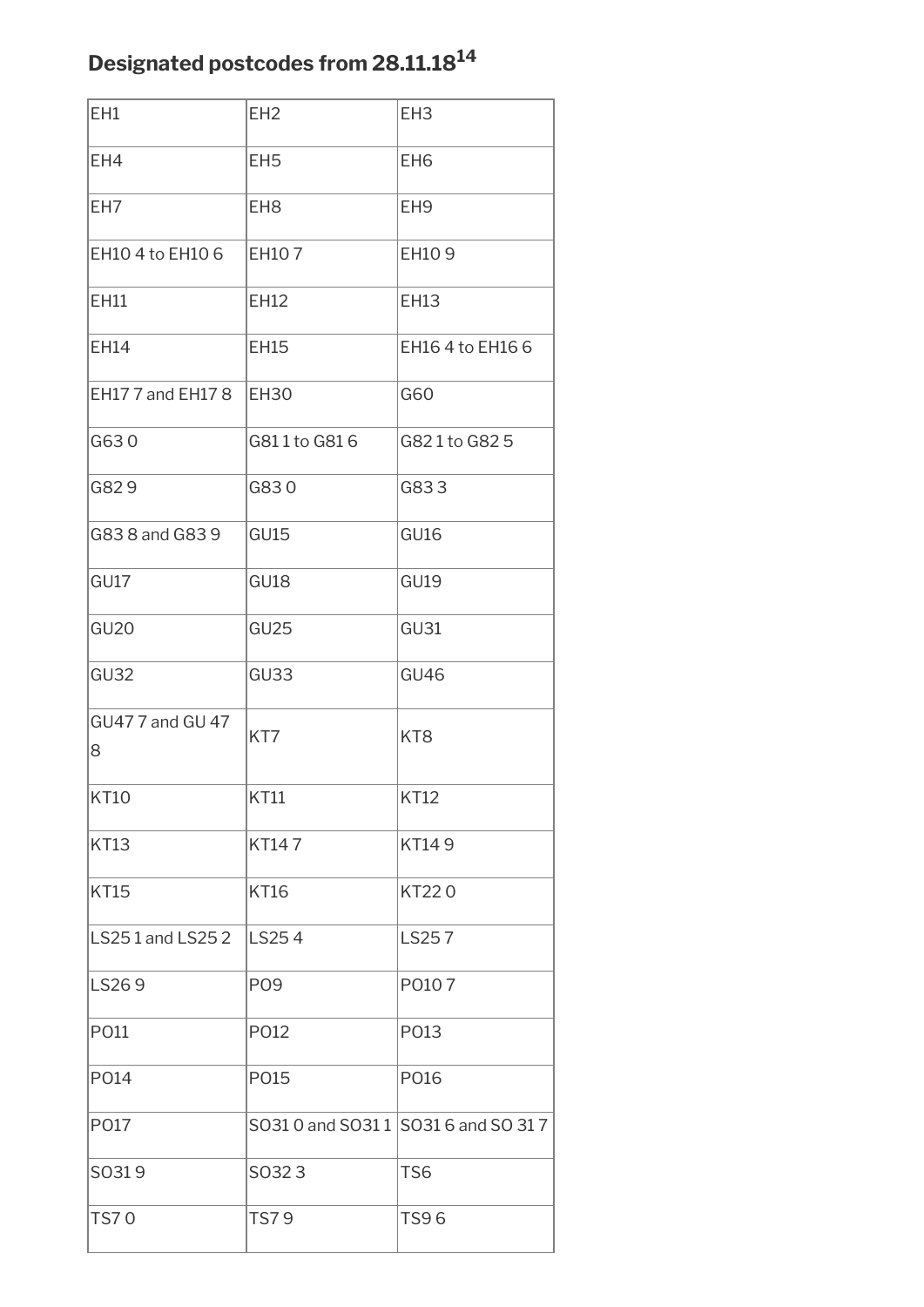| <b>TS10</b>     | <b>TS11</b>     | <b>TS12</b> |
|-----------------|-----------------|-------------|
| <b>TS13</b>     | <b>TS14</b>     | <b>TW15</b> |
| <b>TW16</b>     | <b>TW17</b>     | <b>TW18</b> |
| <b>TW19</b>     | <b>TW20</b>     | WF1         |
| WF <sub>2</sub> | WF3 3 and WF3 4 | WF4         |
| WF5             | WF <sub>6</sub> | WF7         |
| WF8             | WF9             | <b>WF10</b> |
| <b>WF11</b>     |                 |             |

### **Designated postcodes from 5.12.18<sup>14</sup>**

| <b>CMO</b>      | CM11 to CM14                     | CM16 and CM17   |
|-----------------|----------------------------------|-----------------|
| CM19            | CM <sub>2</sub>                  | <b>CM31</b>     |
| CM33 to CM38    | CM <sub>5</sub>                  | CM94to CM96     |
| <b>CM98</b>     | CM111                            | <b>CM16</b>     |
| <b>EN91</b>     | <b>EN93</b>                      | FY1             |
| FY <sub>2</sub> | FY3                              | FY4             |
| FY5             | FY6                              | FY7             |
| FY8             | G11                              | G13 to G15      |
| G19             | G15                              | G31             |
| G32             | G331 to G335                     | G339            |
| G34             | G40                              | G45             |
| G691            | G69 6 to G69 8                   | HAO1 to HAO 4   |
| HA <sub>9</sub> | HP1                              | HP <sub>2</sub> |
| <b>HP30</b>     | HP3 8 and HP3 $9$ HP4 1 to HP4 3 |                 |
| <b>HP23</b>     | IG7 5 and IG7 6                  | IG9             |
| <b>IG10</b>     | L4 0 to L4 4                     | L46 to L49      |
| L <sub>5</sub>  | L62                              | LE65            |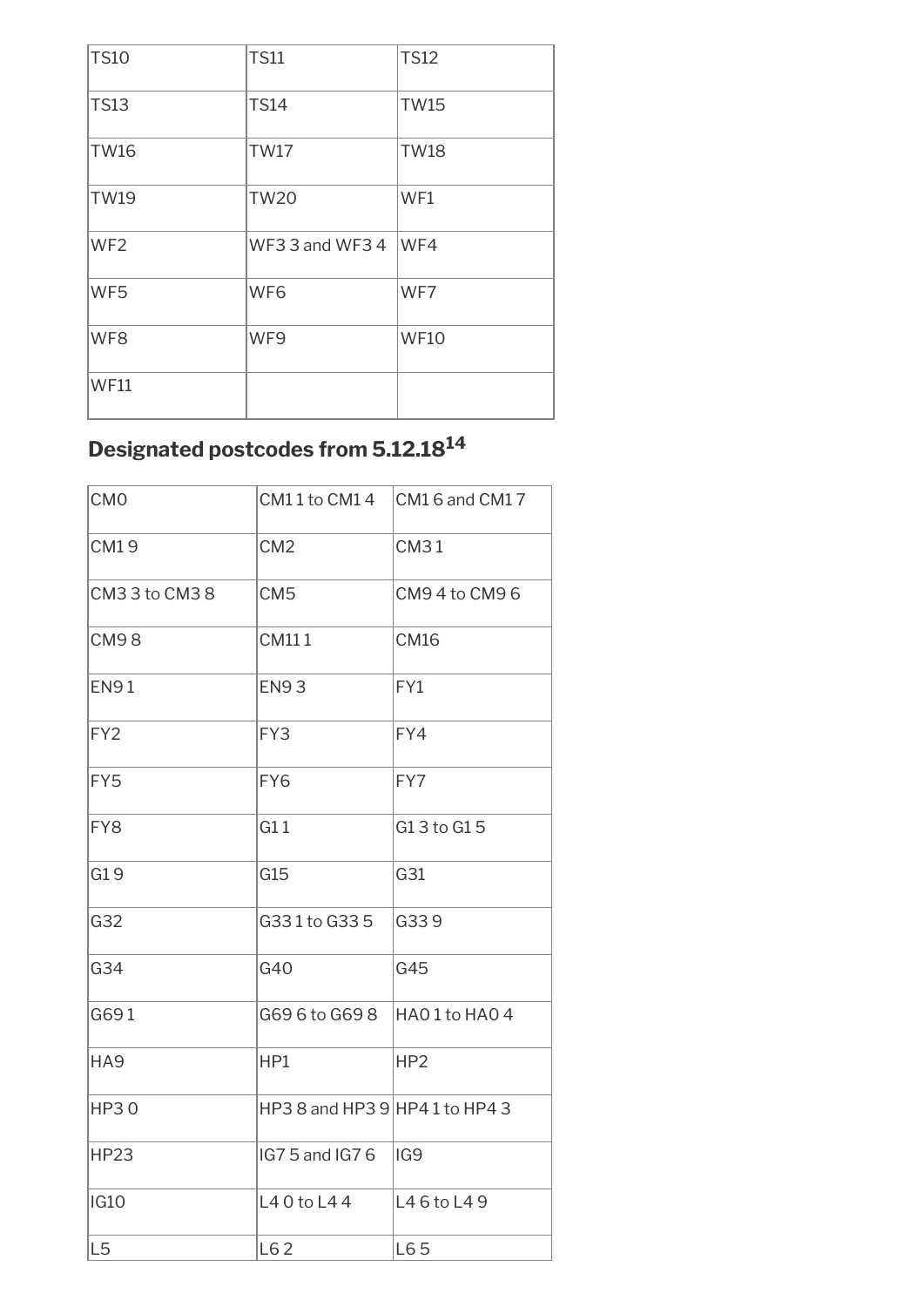| L11                   | L12             | L13               |
|-----------------------|-----------------|-------------------|
| <b>LA117</b>          | <b>LA12</b>     | <b>LA13</b>       |
| <b>LA14</b>           | <b>LA15</b>     | <b>LA16</b>       |
| <b>LA17</b>           | <b>LA18</b>     | <b>LA19</b>       |
| <b>LA20</b>           | <b>LA21</b>     | <b>LL58</b>       |
| <b>LL59</b>           | <b>LL60</b>     | <b>LL61</b>       |
| <b>LL62</b>           | LL63            | <b>LL64</b>       |
| <b>LL65</b>           | <b>LL66</b>     | LL67              |
| <b>LL68</b>           | <b>LL69</b>     | <b>LL70</b>       |
| <b>LL71</b>           | <b>LL72</b>     | <b>LL73</b>       |
| <b>LL74</b>           | <b>LL75</b>     | <b>LL76</b>       |
| LL77 7 to LL77 9      | <b>LL78</b>     | MK1               |
| MK <sub>2</sub>       | MK3             | MK4               |
| MK <sub>5</sub>       | MK <sub>6</sub> | MK7               |
| MK <sub>8</sub>       | MK <sub>9</sub> | <b>MK10</b>       |
| <b>MK11</b>           | <b>MK12</b>     | <b>MK13</b>       |
| <b>MK14</b>           | <b>MK15</b>     | <b>MK160</b>      |
| <b>MK166</b>          | MK169           | MK17 8 and MK17 9 |
| <b>MK46</b>           | <b>NW10</b>     | NW17 to NW19      |
| NW <sub>3</sub>       | NW <sub>5</sub> | NW63 and NW64     |
| NW10 0 and NW10 1 RM4 |                 | <b>SA35</b>       |
| <b>SA36</b>           | <b>SA37</b>     | <b>SA38</b>       |
| <b>SA41</b>           | <b>SA42</b>     | <b>SA43</b>       |
| SA446                 | SA449           | <b>SA45</b>       |
| <b>SA46</b>           |                 |                   |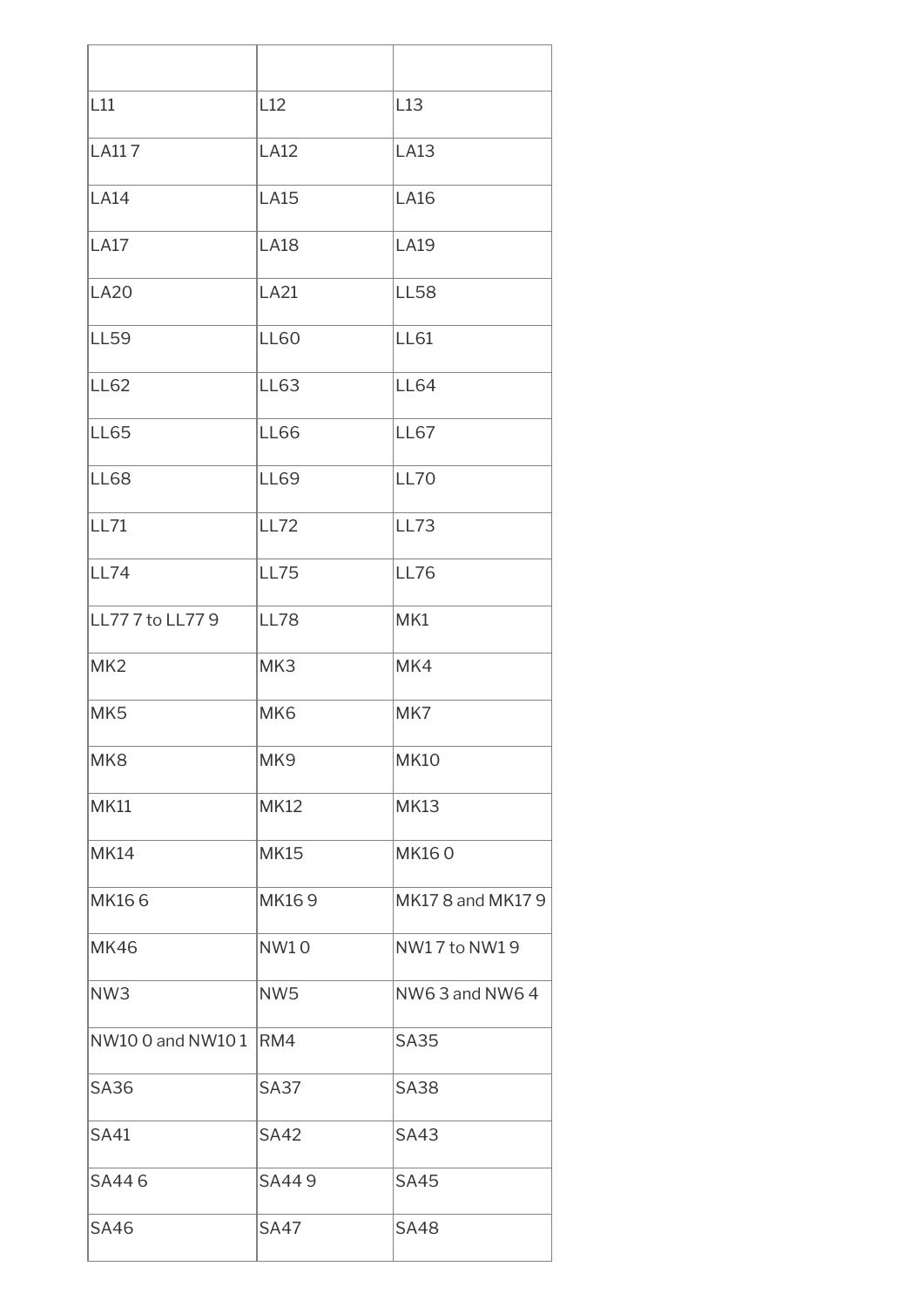| SY23            | SY24 | SY25 |
|-----------------|------|------|
| WD <sub>6</sub> | WD7  |      |

# **Designated postcodes from 12.12.18<sup>14</sup>**

| <b>CA87</b>                      | CB8 0 and CB8 1   | CB8 7 to CB8 9   |
|----------------------------------|-------------------|------------------|
| CB250                            | <b>CW25</b>       | CW <sub>3</sub>  |
| HU1                              | HU <sub>2</sub>   | HU3              |
| HU46                             | <b>HU49</b>       | HU5              |
| HU <sub>6</sub>                  | HU7               | HU8              |
| HU9                              | HU11              | <b>HU12</b>      |
| HU16                             | <b>HU19</b>       | <b>HU20</b>      |
| <b>IP279</b>                     | IP28 6 to IP28 8  | LL <sub>23</sub> |
| LL37                             | LL38              | LL39             |
| LL40                             | LL41              | LL42             |
| LL43                             | LL44              | LL45             |
| LL46                             | LL47              | LL47             |
| LL48                             | LL49              | LL <sub>51</sub> |
| LL <sub>52</sub>                 | LL53              | <b>LL54</b>      |
| LL55                             | LL56              | LL <sub>57</sub> |
| <b>NE19</b>                      | <b>NE22</b>       | <b>NE24</b>      |
| NE264                            | NE42 5 and NE42 6 | <b>NE43</b>      |
| NE44                             | <b>NE45</b>       | <b>NE46</b>      |
| <b>NE47</b>                      | <b>NE48</b>       | <b>NE49</b>      |
| <b>NE62</b>                      | <b>NE650</b>      | <b>NE659</b>     |
| NE661 to NE66<br>$\vert 4 \vert$ | <b>NR116</b>      | NR120            |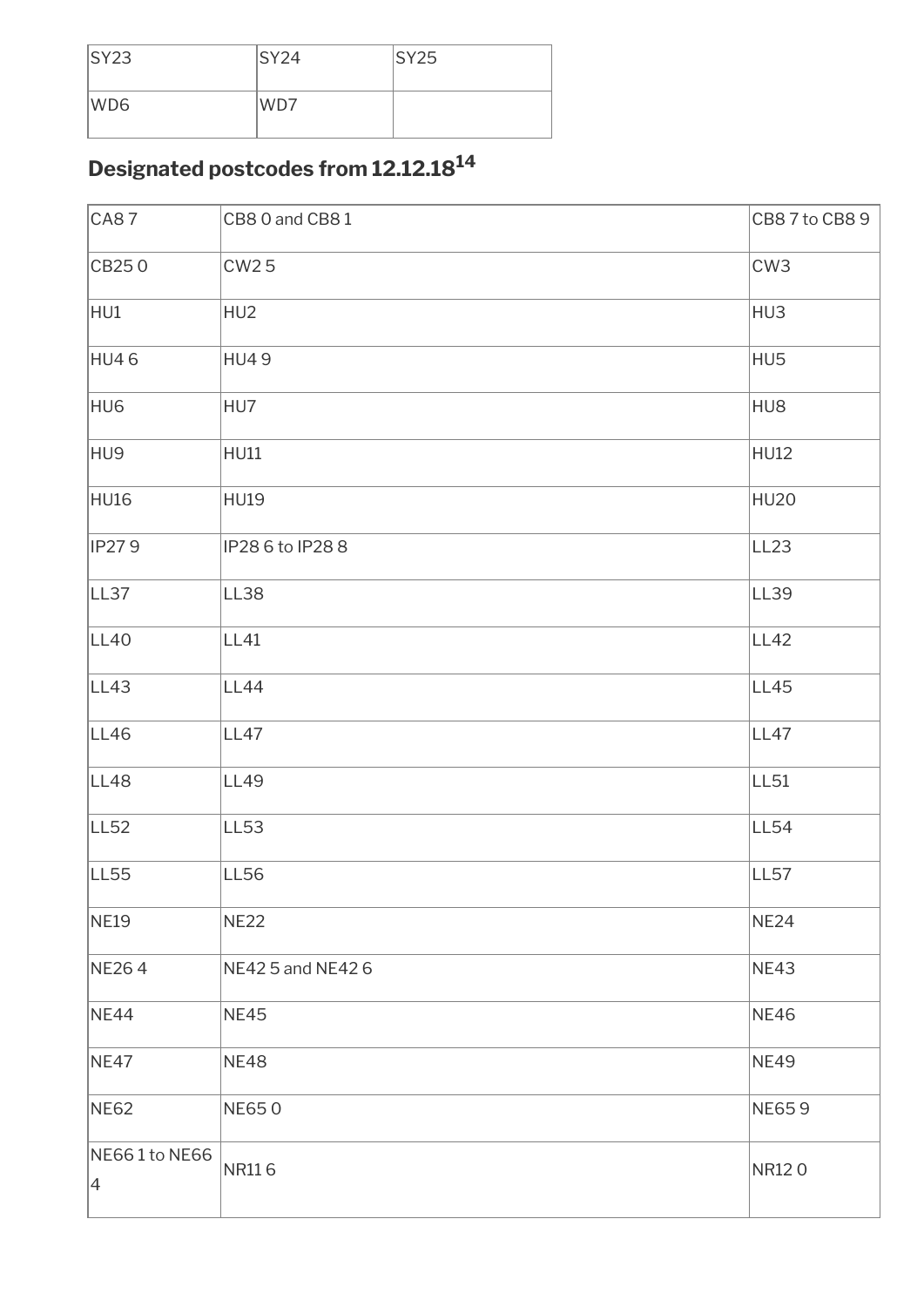| NR129                  | NR210                                                                               | NR217 to NR21  |
|------------------------|-------------------------------------------------------------------------------------|----------------|
|                        |                                                                                     | 9              |
| <b>NR22</b>            | <b>NR23</b>                                                                         | <b>NR24</b>    |
| <b>NR28</b>            | PE318                                                                               | S5 8 and S5 9  |
| $S61$ and S62          | S64 to S66                                                                          | S69            |
| $\vert$ S13            | <b>S20</b>                                                                          | S361 to S364   |
| SA14                   | <b>SA15</b>                                                                         | <b>SA16</b>    |
| SA17                   | <b>SA18</b>                                                                         | <b>SA19</b>    |
| <b>SA20</b>            | <b>SA31</b>                                                                         | <b>SA32</b>    |
| S <sub>A33</sub>       | <b>SA34</b>                                                                         | <b>SA39</b>    |
| SA40                   | SA44 4 and SA44 5                                                                   | ST44 to ST49   |
| ST5                    | <b>ST65</b>                                                                         | ST71           |
| $ST73$ and ST7 4 ST7 8 |                                                                                     | ST86 and ST8   |
|                        |                                                                                     | $\overline{7}$ |
| ST89                   | All further postcode districts and part-districts in England, Wales and<br>Scotland |                |

1 WR Act 12 (Commencement No. 20 and Transitional and Transitory Provisions and Commencement No. 9 and

Transitional and Transitory Provisions (Amendment)) Order 2014, art 2, 3 & 4; WR Act 12

(Commencement No. 21

and Transitional and Transitory Provisions) Order 2015, art 2, 3 & 4; 2 WR Act 12 (Commencement No. 23

and Transitional and Transitory Provisions) Order 2015, art 2, 3 & 4; 3 WR Act 12 (Commencement No. 25

and Transitional and Transitory Provisions) Order 2015, art 2, 3 & 4; 4 WR Act 12 (Commencement No. 26 and

Transitional and Transitory Provisions and Commencement No. 22, 23 and 24 and Transitional and Transitory Provisions (Modifcation)) Order 2016, art 2(1), 3 & 4 & Sch 1; 5 WR Act 12 (Commencement No. 27

> and Transitional and Transitory Provisions and Commencement No. 22, 23 and 24 and Transitional and Transitory Provisions (Modification)) Order 2016, art 2(1), 3 & 4 & Sch; 6 WR Act 12 (Commencement No. 13, 14,16, 19, 22, 23 and 24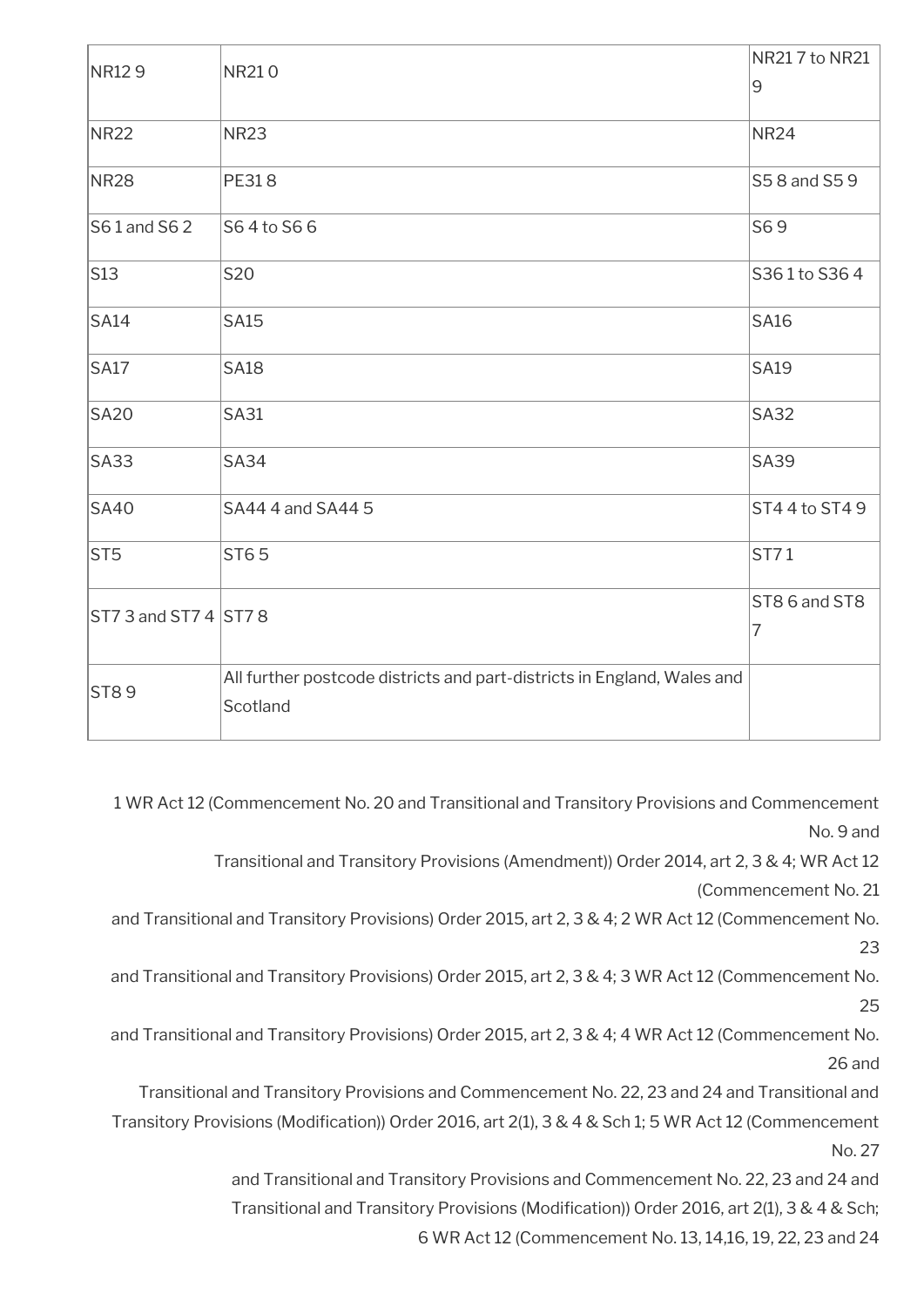and Transitional and Transitory Provisions (Modification)) Order 2016, art 2(1), 3-5 & Sch; 7 WR Act 12 (Commencement No. 19, 22, 23 and 24 and Transitional and Transitory Provisions (Modification)) Order 2016, art 3-12 & Sch; 8 WR Act 12 (Commencement No. 11,13, 16, 22, 23 and 24 and Transitional and Transitory Provisions (Modification)) Order 2017, art 3-13 & Sch; 9 WR Act 12 (Commencement No. 19, 22, 23 and 24 and Transitional and Transitory Provisions (Modification)) Order 2017, art 3-9 & Sch; 10 WR Act 12 (Commencement No. 29 and Commencement No. 17, 19, 22, 23 and 24 and Transitional and Transitory Provisions (Modifcation)) Order 2017, art 3-9 & Sch; 11 WR Act 12 (Commencement No. 17, 19, 22, 23 and 24 and Transitional and Transitory Provisions (Modifcation)) Order 2017, art 3 & Sch; 12 WR Act 12 (Commencement No. 9, 21 and 23 (Amendment), Commencement No. 11, 13, 17, 19, 22, 23 and 24 (Modifcation), Transitional and Transitory Provisions) Order 2018, art 3-4 & Sch; 13 WR Act 12 (Commencement No. 17, 19, 22, 23 and 24 and Transitional and Transitory Provisions (Modification)) Order 2018, art 3-4 & Sch; 14 WR Act 12 (Commencement No. 17, 19, 22, 23 and 24 and Transitional and Transitory Provisions (Modification) (No. 2)) Order 2018, art 3-4 & Sch

**The content of the examples in this document (including use of imagery) is for illustrative purposes only**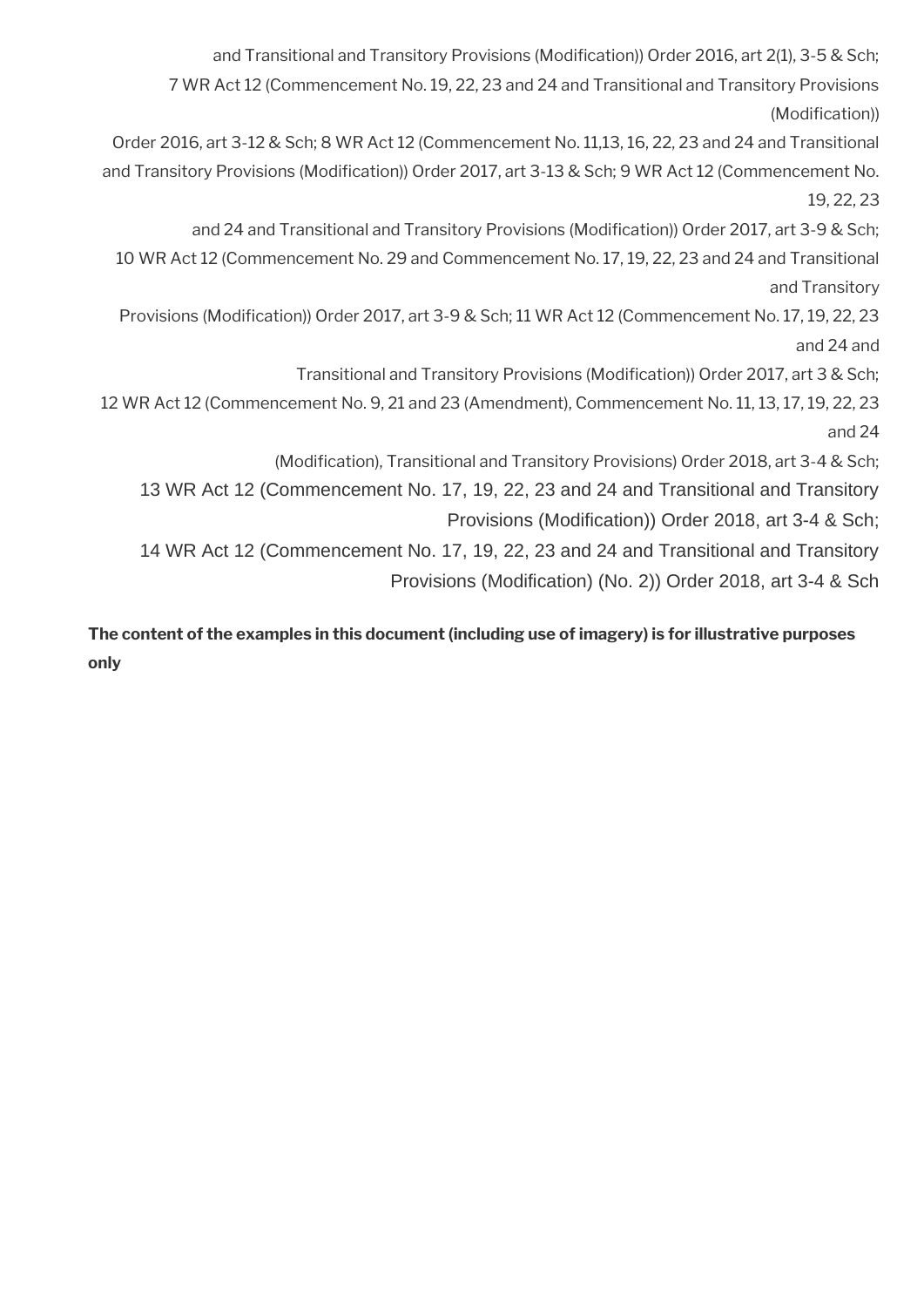# **Appendix 2: Abolition of tax credits - savings**

# **Definitions**

### **Meaning of couple**

1 A TC couple  $is^1$ 

**1.** two people who are married to each other and are not separated

**1.1** under a court order **or**

**1.2** in circumstances in which the separation is likely to be permanent **or**

**2.** two people who are not married to each other but are living together as a married couple **or**

**3.** two people of the same sex who are civil partners of each other and are not separated

**3.1** under a court order **or**

**3.2** in circumstances in which the separation is likely to be permanent **or**

**4.** two people of the same sex who are not civil partners of each other but are living together as if they were civil partners.

**Note:** Unlike UC2, there is no requirement for members of a TC couple to be members of the same household.

1 WR Act 12 (Commencement No. 32 etc.) Order, art 1(2); TC Act 02, s 3(5A); 2 WR Act 12, s 39(1)

#### **Meaning of mixed-age couple**

2 A mixed-age couple is $^{\rm 1}$  a TC couple where one member of the couple has reached the qualifying age and the other is under qualifying age.

1 WR Act 12 (Commencement No. 33 etc.) Order, art 1(2)

#### **Meaning of single claimant**

3 A single claimant is a person who makes a single claim for a TC, and is not entitled to make a joint claim for a TC as a member of a couple $^{\rm 1}$ .

1 WR Act 12 (Commencement No. 32 etc.) Order, art 1(2); TC Act 02, s 3(3)(b)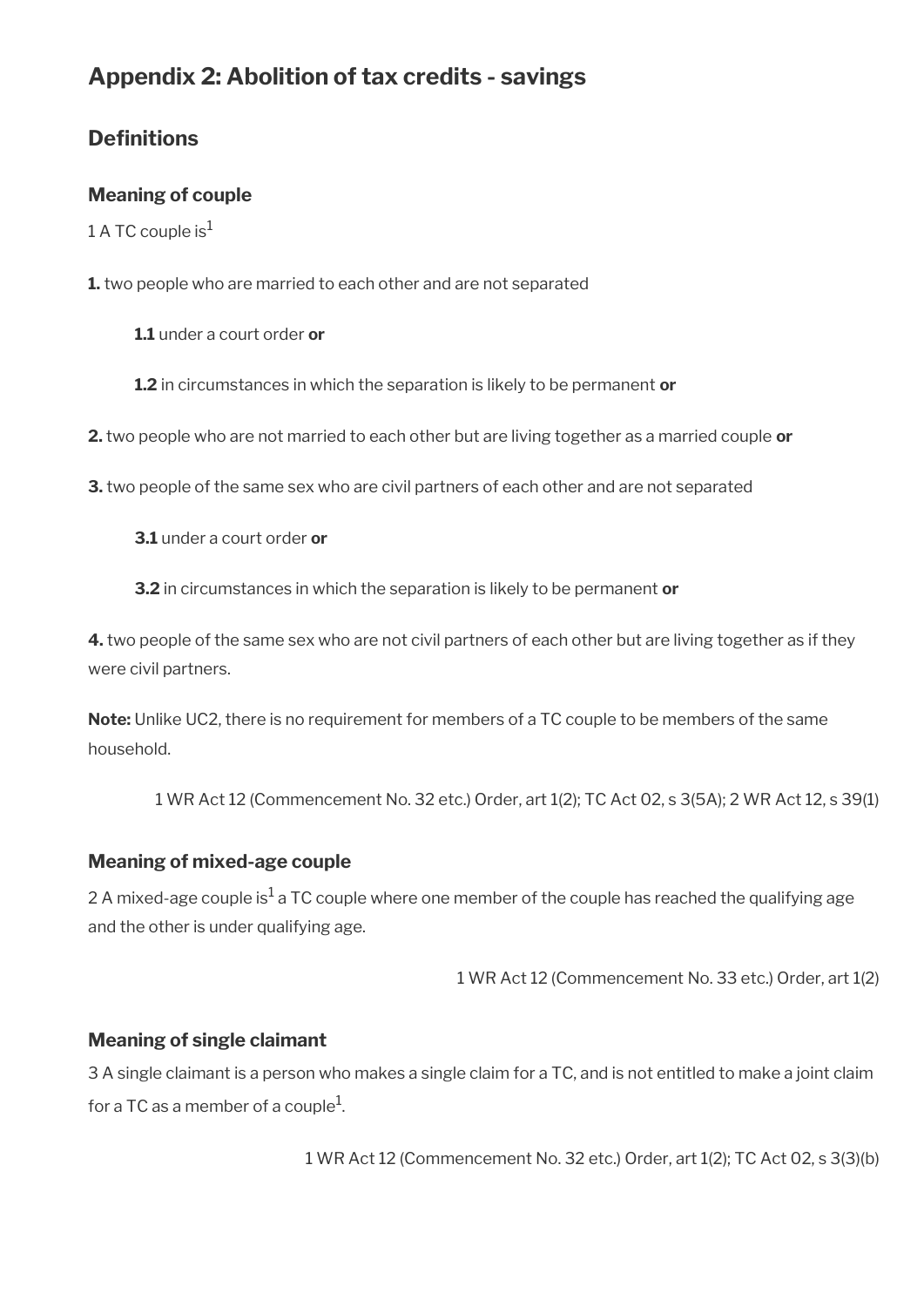### **Meaning of qualifying age**

4 Qualifying age means the qualifying age for SPC which is<sup>1</sup>

**1.** pensionable age for a woman **or**

**2.** for a man, the age which would be pensionable age for a woman born on the same date as the man.

**Note:** Since 6.12.18, pensionable age for a man or a woman is 65. See DMG Chapters 74 (State pension) and 75 (Retirement pension) for further guidance on pensionable age.

1 WR Act 12 (Commencement No. 32 etc.) Order, art 1(2); SPC Act 02, s 1(6)

#### **Meaning of polygamous unit**

5 Polygamous unit means $<sup>1</sup>$ </sup>

**1.** a "polygamous couple", which is a man and a woman who are married under a law which permits polygamy where

**1.1** they are not separated under a court order or in circumstances in which the separation is likely to be permanent **and**

**1.2** either of them has an additional spouse **and**

**2.** any person who is married to either member of the polygamous couple and who is not separated from that member under a court order or in circumstances in which the separation is likely to be permanent.

1 WR Act 12 (Commencement No. 32 etc.) Order, art 1(2); TC (Polygamous Marriages) Regs 2003, reg 2

#### **Meaning of tax year**

6 Tax year means the period

**1.** beginning on 6 April in one year **and**

**2.** ending on 5 April in the following year $^1$ .

1 WR Act 12 (Commencement No. 32 etc.) Order, art 1(2); TC Act 02, s 48(1)

#### **Meaning of final notice**

7 Where a claim for a TC is made, an initial decision is made as to whether an award should be made $^1$ . If an award is made following the end of the tax year, HMRC notifes the claimant or claimants that

**1.** they are required to declare

**1.1** that their circumstances are as detailed in the notice **or**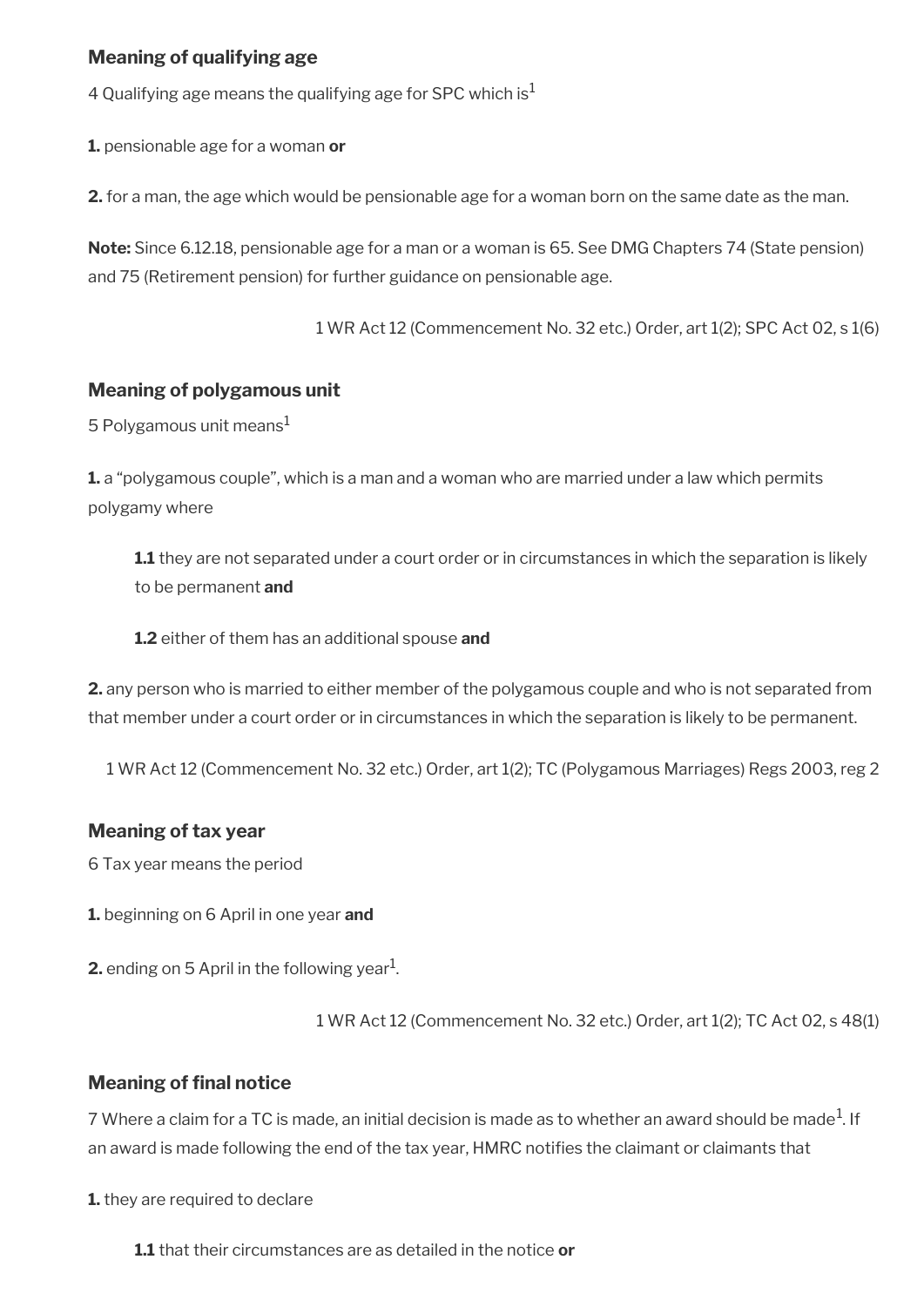**1.2** where their circumstances are not as detailed in the notice

by a specifed date **or**

**2.** they are treated as having made a declaration as in **1.1** unless they state otherwise by a specifed date<sup>2</sup>.

This is known as a fnal notice. After the date specifed in the fnal notice, a decision on entitlement for the tax year for which the award was made is given $^3\!$ 

1 TC Act 02, s 14; 2 s 17; 3 s 18

## **When the abolition of tax credits does not apply**

 $8$  The abolition of tax credits does not apply in any of the cases in paragraphs 9 -  $18^1\!\!$ 

**Note:** For guidance on the date of claim for a TC in Cases 2 - 4 below, see M6026.

1 WR Act 12 (Commencement No. 32 etc.) Order, art 3(1)

#### **Case 1**

9 Case  $1^{\rm 1}$  is an award of a TC that has effect for a period which includes 31.1.19.

1 WR Act 12 (Commencement No. 32 etc.) Order, art 3(2)

#### **Case 2**

10 Case 2 $^1$  is an award of a TC where

**1.** the award has effect for a period which begins on or after 1.2.19 **and**

**2.** the claim for that award is made by

**2.1** a TC single claimant who is, or a TC couple where both are, aged under the qualifying age on the day on which the claim is made **or**

**2.2** a mixed-age couple which is also a UC couple **or**

**2.3** a polygamous unit where all the members are people who are under the qualifying age and could claim UC (ignoring the restrictions on claims for UC<sup>2</sup>) as

**2.3.a** UC joint claimants and one or more UC single claimants **or**

**2.3.b** a number of UC single claimants.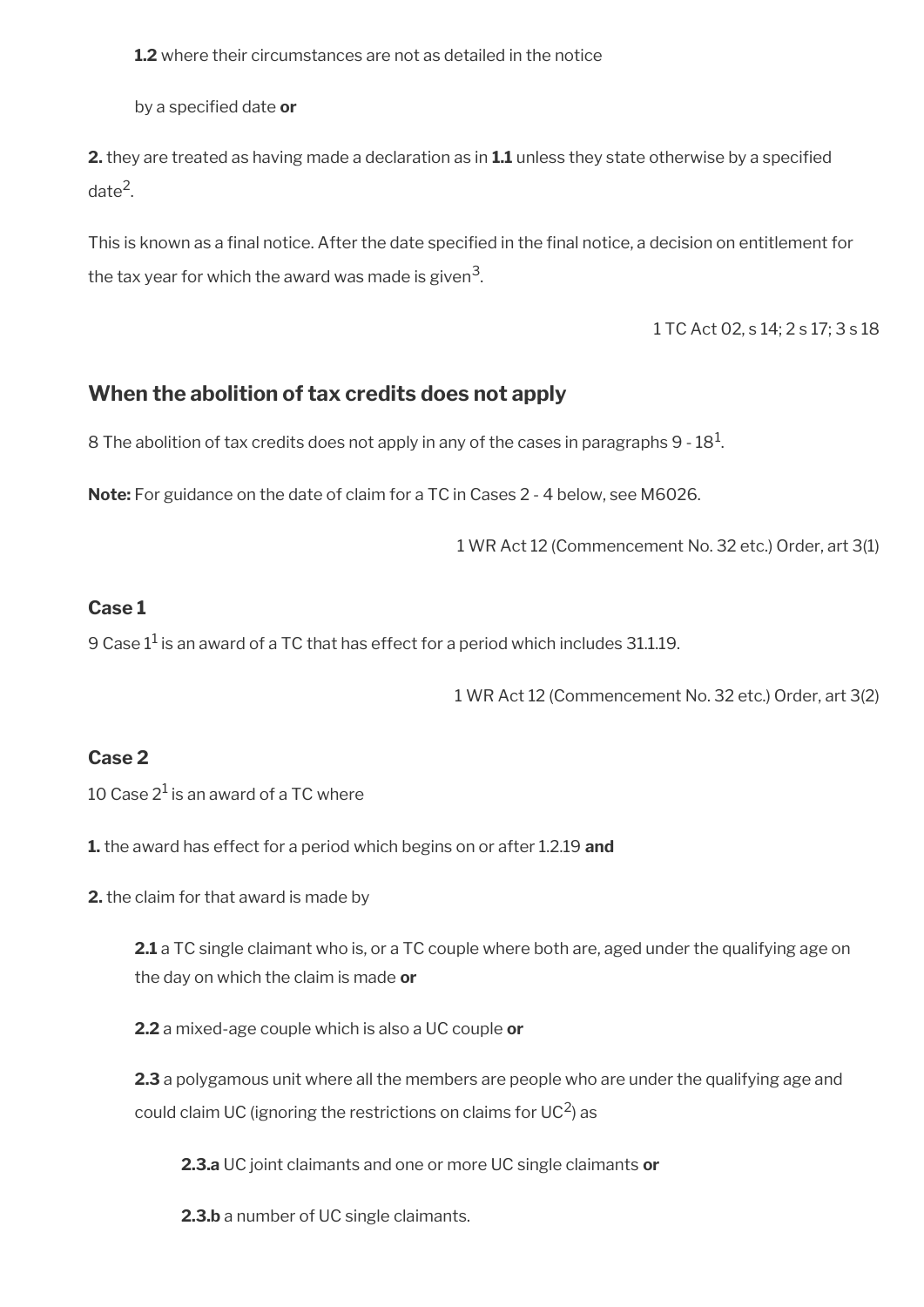**Note 1:** See Chapter E2 (Benefit unit, awards and maximum amount) for guidance on the meaning of UC single claimants, joint claimants, couples and polygamous marriages.

**Note 2:** See M5200 et seq for where claims for UC may not be made.

1 WR Act 12 (Commencement No. 32 etc.) Order, art 3(3); 2 WR Act 12 Commencement Orders; UC (TP) Regs, reg 4 & 4A

#### **Case 3**

11 Case  $3^1$  is an award of a TC where

**1.** the award has effect for a period which begins on or after 1.2.19 **and**

**2.** the claim for that award is made by

**2.1** a mixed-age couple other than in paragraph 10 **2.2 or**

**2.2** a polygamous unit other than in paragraph 10 **2.3**

where a claim for UC could be made if it were not for the restrictions on claims for UC $^1\!$ 

**Note:** See M5200 et seq for where claims for UC may not be made.

1 WR Act 12 (Commencement No. 32 etc.) Order, art 3(4); 2 WR Act 12 Commencement Orders; UC (TP) Regs, reg 4 & 4A

#### **Case 4**

12 Case  $4^1$  is a case which does not fall within Case 2 or 3 and which is an award of

**1.** CTC where

**1.1** the period for which it has effect begins on or after 1.2.19 **and**

**1.2** on the date the claim was made, the claimant has or claimants have an award of WTC **or**

#### **2.** WTC where

**2.1** the period for which it has effect begins on or after 1.2.19 **and**

**2.2** on the date the claim was made, the claimant has or claimants have an award of CTC **or**

#### **3.** CTC or WTC where

**3.1** the period for which it has effect begins on or after 1.2.19 **and**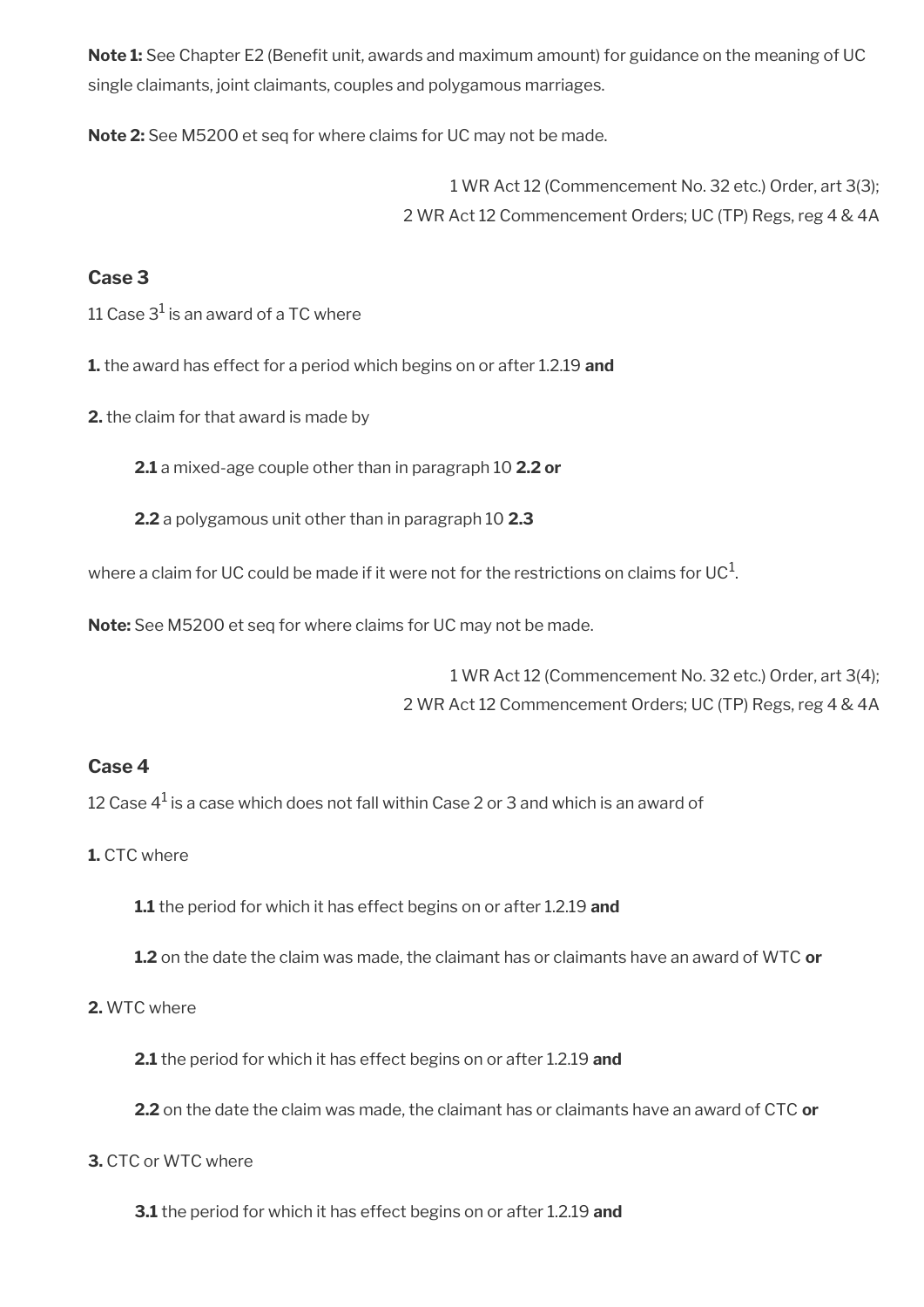**3.2** the claimant or claimants had a previous award of the same TC for the previous tax year.

**Note:** See paragraphs 13 - 17 for further guidance on when a person is treated is having an award of CTC or WTC in **1.** or **2.**.

1 WR Act 12 (Commencement No. 32 etc.) Order, art 3(5)

#### **When is a person treated as entitled to a TC**

13 A person is treated as having an award of a TC from the beginning of the current tax year even though a decision has not been made on a claim for that year if

**1.** the person was entitled to a TC for the previous tax year **and**

**2.** any of the cases in paragraphs  $14$  -  $17$  apply $^1$ .

1 WR Act 12 (Commencement No. 32 etc.) Order, art 3(6); TC Act 02, s 14

#### **Case A**

14 Case A $^{\rm 1}$  is where a final notice has not been given to the person in respect of the previous tax year.

1 WR Act 12 (Commencement No. 32 etc.) Order, art 3(7)(a); TC Act 02, s 17

#### **Case B**

15 Case B $^1$  is where a final notice has been issued and

**1.** the date or later of the dates specified in the notice has not been reached and no claim for CTC or WTC has been made or treated as made2**or**

**2.** a claim for CTC or WTC has been made or treated as made before the date or later of the dates specified in the notice, but no initial award has been made on that claim $^{\mathsf{3}}$ .

> 1 WR Act 12 (Commencement No. 32 etc.) Order, art 3(7)(b); TC Act 02, s 17(2), (4) & (6); 2 s 17(2) & (4); 3 s 14(1)

#### **Case C**

16 Case C $^1$  is where

**1.** a final notice has been given and

**2.** no claim for CTC or WTC for the current tax year has been made or treated as made **and**

**3.** no decision on entitlement for the previous tax year has been made<sup>2</sup>.